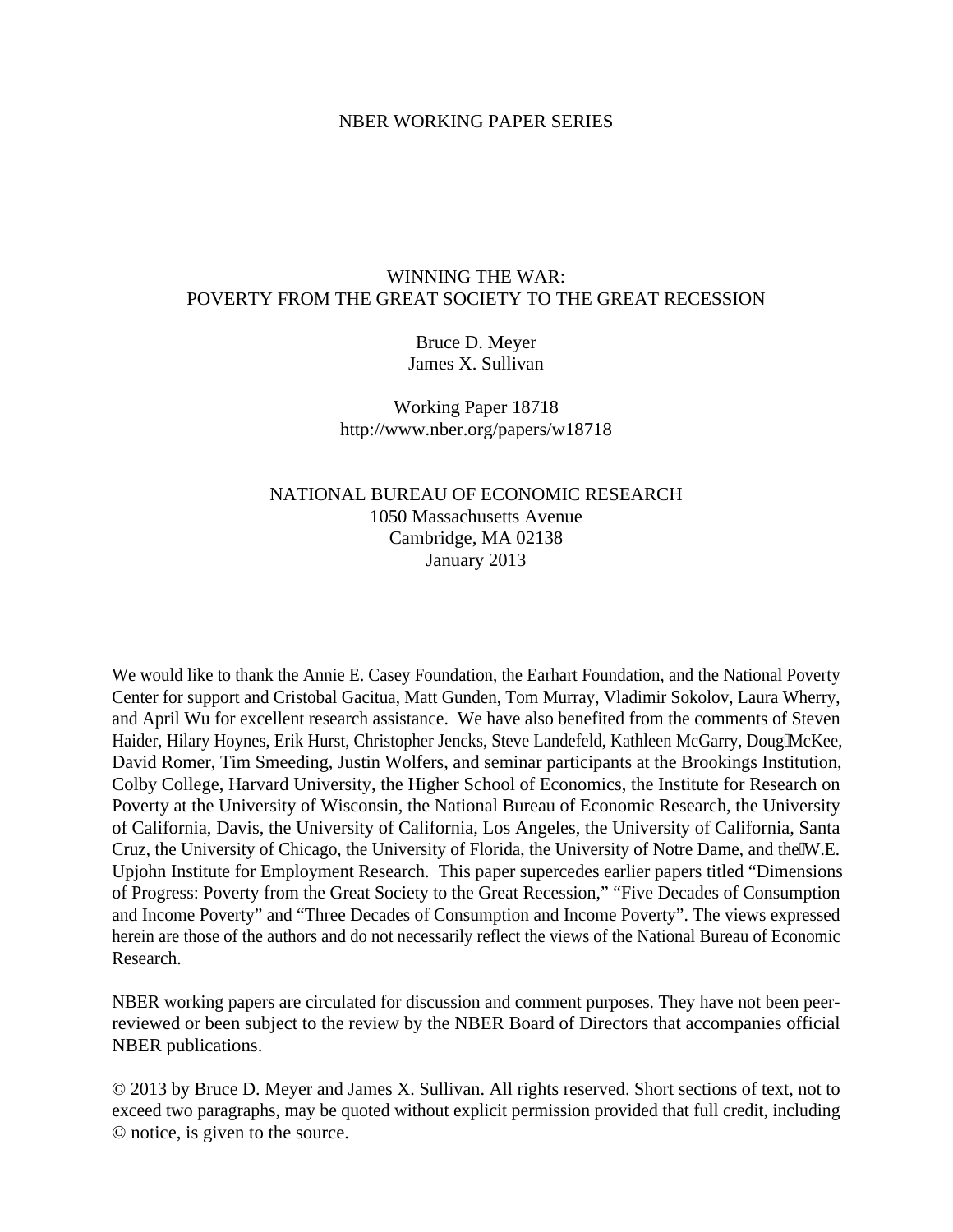Winning the War: Poverty from the Great Society to the Great Recession Bruce D. Meyer and James X. Sullivan NBER Working Paper No. 18718 January 2013 JEL No. D12,I32

## **ABSTRACT**

This paper considers the long-run patterns of poverty in the United States from the early 1960s to 2010. Our results contradict previous studies that have argued that poverty has shown little improvement over time or that anti-poverty efforts have been ineffective. We find that moving from traditional income-based measures of poverty to a consumption-based measure (which we argue is superior on both theoretical and practical grounds) and, crucially, adjusting for bias in price indices leads to the conclusion that the poverty rate declined by 26.4 percentage points between 1960 and 2010, with 8.5 percentage points of that decline occurring since 1980. Consumption poverty suggests considerably greater improvement than income poverty for single parent families and the aged, but relatively less improvement for married parent families. Our analyses of the proximate causes of these patterns indicate that changes in tax policy explain a substantial part of the decline in poverty and that social security has been important, but that the roles of other transfer programs have been small. Changes in education have contributed to the decline, while other demographic trends have played a small role. Measurement error in income is likely to explain some of the most noticeable differences between changes in income and consumption poverty, but saving and dissaving do not appear to play a large role for most demographic groups.

Bruce D. Meyer Harris School of Public Policy University of Chicago 1155 E. 60th Street Chicago, IL 60637 and NBER bdmeyer@uchicago.edu

James X. Sullivan Department of Economics 447 Flanner Hall University of Notre Dame Notre Dame, IN 46556 James.X.Sullivan.197@nd.edu

An online appendix is available at: http://www.nber.org/data-appendix/w18718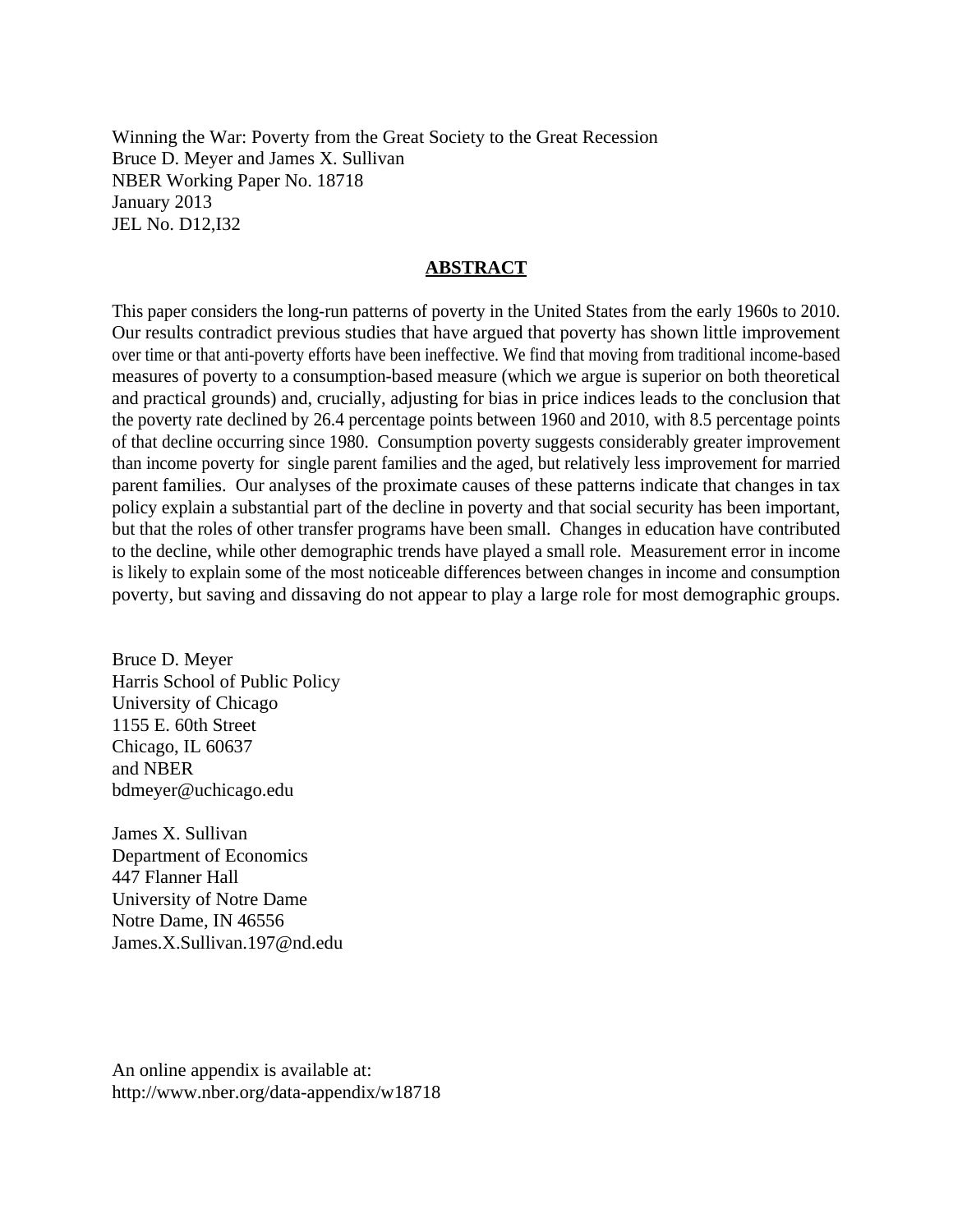### **1. Introduction**

 $\overline{a}$ 

 Few measures of U.S. economic performance receive greater attention and scrutiny than the poverty rate. The official poverty rate, which is an absolute measure that is intended to capture the fraction of people below a threshold that is constant in real terms, suggests deprivation has become more widespread over the past four decades. The rate in 2010 was 2.5 percentage points higher than the rate in 1970 despite a doubling of real GDP per capita and trillions of dollars spent on anti-poverty programs. Pundits and academics often rely on these numbers as the benchmark indicator of trends in poverty and draw important conclusions based upon them. Notable examples include Burtless and Smeeding (2001), Haskins and Sawhill (2009), and Meyer and Wallace (2009).

 Trends in official poverty inform the conventional wisdom that the U.S. has made little progress in reducing poverty. Many have argued that trends in official poverty show that the panoply of income support programs, from food stamps to unemployment insurance, have been ineffective anti-poverty tools. In 1995 former House Ways and Means Committee Chairman Archer stated, "Government has spent \$5.3 trillion on welfare since the war on poverty began, the most expensive war in the history of this country, and the Census Bureau tells us we have lost the war." More concisely, President Reagan said, "we fought a war on poverty, and poverty won." This line of argument has led to calls to abandon the safety net (Murray 1984, Tanner  $2012$ ).<sup>1</sup>

 At the same time, a large literature has pointed out various flaws in the official poverty measure, including a narrow definition of income and a biased adjustment for price changes (Citro and Michael 1995; Jencks, Mayer and Swingle 2004a). However, studies of poverty trends typically conclude that these flaws may affect the level of poverty, but they have little impact on trends. In their overview of poverty trends, Hoynes, Page, and Stevens (2006) conclude, "Although poverty can be measured in ways other than the official definition, our work, and the work of others, shows that most of these different ways will alter the level of poverty but not the trend." Similarly, Lang (2007) states, "Although… there is considerable

<sup>&</sup>lt;sup>1</sup> There are other problems created by the mis-measurement of poverty. For example, poverty rates are a key determinant of the allocation of federal funds to states and localities for use in education and other programs for the disadvantaged.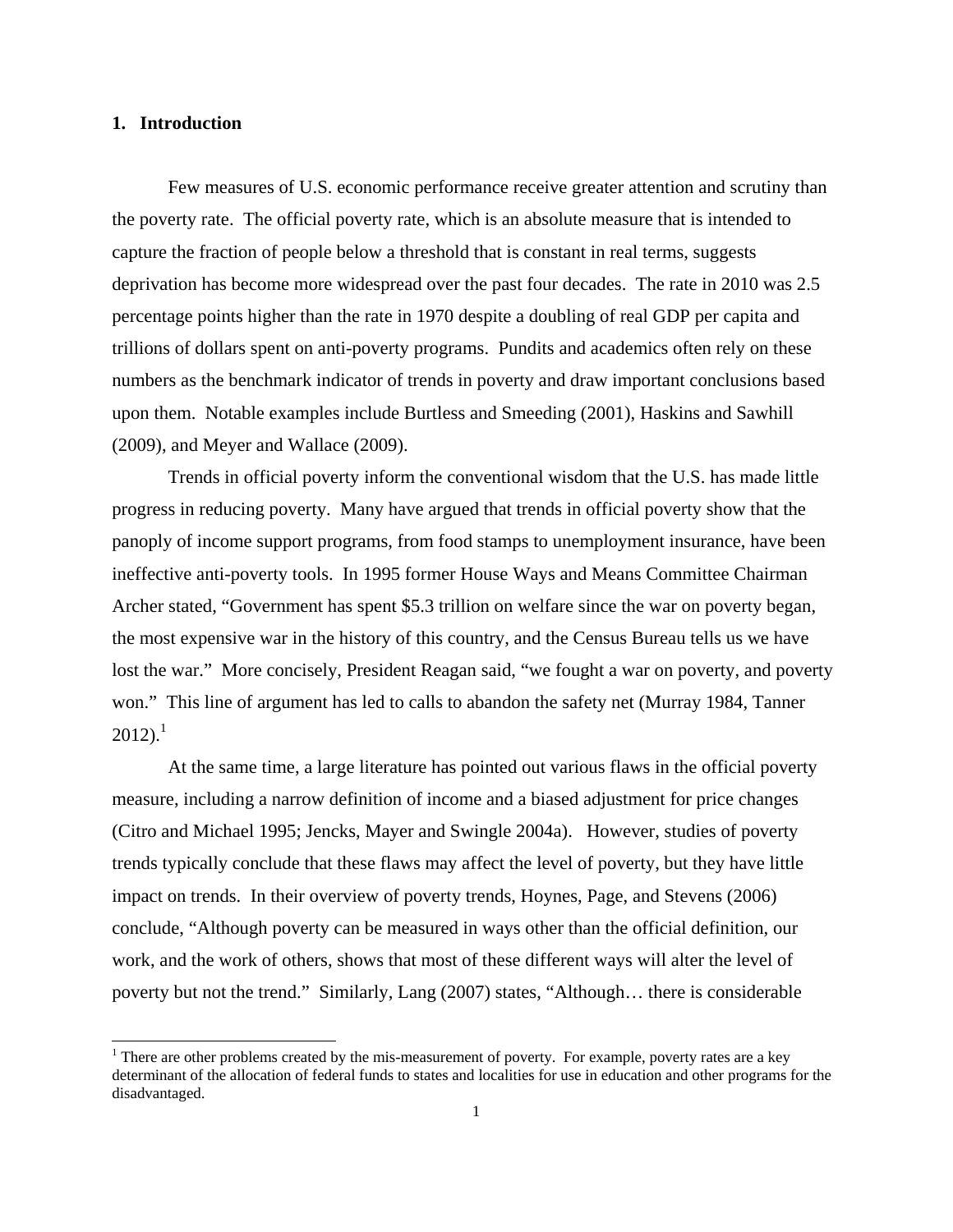support for improving the poverty measure, doing so has only a small effect on recent trends." (U.S. Census various years-b, 1995; Triest 1998; Short et al. 1999; and Dalaker 2005).

 This paper examines changes in poverty from the early 1960s to 2010 after correcting shortcomings of the official measure. We present results for several measures of income poverty as well as poverty based on consumption. Consumption better reflects the material circumstances of disadvantaged families not only because it more closely captures permanent income but also because it is measured with less error than income at the bottom, and studies have shown that consumption is a better predictor of well-being than income (Meyer and Sullivan 2003, 2011a, 2012). We examine the standard head count measure of poverty as well as other measures such as deep poverty and poverty gaps. Our results contradict previous studies that have argued that poverty has shown little improvement over time, or that anti-poverty efforts have been ineffective. We find that consumption poverty, after adjusting for bias in price indices, declined by 26.4 percentage points between 1960 and 2010, with 8.5 percentage points of that decline occurring since 1980. We also provide a different set of facts for researchers to explain regarding the time pattern of poverty and its differences by demographic groups.

 We have several key results. First, we show that the well-known upward bias in the Consumer Price Index (CPI-U), the index used to adjust official poverty thresholds for inflation, has an enormous effect on changes in poverty over long periods. A conventional money income based measure that accounts for the consensus estimate of the bias in the CPI-U declined by nearly ten percentage points more than the official measure over the 1960s and 1970s. $2$  Since 1980, an estimate that accounts for CPI-bias has declined a further 2.9 percentage points while the official measure has risen 2.1 percentage points.

 Second, conceptually better measures of resources available for consumption indicate a further acceleration of the decline in poverty over time. The official measure does not reflect tax credits like the Earned Income Credit and Child Credit and does not include food stamps, housing benefits and other in-kind transfers. Such programs are an increasing share of our antipoverty efforts. Accounting for taxes reduced poverty by an additional 2.4 percentage points

 $2^2$  These numbers are based on comparisons of official poverty to a measure using our adjusted CPI-U-RS price index and the National Academy of Sciences (NAS) equivalence scale. We show that moving from the official scale to the NAS scale has little impact on changes in poverty.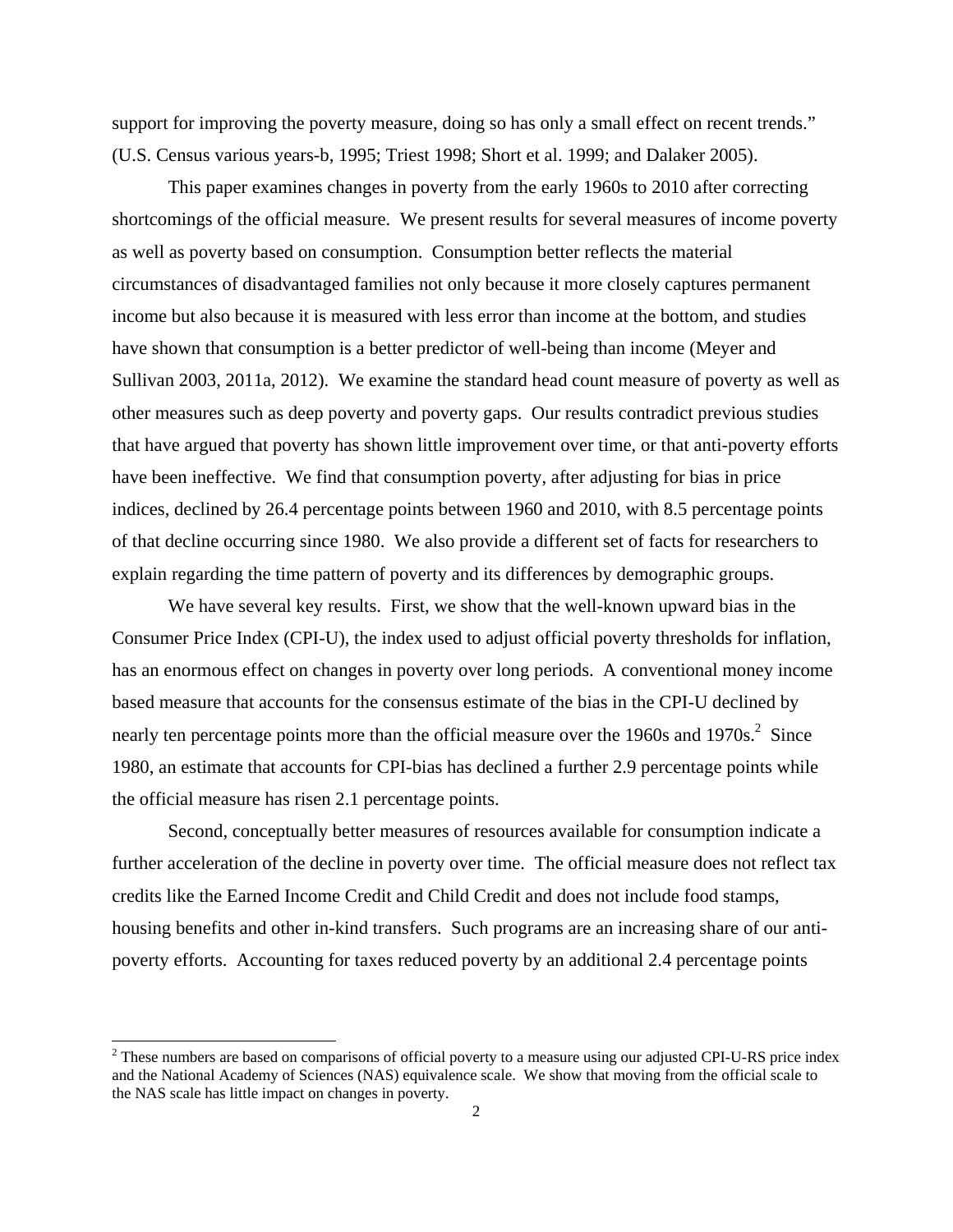over the 1960s and 1970s, while taxes and noncash benefits combined have reduced poverty an additional 1.8 percentage points since 1980.

 Third, measuring the consumption of families directly indicates an even greater decline in poverty. Since 1980, poverty has fallen an additional 3.8 percentage points beyond that indicated by after-tax income plus non-cash benefits. These patterns are not uniform across family types, with the decline in consumption poverty greatly exceeding the decline in income poverty for some groups, such as single parents and the aged, but with much smaller differences across measurers for married couples with children. Strikingly, we show that income and consumption measures of the poverty gap (the amount of money needed to raise families up to the poverty line) have generally moved sharply in opposite directions in the last two decades with income based poverty gaps rising and consumption based poverty gaps falling. Our general finding of a decline in poverty is corroborated by other indicators of well-being for those with low income such as the increased ownership of cars and other durables and improved housing conditions (Meyer and Sullivan 2011c).

 Fourth, some government policies have played an important role in reducing the poverty rate over the last five decades. Changes in tax policy, specifically cuts in rates at the bottom in the 1960s and expanded tax credits, deductions and exemptions starting in the mid-1980s, explain a substantial part of the decline in poverty particularly for families with children. Rising social security benefits account for a decline in poverty, particularly in the late 1960s and early 1970s, but other cash and noncash government transfer programs have only had a small impact on changes in poverty since 1980. We should emphasize that these other government programs may have reduced poverty over earlier periods and related work has shown that they lift people out of poverty at a point in time (Hoynes et al. 2006; Ben-Shalom 2012). While we find that rising educational attainment accounts for some of the decline in poverty over the past five decades, other changes in the demographic characteristics of the population account for only a small fraction of the overall improvement in well-being of the poor.

 Finally, we consider possible explanations for the differences between the income and consumption based poverty patterns. We suspect that measurement error in income explains much of the large differences between income and consumption measures, with this difference accentuated when the focus is the distribution below the poverty line such as poverty gaps. Given the evidence on low asset holdings, particularly for groups such as single parents, saving

<sup>3</sup>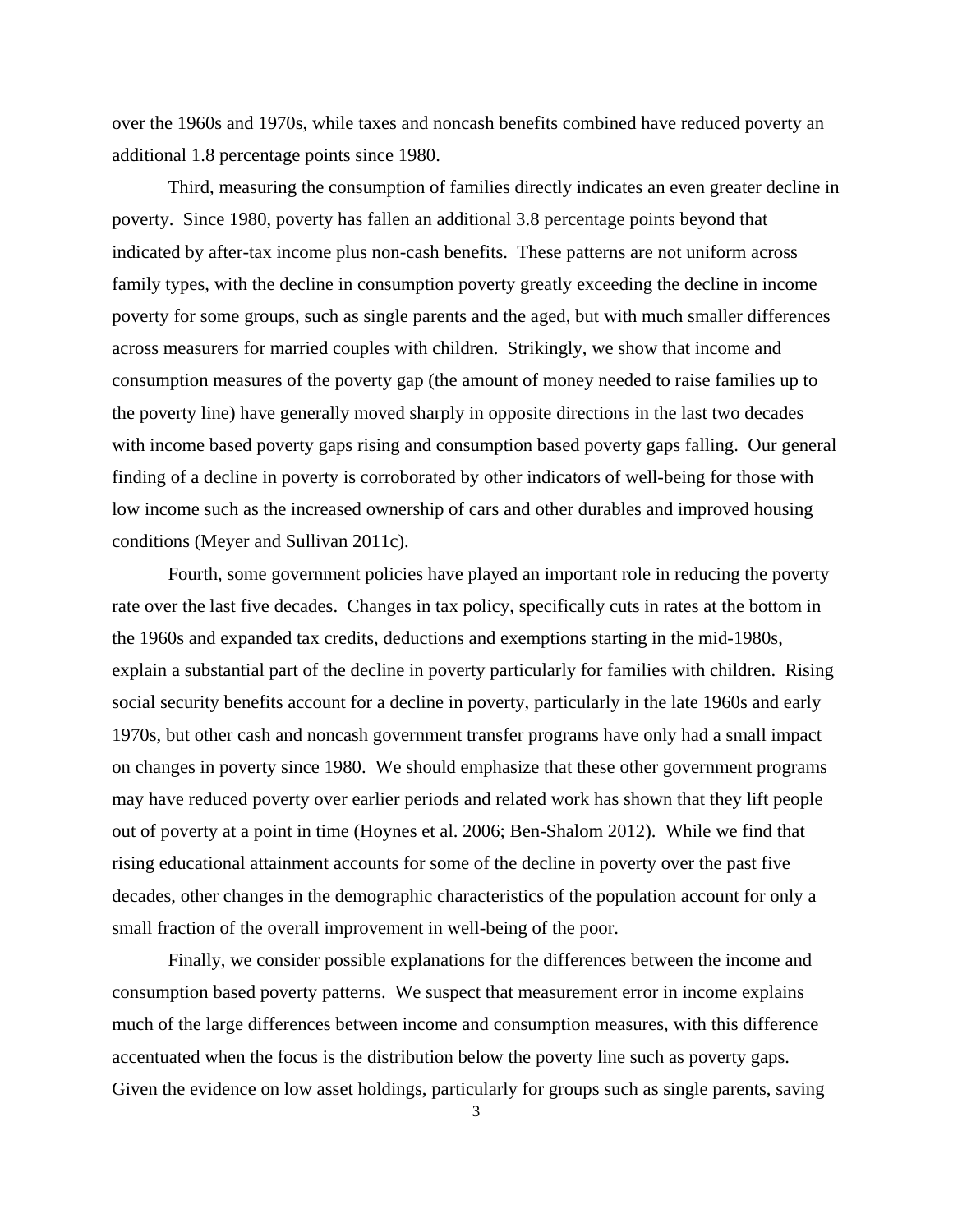and dissaving are likely to explain only a small portion of the differences between income and consumption measures of poverty.

 In the next section we highlight some of the goals of a poverty measure as it relates to capturing changes in well-being over time, and we summarize the key decisions entailed in the construction of such a measure. In Section 3 we discuss the conceptual advantages of consumption based measures of poverty. We describe our data and methods for constructing income and consumption based measures of poverty in Section 4. Section 5 discusses concerns about under-reporting and changes in income and consumption data quality over time. We address inflation adjustments to poverty thresholds in Section 6. In Section 7 we present our results for changes in a number of different income and consumption based poverty measures over the past five decades. We also examine poverty gaps and poverty trends for various family types. We consider a number of potential explanations for changes in poverty and differences across measures in Section 8. In Section 9 we examine the trends for some alternative measures of deprivation including near and deep poverty, and relative poverty. In Section 10 we conclude.

### **2. Goals and Decisions when Measuring Changes in Poverty**

 Our main goal in examining changes in poverty is to assess how the level of material disadvantage at the bottom of the distribution has changed over time. In looking at changes in well-being, we seek indicators that will allow us to assess changes due to public policies and broad social and economic trends. While we focus on single dimensional measures, we present several of them and examine other indicators as well. We emphasize single dimensionalmeasures that are highly correlated with other indicators of well-being. A second goal of a poverty measure may be to assess changes over time in the case for public transfers to different groups. In standard social welfare analyses, the case for transfers depends both on the level of well-being of a group, which determines their welfare weight, and the extent to which additional resources would increase that well-being, i.e. their marginal utility of income. Depending on the nature of changes over time and the preferences of individuals, these indicators may be aligned or distinct.

 In Meyer and Sullivan (2012) we discuss eight choices that are essential to the construction of a single-dimensional poverty measure: 1) How should the resources available to

4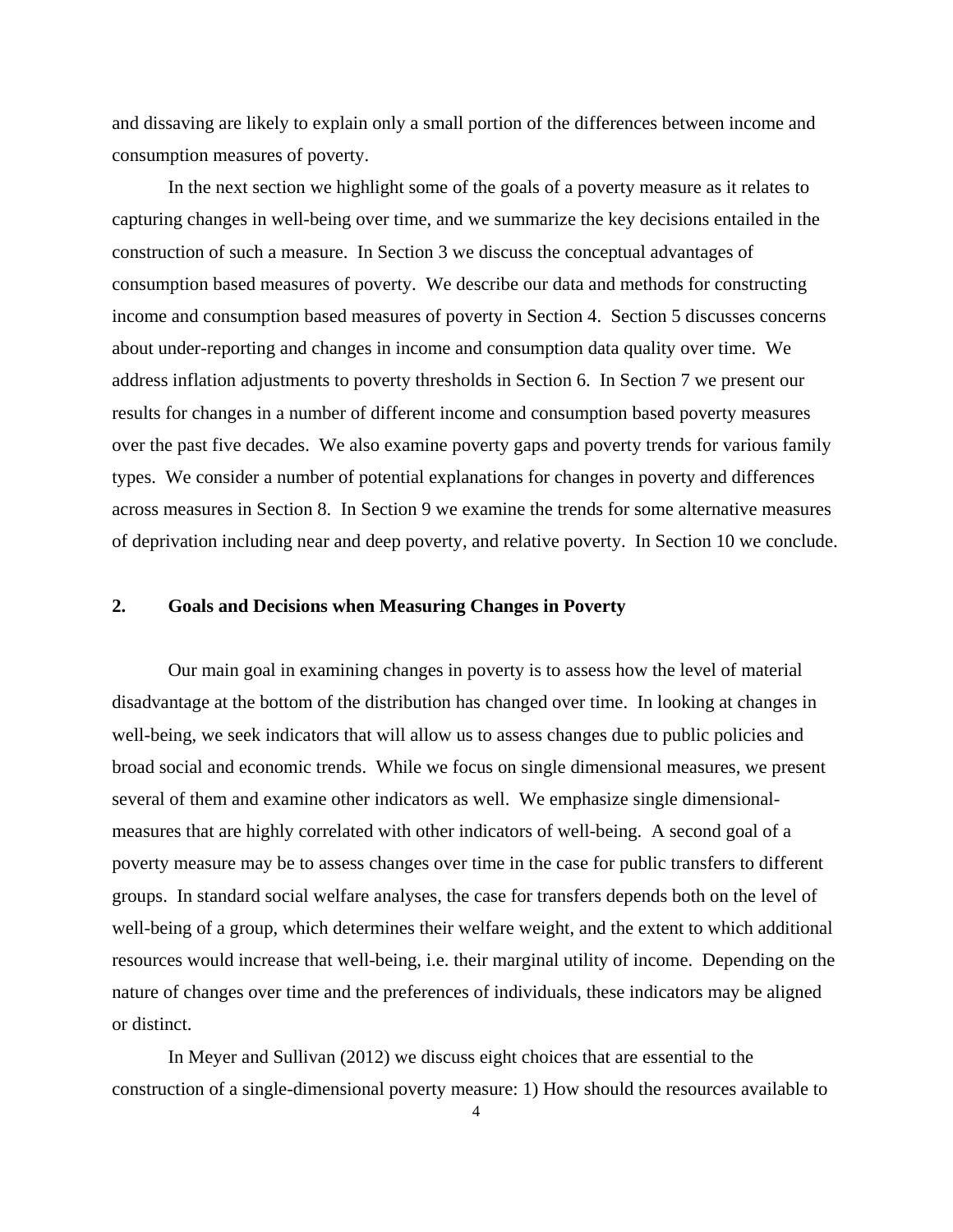people be defined? Typically, resources are measured using income or consumption, but there is debate about how to define income and consumption. 2) Is an annual measure of poverty about the right time period, or should poverty be measured over shorter or longer time periods? 3) Should the resource-sharing unit that is pooling income and making joint purchases be a group of related family members, or another unit such as a group of people sharing a residence? 4) Should the measure count the number of people with resources below a cutoff or threshold (a head count measure) or should it specify the total resources needed to raise all of the poor up to the poverty threshold (a poverty gap measure)? 5) Should the poverty threshold be set as an absolute level of resources or relative to some standard, such as the median level of income? For example, the European Union focuses on a measure of poverty defined as the fraction below 60 percent of median income. 6) Where should the poverty line, or thresholds, be drawn, recognizing that this essentially arbitrary choice will have a large effect on the estimated poverty rate? 7) Should poverty thresholds be adjusted over time using the rise in the cost of living or the rise in income levels, and should it be adjusted for geographic price differences or other factors? 8) How should the "equivalence scale" be determined to set poverty thresholds for families that differ in size or composition?

 In this paper we will discuss how some of these choices affect estimates of changes in poverty over time. Our main results focus on how different measures of resources and different price adjustments yield very different patterns for poverty. In addition, we will consider the impact on trends of different resource sharing units and equivalence scales, and we will examine both headcount measures and poverty gaps, and both absolute and relative measures of poverty.

# **3. The Conceptual Advantages of Consumption Measures of Poverty**

 Throughout this paper we emphasize the differences between income and consumption based measures of poverty. Previous work has presented evidence that consumption provides a better measure of well-being than income for families with few resources (Meyer and Sullivan 2003, 2011a, 2012). Conceptual arguments as to whether income or consumption is a better measure of the material well-being of the poor almost always favor consumption. For example, consumption more closely reflects permanent income (for further discussion see Cutler and Katz 1991; Poterba 1991; Slesnick 1993). Income measures fail to capture disparities in consumption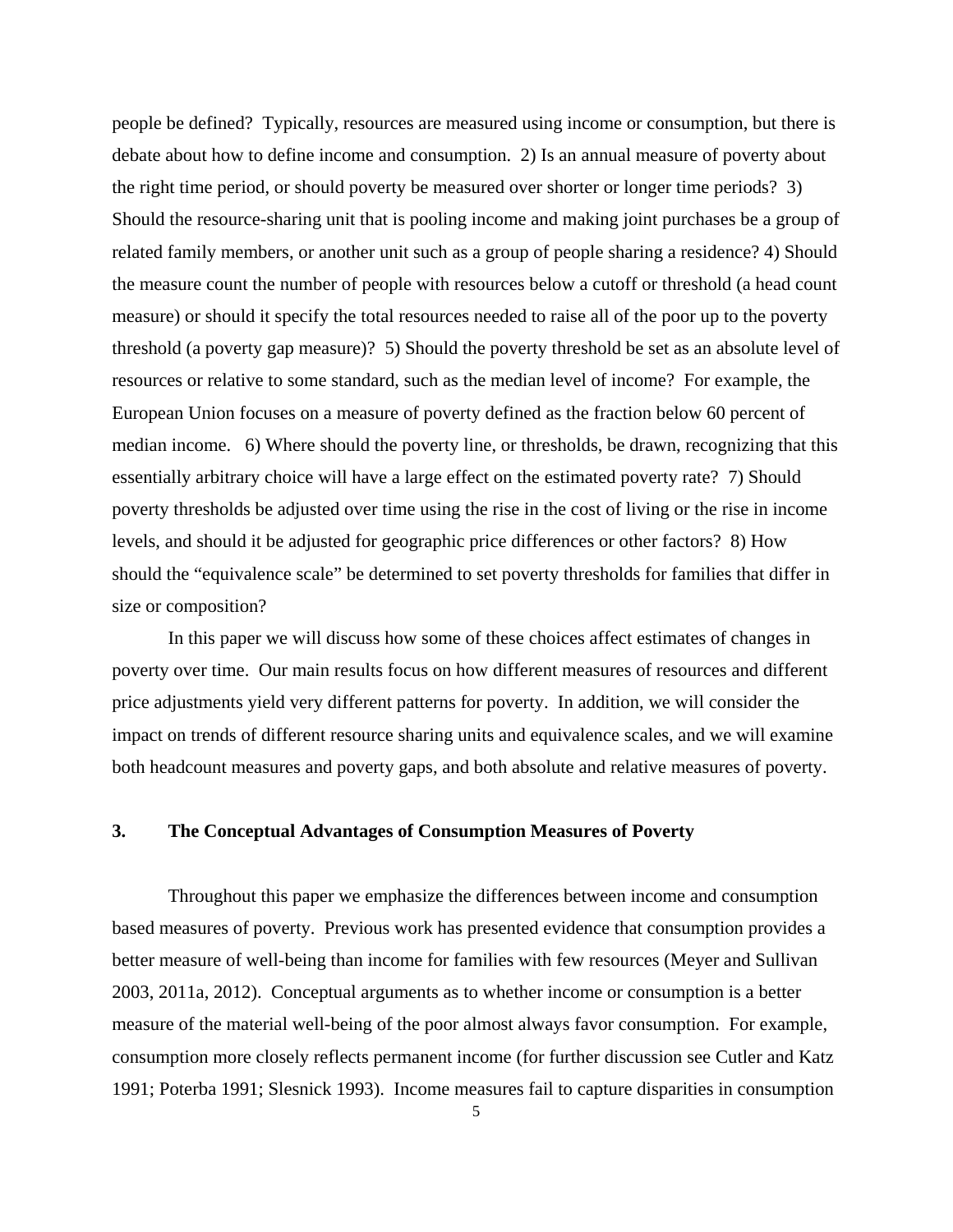that result from differences across families in the accumulation of assets or access to credit. Consumption measures will reflect the loss of housing service flows if homeownership falls or the decline in consumption that might be required to repay debts, both of which would be missed by an income measure. Consumption will also better reflect the insurance value of government programs, and is more likely to capture private and government transfers. In addition to these reasons, available consumption data are better suited than available income data for imputing some non-money resources, particularly those related to housing and vehicle ownership.<sup>3</sup>

 That consumption can be divided into meaningful categories, such as food and housing, provides several advantages over income. First, expenditures on categories such as food and housing are of interest in their own right, and second, one can better account for relative price changes. Even more importantly, subcategories of consumption such as nondurable consumption have been used extensively in past work. In this paper, we will report results for what we call core consumption, a measure that closely approximates essentials and only includes items that are well measured over time. Furthermore, we can examine the effects of excluding categories of consumption that may not directly increase well-being, such as work expenses and out-of-pocket medical expenses.

 Meyer and Sullivan (2003, 2011a) provide evidence that consumption is a better predictor of well-being than income. They show that other measures of material hardship or adverse family outcomes are more severe for those with low consumption than for those with low income, indicating that consumption does a better job of capturing well-being for these families. In an even more direct evaluation of poverty measures, Meyer and Sullivan (2012) compare the characteristics of those added to poverty and subtracted from poverty when going from an income based measure to a consumption based measure, holding the poverty rate constant. They find that those added to poverty by the consumption based measure are less likely to have health insurance, have less education, smaller and cheaper cars, fewer household appliances and amenities, where these last indicators are measured prior to consumption spending so are not part of that spending.

 $3$  For example, a better value of housing subsidies can be computed using Consumer Expenditure (CE) Survey data than the Current Population Survey (CPS) because the survey provides information on out of pocket rent and the characteristics of the living unit including the total number of rooms, the number of bathrooms and bedrooms, and appliances such as a washer, dryer, etc. These characteristics can be used to impute a total rental value as explained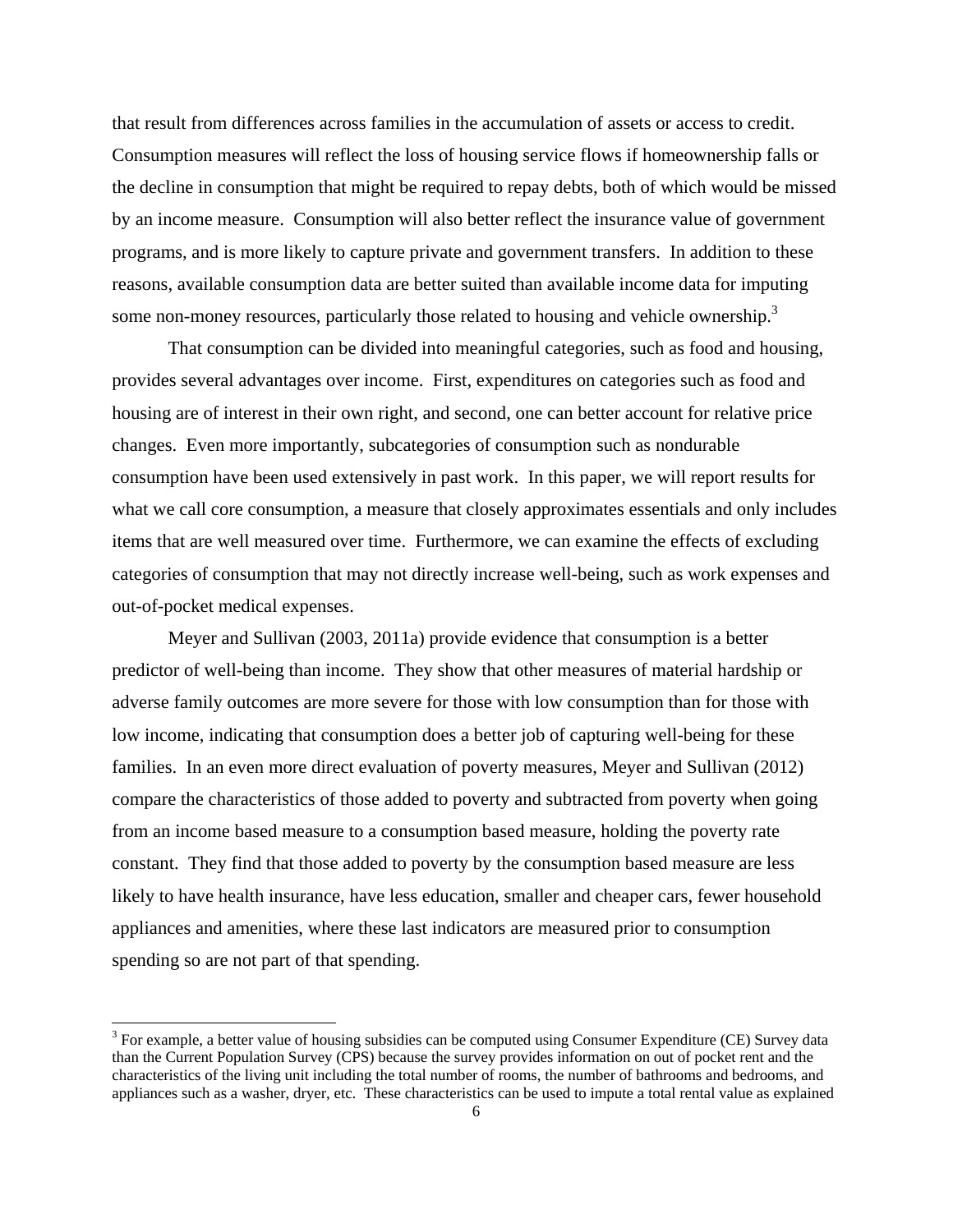Some researchers have argued that income may have some conceptual advantages over consumption.<sup>4</sup> One reason is that individuals can choose to have low consumption, while income reflects access to resources that can be used for consumption, and as such is not driven by consumption decisions (Atkinson, 1991). However, individual choices affect the level of income as well through education, occupation and labor supply choices. Furthermore, consumption is more likely than income to be affected by the ability to borrow and by access to public insurance programs. Thus, consumption will do a better job of capturing the effects of changes in access to credit or the government safety net. Another potential advantage to income is that current consumption fails to capture the welfare benefits of leaving bequests. While this is an important concern, the effect of bequest motives on consumption is likely to be small for the poor.

 In their evaluation of poverty measurement, the NAS panel concluded that "On balance, many members of the panel find more compelling the arguments in favor of a consumption definition that attempts to assess actual levels of material well-being" (Citro and Michael 1995, p. 213). The panel's final recommendation, however, calls for an income based measure because of concerns about adequate consumption data. One important concern is that small samples in consumption datasets make it difficult to construct poverty statistics at the subnational level, but this is less of an issue for the national statistics we report here. We discuss other concerns regarding data quality below.

# **4. Data and Methods**

l

#### **4.A. Income Measures from the Current Population Survey**

 The official poverty measure in the U.S. is based on data from the Annual Social and Economic (ASEC) Supplement (formerly the Annual Demographic File or ADF) to the Current Population Survey (CPS) for approximately 100,000 households annually (60,000 households prior to 2002). For the previous calendar year, respondents report the income amounts for a

in the Data Appendix. In addition, for homeowners the CE provides self-reported values of the rental equivalent of the home.

<sup>&</sup>lt;sup>4</sup> Blundell and Preston (1998) is sometimes characterized as finding that income has advantages over consumption. A more accurate summary is that some comparisons of consumption across cohorts or age will not give the correct sign to the difference in utility, but income suffers from the same types of problems in the situations they consider.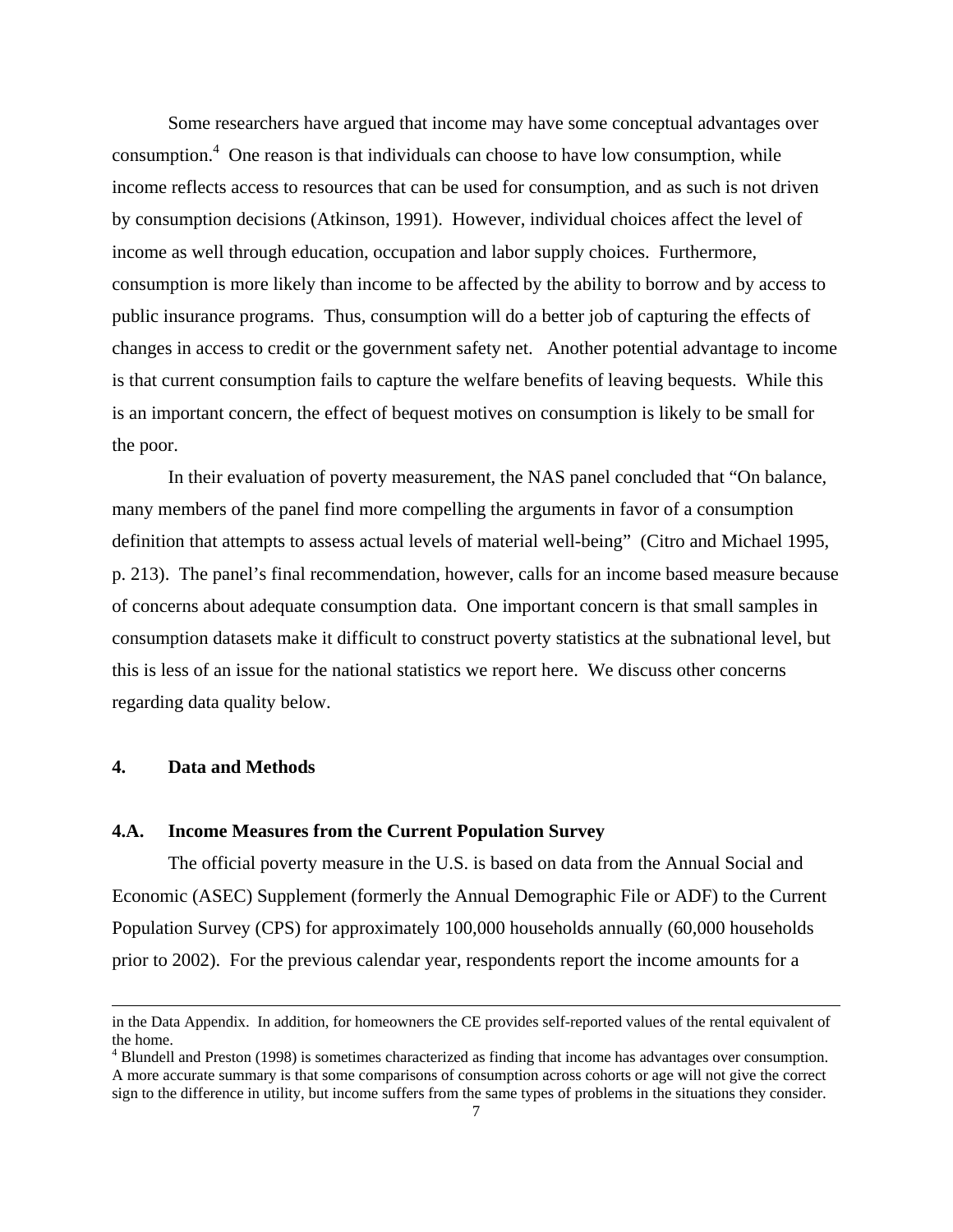number of different sources that are included in the money income measure used to determine official poverty statistics. In addition, the survey collects information on the dollar value of food stamps received by the household, as well as whether household members received other noncash benefits including housing and school lunch subsidies. Starting with the 1980 survey, the ASEC/ADF also provides imputed values for these and other noncash benefits. Online Appendix Table 1 provides descriptive statistics for the full sample from the CPS.

 For our analyses of income poverty, we focus on three different measures of income. First, we examine money income, which is the measure used by the Census to calculate official poverty statistics. Second, we examine after-tax money income, which adds to money income the value of tax credits such as the EITC, and subtracts state and federal income taxes and payroll taxes. Finally, we examine after-tax income plus the dollar values of food stamps and housing and school lunch subsidies, the fungible value of Medicaid and Medicare, the value of housing equity converted into an annuity, and the value of employer health benefits. See the Online Data Appendix for more details.

### **4.B. Consumption Measures from the Consumer Expenditure Survey**

 Our consumption data come from the Consumer Expenditure Survey (CE), which is the most comprehensive source of consumption data in the U.S. We use the CE Interview Survey component for the years 1960-1961, 1972-1973, 1980-1981 and 1984-2010 (see Online Data Appendix for details). The CE provides annual or annualized data for 13,728 families in 1960- 1961 and 19,975 families in 1972-1973. From 1980-2010 the survey is a rotating panel that includes about 5,000 families each quarter between 1980 and 1998 and about 7,500 families thereafter. Each consumer unit, or family, in the survey reports spending on a large number of expenditure categories for up to four consecutive quarters. Online Appendix Table 1 provides descriptive statistics for the full sample from the CE.

 To convert reported expenditures into a measure of consumption, we make a number of adjustments. While previous studies have made similar adjustments, our approach involves several important methodological improvements. First, we convert vehicle spending to a service flow equivalent. Instead of including the full purchase price of a vehicle, we calculate a flow that reflects the value that a consumer receives from owning a car during the period that is a function of a depreciation rate and the current market value of the vehicle. To determine the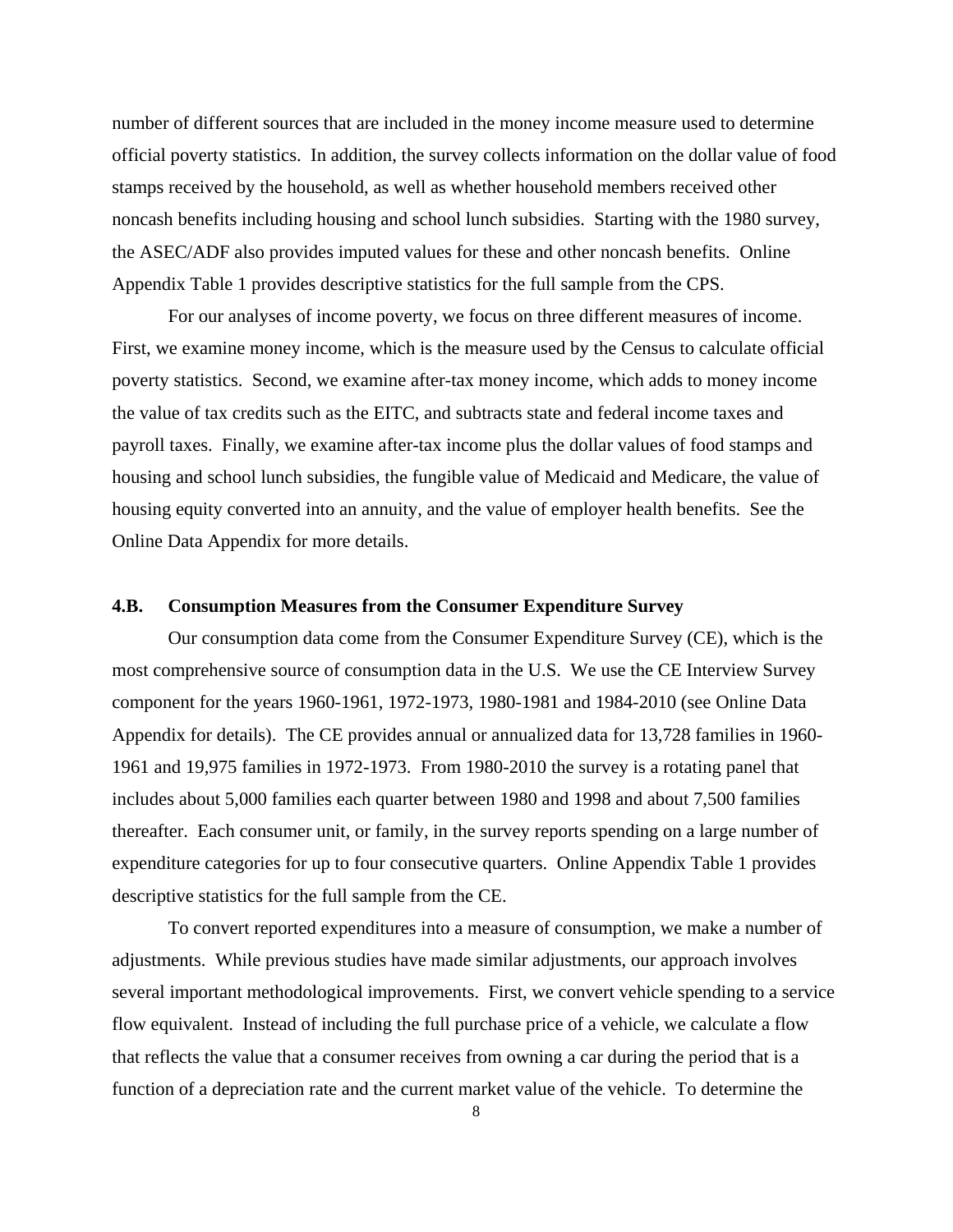current market value of each car owned, we use detailed information on vehicles (including make, model, year, age, and other characteristics). This approach accounts for features and quality improvements through what purchasers are willing to pay. See the Online Data Appendix for more details on how we calculate vehicle service flows.

 Second, to convert housing expenditures to housing consumption for homeowners, we substitute the reported rental equivalent of the home for the sum of mortgage interest payments, property tax payments, spending on insurance, and maintenance and repairs. Third, for respondents living in government or subsidized housing, we impute a rental value using detailed housing characteristics available in the survey including the number of rooms, bedrooms and bathrooms, and the presence of appliances such as a microwave, disposal, refrigerator, washer, and dryer.

 Finally, we exclude spending that is better interpreted as an investment such as spending on education and health care, and outlays for retirement including pensions and social security.<sup>5</sup> We exclude out of pocket medical expenses because high out of pocket expenses are arguably more likely to reflect substantial need or lack of good insurance rather than greater well-being. However, given the importance of health coverage and changes over time in public and private insurance, we report alternative consumption measures that include a value for public and private health insurance (more details on our measure of consumption are in the Online Data Appendix).

### **4.C. Constructing Poverty Measures**

l

 In the results that follow, we compare official poverty to several alternative measures of poverty. Official poverty in the U.S. is determined by comparing the pre-tax money income of a family or an unrelated individual to specified poverty thresholds that vary by family size and composition. If the total money income of a family is less than the threshold for that family, all individuals in the family are designated as poor. The original poverty thresholds were developed

<sup>&</sup>lt;sup>5</sup> We also exclude spending on charitable contributions and spending on cash gifts to non-family members. This category is very small relative to total consumption. We considered subtracting estimated monetary work expenses from consumption. However, work related expenses that are reported in the CE, such as child care and domestic services, on average tend to be very small relative to total spending. We have also examined the difference in transportation and clothing expenditures for those who work and those who do not as an estimate of additional work expenses, but again this estimate is small relative to total consumption. To account for how work affects consumption more generally, one may want to examine the consumption of leisure (Aguiar and Hurst 2007, Meyer and Sullivan 2008).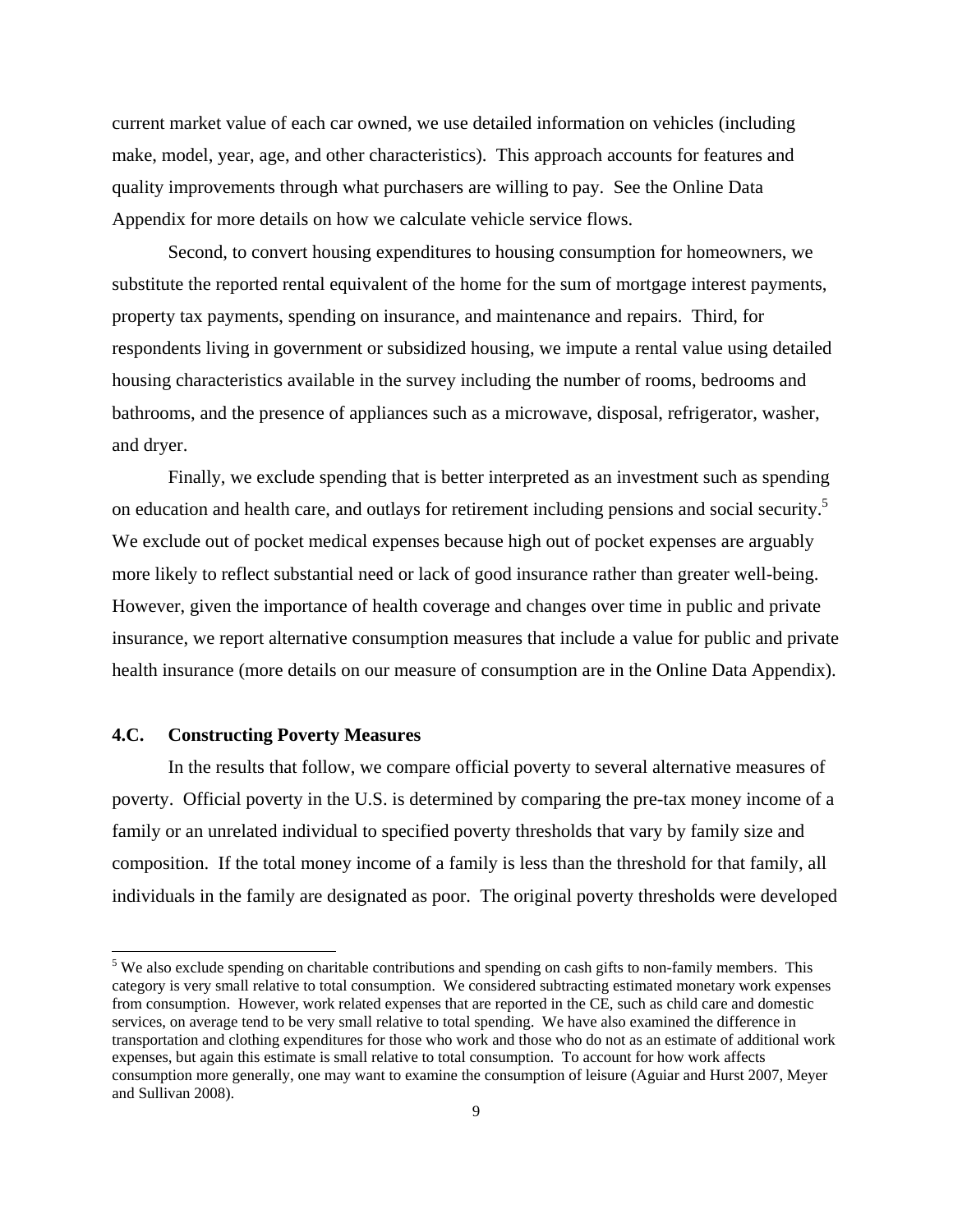in 1964. These thresholds are adjusted for inflation annually using the CPI-U. For a detailed summary see Citro and Michael (1995) or Blank (2007).

 We construct alternative measures of poverty that address well-known shortcomings in the official measure (Citro and Michael, 1995). One of the most commonly criticized features of the official measure is that it defines resources as pre-tax money income, failing to reflect other resources at a family's disposal including tax credits, food stamps, housing subsidies, and other in-kind transfers. These tax credits and in-kind transfers have greatly expanded in recent decades. Our alternative poverty measures are based on different measures of resources, including after-tax income, after-tax income plus noncash benefits, and consumption. Conceptually, these alternative measures more closely reflect the resources available for consumption.

 We should note that in practice, it is not necessarily the case that measures of disposable income more accurately identify the disadvantaged given poorly reported income and inaccurate tax and benefit imputations. For example, evidence from Meyer and Sullivan (2012) indicates that some alternative income measures, that conceptually closely approximate resources available for consumption, do a worse job of identifying the most disadvantaged families at a point in time. While there is a widely held presumption that such disposable income measures better capture disadvantage over time, this presumption is untested. Given how widely held this presumption is, we emphasize such measures here and encourage future research to examine the validity of the measures.

 Rather than using the official poverty thresholds, for these alternative measures we specify thresholds that equate poverty in the baseline year (1980). This anchoring of poverty rates in 1980 facilitates comparisons of trends across different measures of poverty. Specifically, for each alternative poverty measure we find thresholds such that the poverty rate for that measure (after adjusting for family size) is equal to that of the official poverty rate in 1980 (13.0 percent).<sup>6</sup> Anchoring our alternative measures to the official measure allows us to examine the same point of the distribution in 1980 so that different measures do not diverge simply because

 $6$  In 1980, the 13.0 percentile of the distribution is actually quite similar across several of our different scale adjusted measures of resources. For example, the ratio of the thresholds for after-tax money income to that of money income is 0.97; for after-tax money income plus noncash benefits, 1.27; and for consumption, 1.09 or 0.97 excluding health insurance.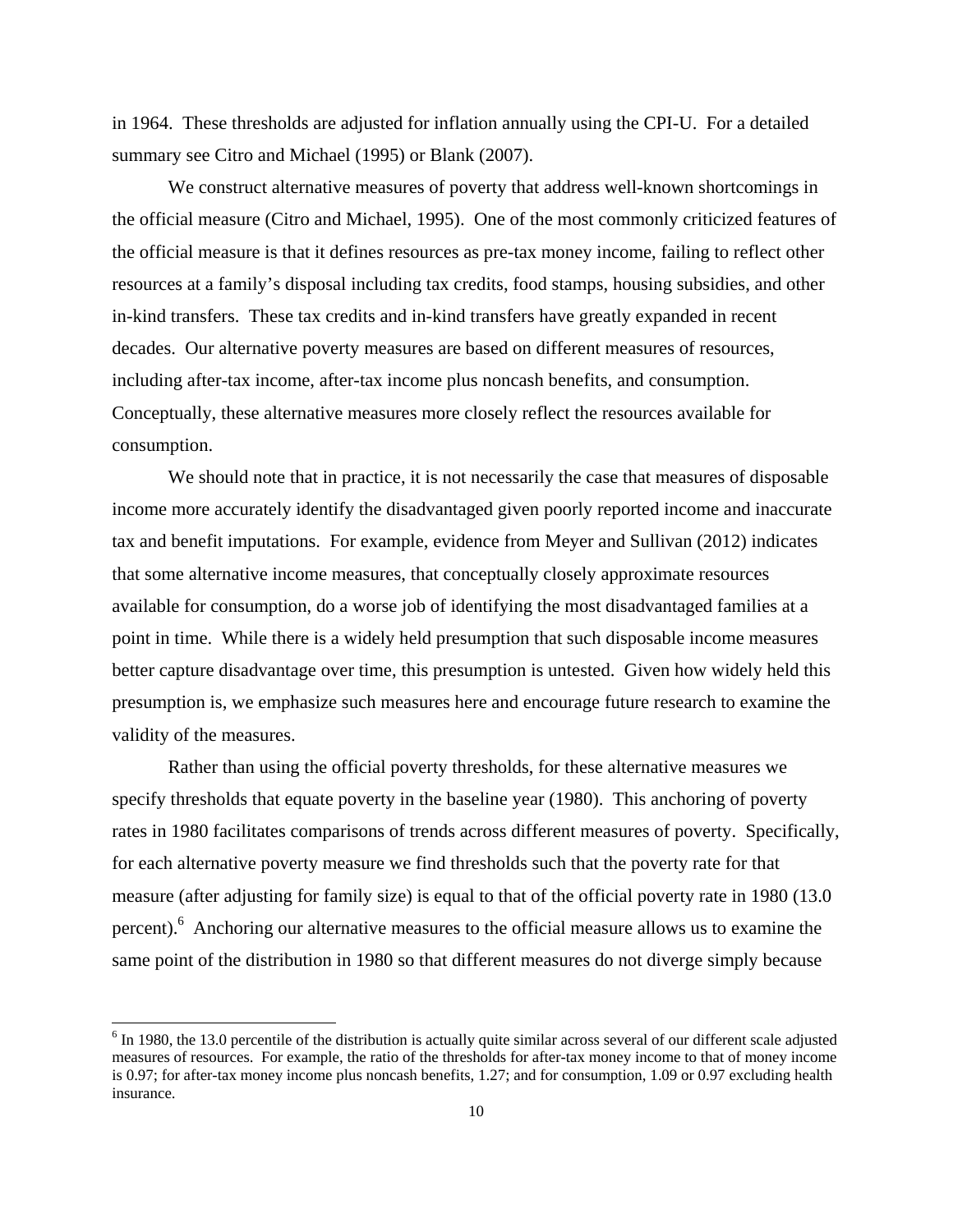of differential changes at different points in the distribution.<sup>7</sup> To obtain thresholds for other years, the thresholds are adjusted for inflation using a price index.

 Our alternative measures also differ from the official measure in how adjustments are made for family size and composition. The equivalence scale implicit in the official poverty thresholds does not exhibit diminishing marginal cost over the whole range of family sizes (Ruggles 1990). A National Academy of Sciences panel report (Citro and Michael, 1995) recommended an equivalence scale of the form:  $(A + PK)^F$ , where A is the number of adults in the family and K is the number of children. This scale allows for differences in costs between adults and children and exhibits diminishing marginal cost with each additional adult equivalent. For most of the results that follow we will use the NAS scale with P and F equal to 0.7.

 Our consumption-based measures of poverty also differ from official poverty in how the family unit is defined. The unit of analysis for the official measure of poverty includes only individuals within a housing unit who are related by blood or marriage. This measure excludes from family resources the resources of unrelated individuals, such as a cohabiting partner. Analytically, the unit should be based on those who share resources. However, in the CPS ADF/ASEC we do not observe whether the cohabitor is sharing resources with other family members. By contrast, the unit of observation in the CE, the consumer unit, includes all those related by blood and marriage as well as cohabitors who share responsibility for housing, food, or other living expenses, but excludes cohabitors who do not contribute to these expenses.

### **5. Data Quality and Under-reporting in the CPS and CE**

 Evidence on the tendency of surveys to capture more accurate information on income or consumption is split. For most people, income is easier to report given administrative reporting and a small number of sources of income. However, for analyses of families with few resources this argument is less valid, as these families tend to have many, sporadic income sources. Additionally, while income may be easier to report, it is likely to be a more sensitive topic for survey respondents than consumption. The CPS has slightly lower survey non-response than the CE, but much higher item non-response on income questions than the CE has on expenditure

<sup>&</sup>lt;sup>7</sup> Triest (1998) and Joint Economic Committee Democrats (2004) use a similar approach.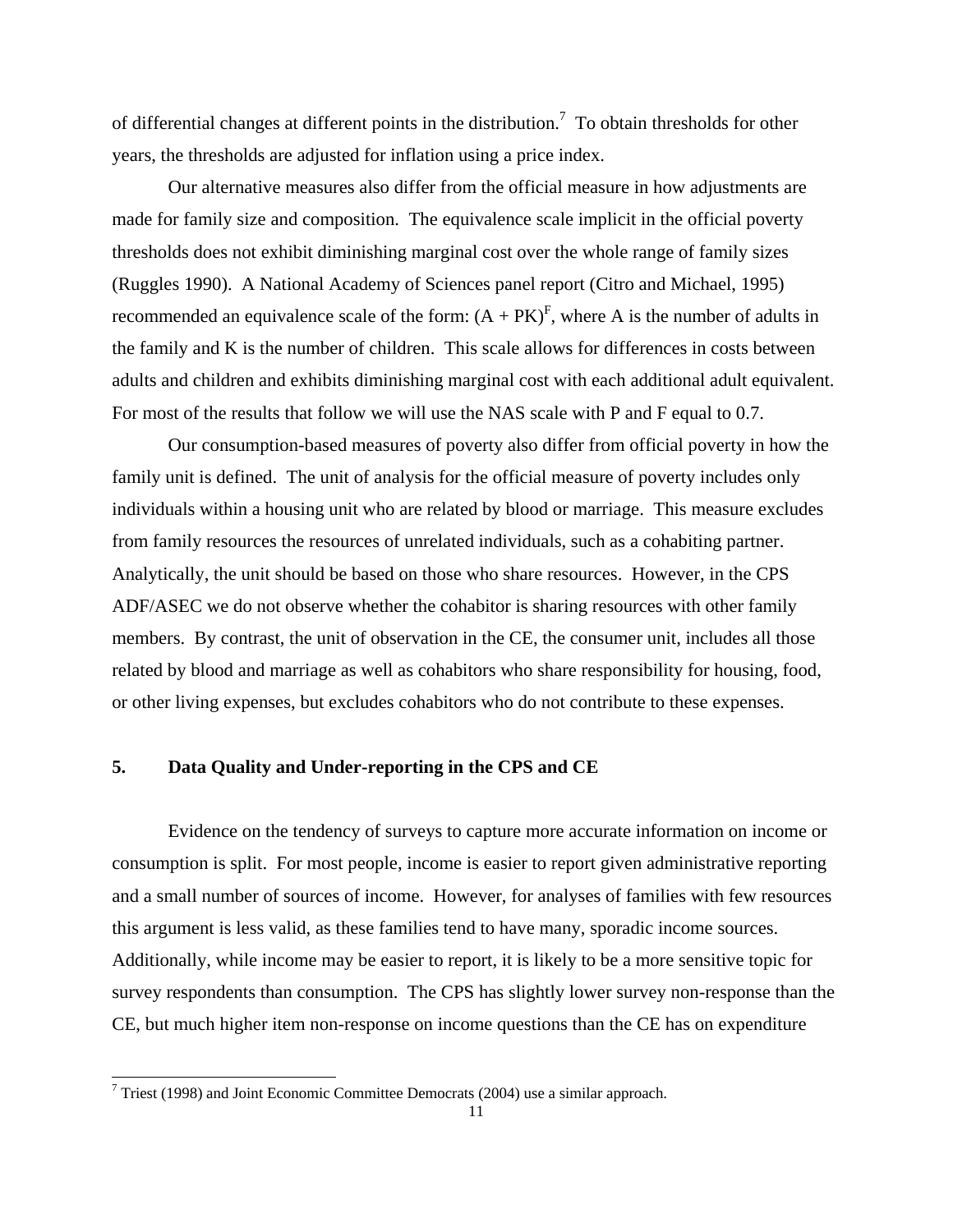questions. Taken together, the CPS has appreciably higher nonresponse than the CE (Meyer and Sullivan 2011a).

### **5.A. Income Under-Reporting**

 Income in the CPS is substantially under-reported, especially for categories of income important for those with few resources. Furthermore, the extent of under-reporting has increased over time. Meyer and Sullivan (2003, 2011a) and Meyer, Mok and Sullivan (2009) report comparisons of weighted micro-data from the CPS to administrative aggregates for government transfers and tax credits. These ratios are substantially below one and have declined over time, falling to below 0.6 for Food Stamps and 0.5 for Temporary Assistance for Needy Families (TANF) in recent years. Comparisons of CPS micro-data to administrative micro-data for the same individuals corroborate the severe under-reporting of government transfers (Meyer and Goerge 2011). Concerns about income under-reporting are not limited to transfer income. Davies and Fisher (2009) summarize evidence finding under-reporting in surveys of earnings at the bottom of the distribution based on comparisons of survey and administrative data. Consistent with these results, income is often far below consumption for those with few resources, even for those with little or no assets or debts (Meyer and Sullivan 2003, 2011a).

## **5.B. Consumption Under-Reporting**

 There is also substantial evidence that aggregate consumption is under-reported in the CE and that this under-reporting has increased over time. Given that we generally find that consumption exceeds income at the bottom, and that in recent years consumption poverty declines more than income poverty, the main findings of the paper are likely somewhat understated by consumption under-reporting. To assess the degree of under-reporting, CE data have been compared to data from many sources, but the most extensive and heavily cited comparisons are to the Personal Consumption Expenditure (PCE) data from the National Income and Product Accounts (NIPA). Focusing on comparable expenditure categories is important because past studies have indicated that half or more of the discrepancy between the two sources is due to definitional differences (Slesnick 1992, General Accounting Office 1996).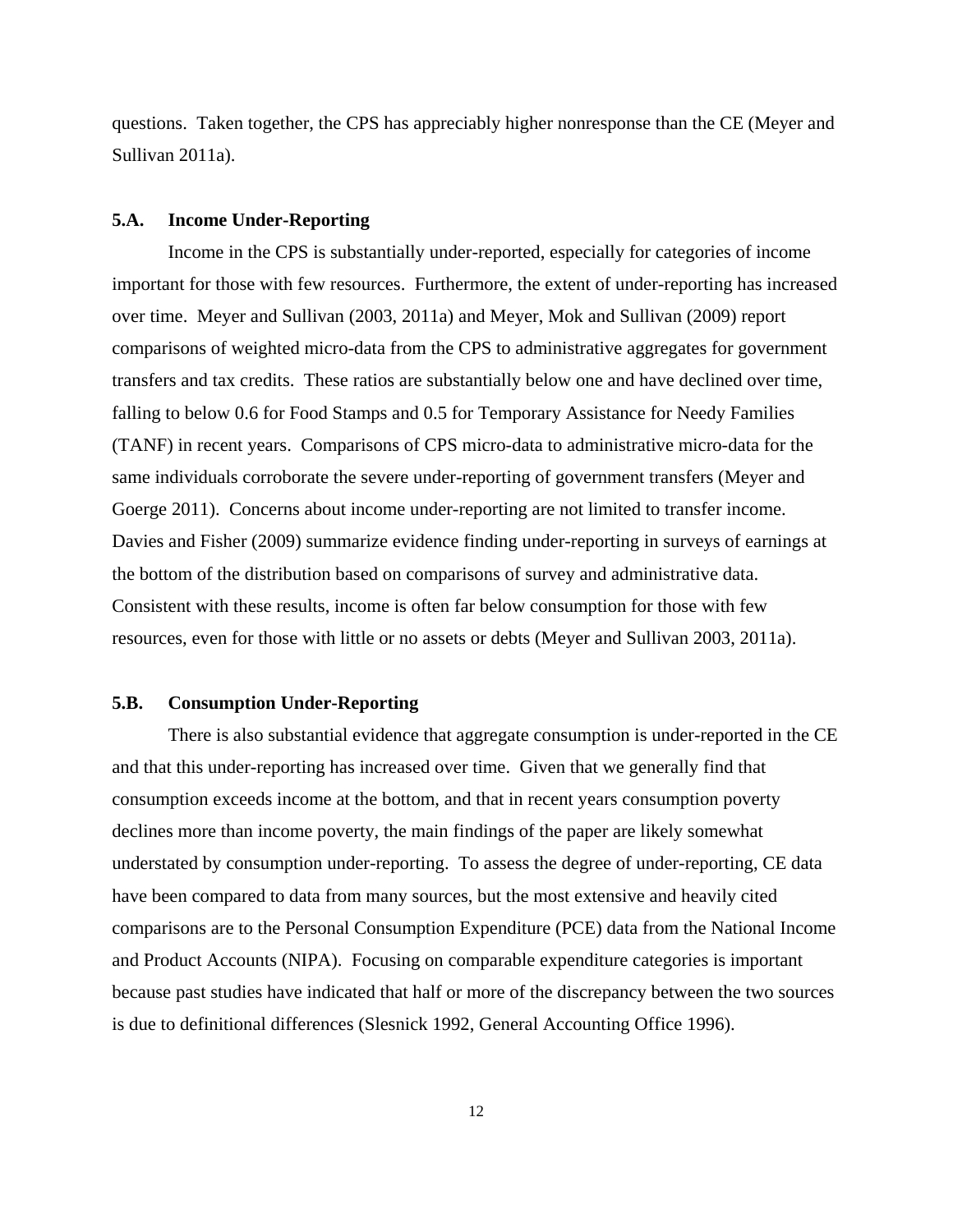Bee, Meyer and Sullivan (2012) survey and update these analyses, focusing on the CE Interview Survey data rather than the published integrated data examined in the literature. Among the eight largest comparable categories of expenditures six are reported at a high rate in the CE Interview Survey and that rate has been roughly constant over time. These wellmeasured categories are the imputed rent on owner-occupied nonfarm housing, rent and utilities, food at home, gasoline and other energy goods, communication and new motor vehicles. In 2010, the ratio of CE to PCE is 0.95 or higher for imputed rent, rent and utilities, and new motor vehicles. It is 0.86 for food at home, 0.80 for communication, and 0.78 for gasoline and other energy goods. The largest poorly measured expenditure categories are food away from home with a ratio of 0.51, furniture and furnishings at 0.44, clothing at 0.32, and alcohol at 0.22.

 However, these aggregate numbers likely overstate the weakness of the data for the typical person and even more so for the poor. Sabelhaus et al. (2012) examine the representativeness of the CE Interview Survey by income. They match CE respondent and nonrespondent households to income at the zipcode level. They find that there is a small underrepresentation of those from the top four or five percentiles of zipcode level income and no under-representation (maybe a slight over-representation) at the bottom of the zipcode level income percentiles. Much more important quantitatively, they find that the income reported in the survey, either because high income people are missing or because income is under-reported at the top, does not match well to other sources such as the Survey of Consumer Finances and tax records. Furthermore, reported spending relative to income is very low at the top. The finding that much of the under-reporting of expenditures occurs at the very top of the income distribution means that the aggregate under-reporting statistics likely overstate the weakness of the CE for a typical person.

 Our measures of consumption also include the value of the flow from the ownership of durables such as houses and cars. Reporting ownership of houses and vehicles is very different from reporting the mostly small, discretionary purchases that are badly reported in the CE. Validation of these data suggests that ownership of these durables is reported reasonably well. See the Data Appendix Sections B and D.3 and Bee, Meyer and Sullivan (2012).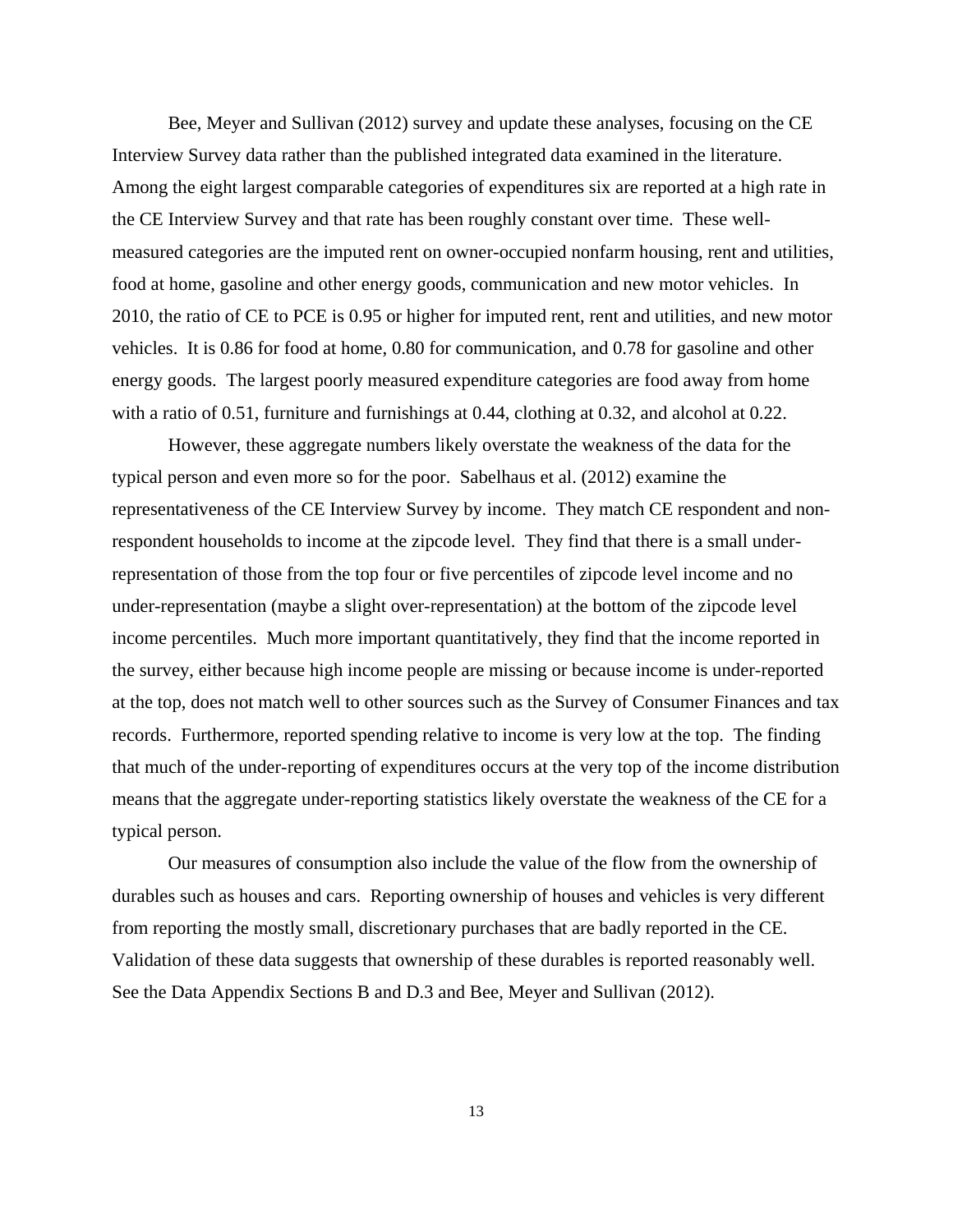### **5.C. Core Consumption**

 Incorporating the lessons of the previous section, we construct an alternative core consumption measure that includes only the best measured expenditures, ones that have reporting ratios that are high and constant or that decline slowly over time. This core consumption measure closely approximates necessities, consisting of food at home, rent plus utilities, transportation, gasoline, the value of owner-occupied housing, rental assistance, and the value of owned vehicles. Overall, our core consumption measure is 73 percent of total consumption, but is on average 80 percent of consumption for those near the poverty line.

## **6. Price Indices**

 $\overline{a}$ 

 Because the official poverty thresholds are adjusted over time using the CPI-U, bias in this price index will lead to bias in poverty trends. Although this bias can be very substantial for changes over long time periods, the implications of this observation have received little attention in the poverty literature.<sup>8</sup> There are four types of biases in the CPI-U that have been emphasized: substitution bias, outlet bias, quality bias, and new product bias. Substitution bias refers to the bias in the use of a fixed market basket when people substitute away from high relative price items. Outlet bias refers to the inadequate accounting for the movement of purchases toward low price discount or big box stores. Quality bias refers to inadequate adjustments for the quality improvements in products over time, while new product bias refers to the omission or long delay in the incorporation of new products into the CPI. The Boskin Commission (Boskin et al. 1996), a group of distinguished economists appointed by the Senate Finance Committee, provides an authoritative source on the extent of these biases. They concluded that the annual bias in the CPI-U was 1.1 percentage points per year at the time of the report, but 1.3 percentage points prior to 1996 (the extra 0.2 percentage points was due to an inadvertent bias added by a 1978 change that was later corrected).

 The BLS has implemented several methodological improvements in calculating the CPI-U over the past 25 years (Johnson, Reed, and Stewart 2006). Although the BLS does not update the CPI-U retroactively, it does provide a consistent research series (CPI-U-RS) that incorporates

 $8$  Exceptions to this rule include Jencks, Mayer and Swingle (2004a) and Broda, Leibtag and Weinstein (2009).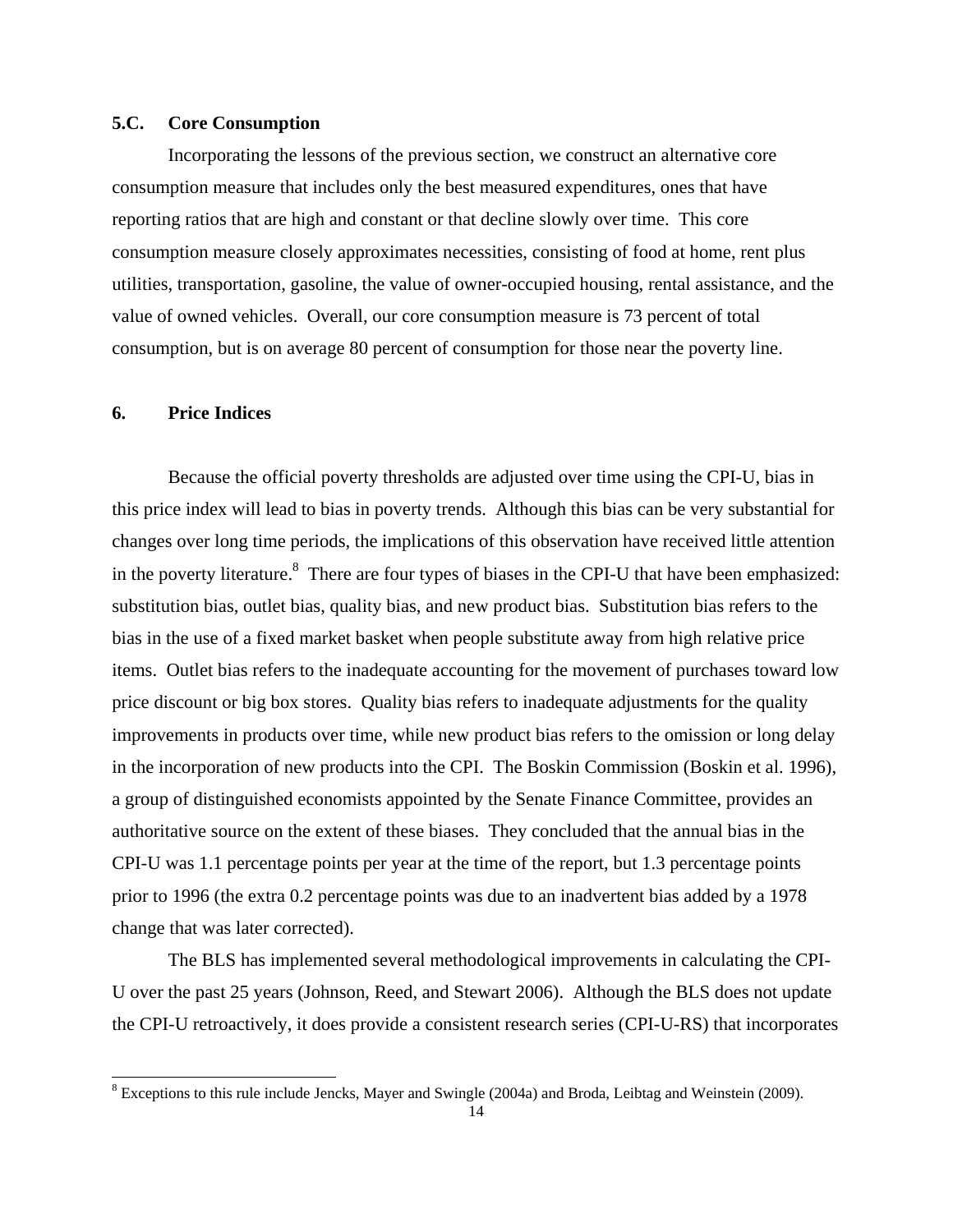many of the changes. However, the CPI-U-RS only corrects for about 0.4 percentage points on average of the 1.1 to 1.3 percentage point annual bias in the CPI-U. Thus, our base price index, what we call the adjusted CPI-U-RS, subtracts 0.8 percentage points from the growth in the CPI-U-RS index each year. $9$  We also base this adjustment on Gordon (2006) who argues that even with recent alterations to the CPI-U methodology that make it and the CPI-U-RS essentially the same for recent years, a bias of 0.8 percentage points per year remains. Berndt (2006) reports that the bias remaining in 2000 as estimated by each of the individual Boskin Committee members ranged from 0.73 to 0.9 percentage points per year.

 This adjustment to the CPI-U-RS could be too big or too small. Gordon and vanGoethem (2005) and Gordon (2006), for example, find that over some periods the CPI-U *understated* price increases for housing and clothing. The Commission itself argued that the estimates were on the "conservative" side and tended to understate the bias (Boskin et al. 1996 Section VI, Gordon 2006 p. 13), though they also indicated that the truth could lie anywhere in a fairly wide band. Others, such as Hausman (2003), have argued that the commission understated the bias. Costa (2001) concludes that the CPI-U overstated inflation by 1.6 percentage points per year between 1972 and 1994. Hamilton (2001) uses a different data source and concludes that the CPI-U overstated inflation by 3.0 percentage points per year between 1972 and 1981 and by 1.0 percentage point per year between 1981 and 1991.<sup>10</sup>

 An additional issue is whether the price adjustment for the poor should be the same as the adjustment for overall price changes given that the market basket chosen by the poor is different, and the poor may pay different prices. The evidence for differences in price changes by income either suggests little difference or, when the difference is substantial, it applies to a short time period or small share of expenditures (see Section G of the Data Appendix). If anything, the evidence suggests slower price increases for the poor, which would tend to amplify our main findings of a reduction in poverty.

 $9^9$  Because the CPI-U-RS provides a consistent series only back until 1978, we subtract the full 1.1 percentage points from changes in CPI-U inflation for earlier years. Results using the CPI-U-RS are similar to those using the PCE deflator.

<sup>&</sup>lt;sup>10</sup> The Boskin Commission and several other surveys have estimated CPI bias by assembling direct bias estimates for parts of the index from a variety of sources. Costa (2001) and Hamilton (2001) use an alternative approach that essentially determines how much CPI-U adjusted income needs to be further adjusted so that spending patterns at inflation adjusted income are unchanged over time.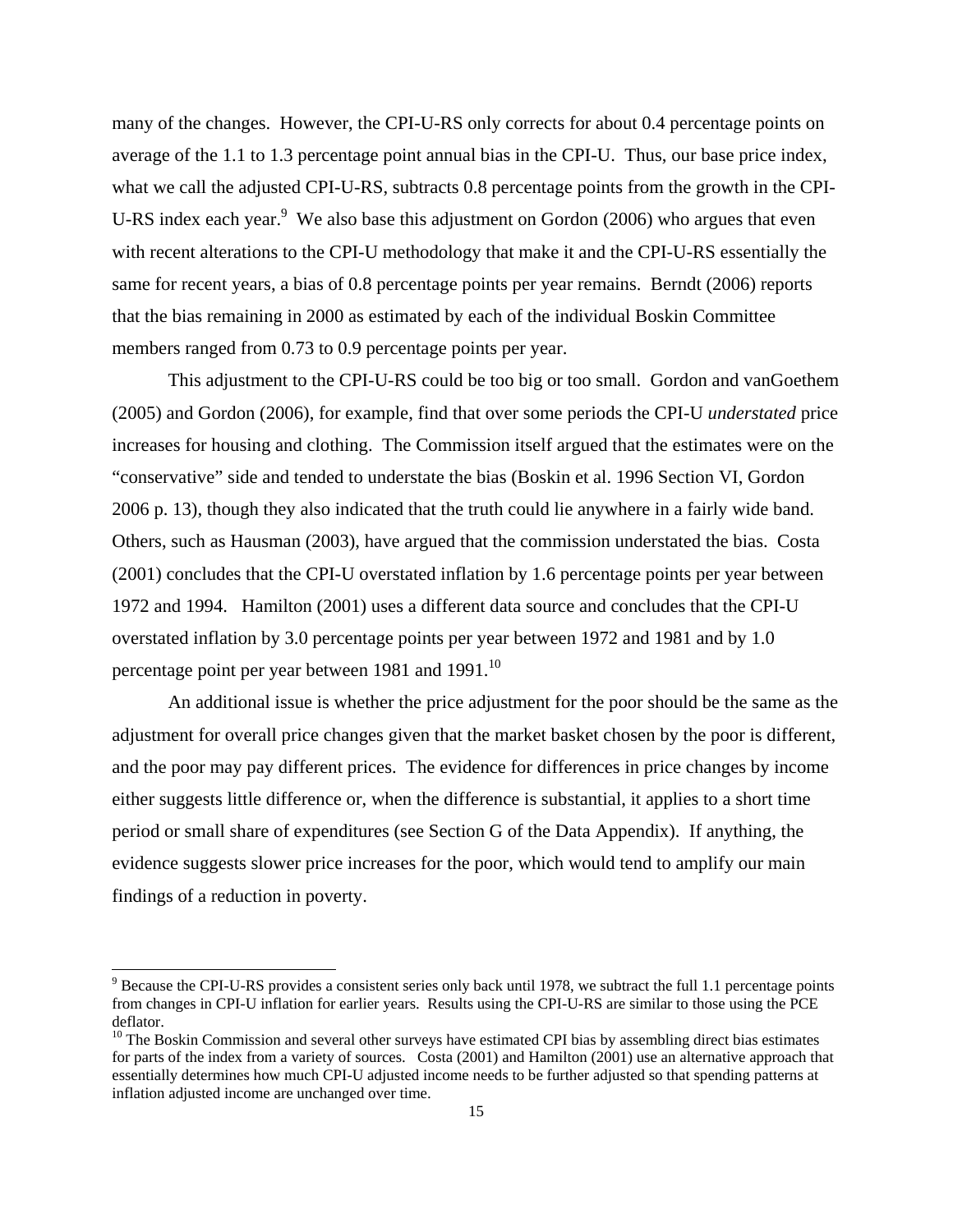## **7. Results**

l

 In this section we describe the main changes in income and consumption poverty over the past five decades. As discussed in Section 2, how one measures resources and how one adjusts thresholds over time for inflation are two essential components of any absolute measure of poverty. Here, we first show that conceptually better measures of resources and more accurate inflation corrections tend to indicate greater poverty reduction over time. We then discuss the patterns for poverty gaps and poverty by family type. In the following section we will examine potential explanations for these patterns.

## **7.A. Income and Consumption Based Measures of Poverty**

 Over the past five decades, the official poverty rate has fallen by only 4.4 percentage points, and it has actually risen (by 2.5 percentage points) since 1970 (Figure 1). Citing this rise, many have concluded that we have lost the war on poverty (Tanner 2012). However, our results show that the pattern for an improved measure of poverty is dramatically different—a consumption based poverty measure that corrects for bias in the CPI-U falls by 26.4 percentage points over the past five decades.

 Figure 1 and the first four columns of Table 1 report changes in poverty since 1963 for several income measures. Each measure is anchored as described above so that the poverty rate is the same as the official measure in 1980 (13.0%). In all of the series besides the official measure, we use the adjusted CPI-U-RS price adjustment and the NAS equivalence scale. Online Appendix Table 2 reports these same results using the CPI-U-RS. There are two main lessons to take from these results. First, conceptually better resource measures give poverty rates that show greater improvement over time.<sup>11</sup> A comparison of columns 2 and 3 or the corresponding series in Figure 1 shows the effects of accounting for income and payroll taxes and tax credits. In each decade the income poverty measure that incorporates taxes declines more (or rises less) than the pre-tax money income measure. In the 1960s, for example, after-tax income poverty fell by 16.1 percentage points while pre-tax money income poverty fell by 14.1

<sup>&</sup>lt;sup>11</sup> Standard errors for changes in some of the key poverty measures and the differences between them are reported in Online Appendix Tables 3 and 6. Changes and differences between poverty measures between 1980 and 2010 are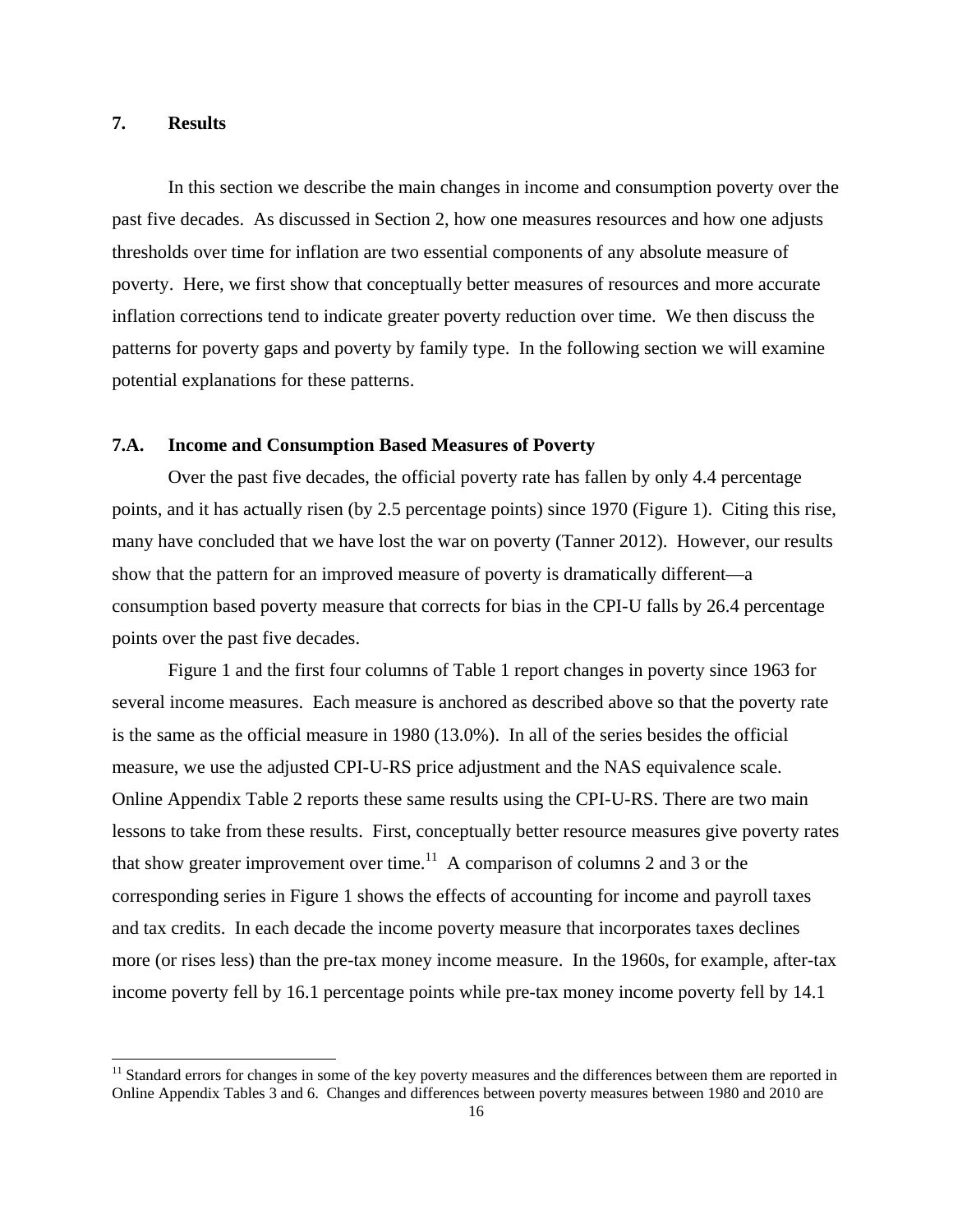percentage points.12 During the 1990s, after-tax income poverty declined by another 0.8 percentage points more than pre-tax money income poverty. After 1996, the relative movements of the two measures were small. Second, adding the value of noncash government benefits as calculated by the Census Bureau (column 4) has very little additional impact on changes in poverty except for small effects during short periods in the mid-1980s and mid-1990s. As we discuss later, this result may, in part, be due to a sharp rise in under-reporting of noncash benefits in the CPS. It is important to note that although these results show that noncash benefits do not affect changes in poverty over time, these programs do play an important role in lifting people out of poverty at a point in time (Hoynes et al. 2006, Ben-Shalom et al. 2012).

 Consumption based measures of poverty indicate greater overall improvement than income poverty measures. As shown in Figure 2 and Table 1, over the past five decades consumption poverty has fallen by 26.4 percentage points, and since 1980 it has declined by 8.5 percentage points. The patterns for consumption poverty and after-tax money income poverty were fairly similar in the 1970s, 1980s, and 1990s.<sup>13</sup> However, after-tax money income based poverty fell more than consumption based poverty (by 1.7 percentage points) during the 1960s, and these two poverty measures diverged in the 2000s with income poverty indicating greater deprivation, while consumption poverty showed improvement.<sup>14,15</sup> Even more pronounced

typically significantly different from zero if they exceed 0.6 percentage points. If one groups years, much smaller changes are significant.

 $12$  Our finding that including taxes noticeably alters the patterns for income poverty contrasts with others who have concluded that alternative income poverty measures have similar trends (Hoynes et al. 2006; Lang 2007). These conclusions are based on Census reports such as Dalaker (2005), which show that a poverty measure based on pretax money income and one based on after-tax money income plus noncash benefits have similar trends in recent years. However, these similar trends are the result of offsetting effects of including taxes (which result in a greater decline in poverty) and the annuitized value of home equity (which leads to a less decline).

<sup>&</sup>lt;sup>13</sup> We compare consumption to income excluding noncash benefits here and in much of the discussion that follows because this income measure is available for all years since 1963. Also, as shown in Figure 1, for the most part, including noncash benefits does not noticeably affect changes in income poverty since 1980. We highlight a few cases where noncash benefits affect the patterns for poverty in the discussion below.<br><sup>14</sup> This difference is consistent with findings from previous research. Cutler and Katz (1991) do not examine after-

tax income poverty or a measure that incorporates noncash benefits. To facilitate comparisons of our consumption results for this earlier period to those from Table 13 of Cutler and Katz (1991), we recalculate our consumption poverty measure using their price index (PCE) and anchoring poverty in 1980 at 7.5 percent to match their consumption poverty rate for that year. The change for this measure of consumption poverty is very close to that of Cutler and Katz over their full 1960-1961 to 1988 period, although there are some differences for sub-periods; our measure of consumption poverty falls by about a percentage point less in the 1960s and it does not show their rise of about a percentage point in the 1970s. These differences arise due to different approaches in calculating service flows from housing and vehicles in these early years.

<sup>&</sup>lt;sup>15</sup> Given the standard errors of these estimates, differences of this magnitude between income and consumption poverty changes are strongly statistically significant.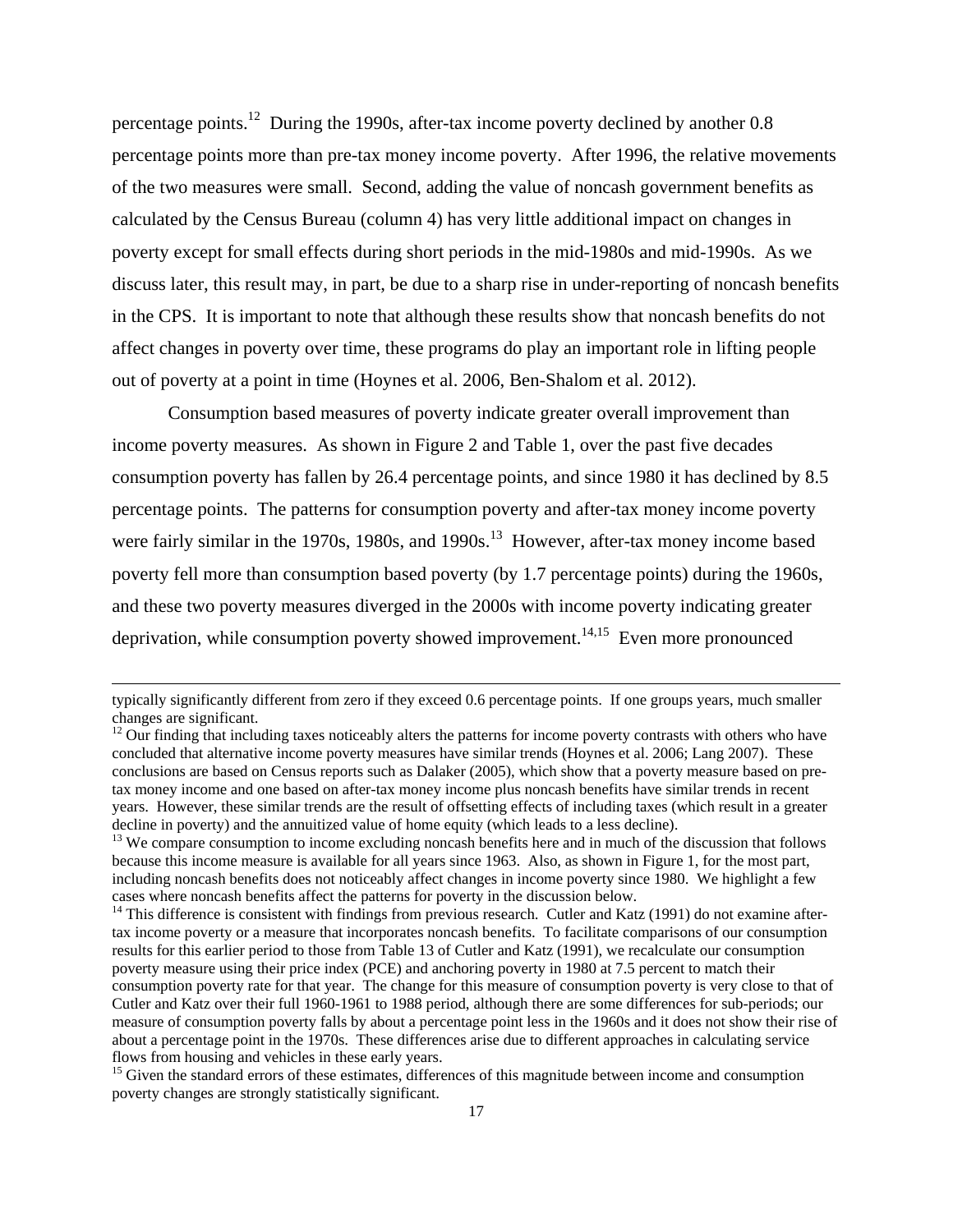differences between income and consumption poverty are evident when we examine trends by family type, which we discuss below.

 The different patterns during the recent, rather severe, recession are of particular note. After-tax money income poverty rose in 2007 and 2008, while consumption poverty fell. Between 2008 and 2010, consumption poverty rose by 0.9 percentage points (23 percent), while after-tax money income poverty rose by only 0.6 percentage points (8 percent). Although the recession officially began in 2007, unemployment rates did not start to rise sharply until mid-2008 and the sharpest rise in unemployment occurred from November 2008 through January 2010, making it all the more surprising that after-tax money income poverty did not rise more during this period. In fact, according to an income poverty measure that includes noncash benefits (column 4 of Table 1), there was no change in poverty between 2008 and 2009, and poverty rose by half a percentage point in 2010.

 The pattern for other measures of consumption poverty is broadly similar to that of our main measure. For example, including the value of health insurance (column 6) does not noticeably affect changes in poverty, although poverty fell a bit more in the 1980s. The changes in consumption poverty based on our measure of core consumption (column 7), which includes components that are reported consistently well over time compared to national income accounts, suggest greater improvement in poverty than with total consumption. Differences between these two measures of consumption poverty are most notable for the period between 1973 and 1980 when core consumption poverty fell considerably more than consumption poverty. The greater improvement in poverty seen with core consumption is not surprising given the increased underreporting of non-core consumption components discussed in Section 5. The rise in underreporting of some components of consumption in the CE over time suggests that true consumption poverty declined even more than is shown in Table 1.

### **7.B. The Importance of Price Adjustments**

 As one moves toward a price index that uses newer methods and comes closer to what past research suggests would be an unbiased measure of inflation, trends in poverty are considerably more favorable. This point is emphasized in Figures 3a and 3b and Online Appendix Table 4, which report changes in after-tax money income poverty and consumption poverty using three different price deflators: the CPI-U, CPI-U-RS, and our adjusted CPI-U-

18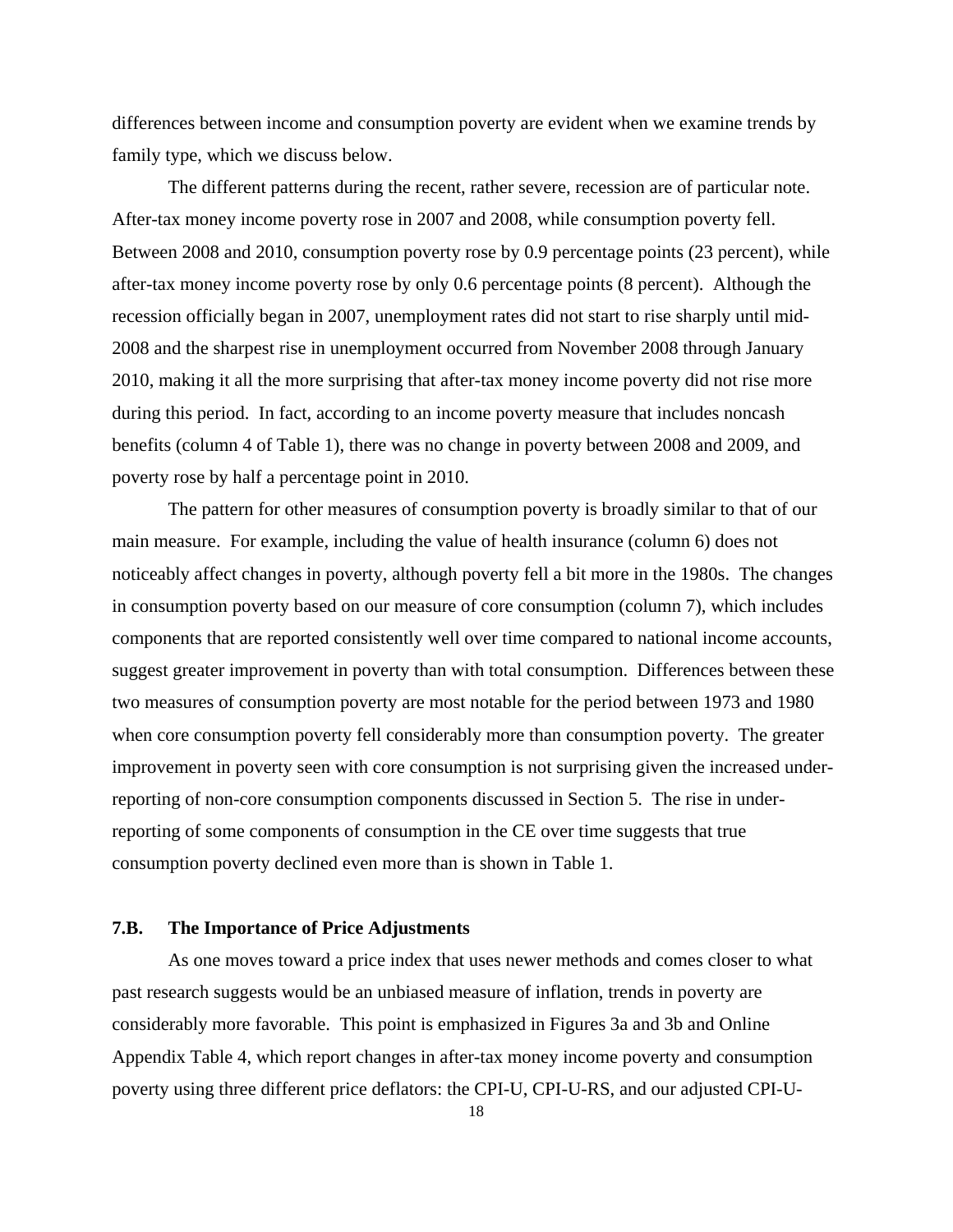RS.<sup>16</sup> Between 1963 and 2010, moving from the CPI-U to the CPI-U-RS leads to a 3.9 percentage point greater fall in after-tax income poverty, and moving from the CPI-U to the adjusted CPI-U-RS leads to a 14.5 percentage point greater fall in poverty.

 Price deflators that better approximate the change in the cost of living have an even greater effect on changes in consumption poverty because consumption is less dispersed than income. Thus, a given reduction in the thresholds will move a larger share of the consumption distribution above the poverty line. Between the early 1960s and 2010, moving from the CPI-U to the CPI-U-RS leads to a 5.4 percentage point difference in the change in poverty, while the adjusted CPI-U-RS leads to a 21.8 percentage point greater fall in poverty than that based on the CPI-U. In terms of percent rather than percentage point changes, between the early 1960s and 2010, CPI-U consumption poverty fell by 28 percent, while adjusted CPI-U-RS consumption poverty fell by 86 percent.

# **7.C. Poverty Gaps**

l

 The results presented thus far are for the ubiquitous, but narrow, head count measures of poverty. In statistical terms, this measure reflects the cumulative distribution function at a single point. To provide broader evidence on changes in deprivation, we also examine the poverty gap, which is often thought to be a better measure of deprivation than head count measures (Dasgupta 1993, Deaton 1997). The total poverty gap for a given poverty measure is the sum of the difference between the poverty threshold and family resources across all families in poverty. In Figure 4 and Online Appendix Table 5 we report the average gap, which is the total gap divided by the total number of people in poverty. These results show that income and consumption poverty gaps followed a similar pattern in the 1960s and 1970s. However, between 1980 and 2010 income and consumption based gaps moved in opposite directions. The gap based on aftertax money income rose by 68 percent between 1980 and 2010. During this same period the consumption based gap fell by 9 percent. Including noncash benefits in an income based measure dampens the rise in the gap somewhat, but the pattern still diverges sharply from that based on consumption during the 1990s and 2000s.

<sup>&</sup>lt;sup>16</sup> Results using the PCE deflator are similar to those using the CPI-U-RS, although poverty declines slightly more between 1995 and 2005 when thresholds are adjusted using the PCE rather than the CPI-U-RS.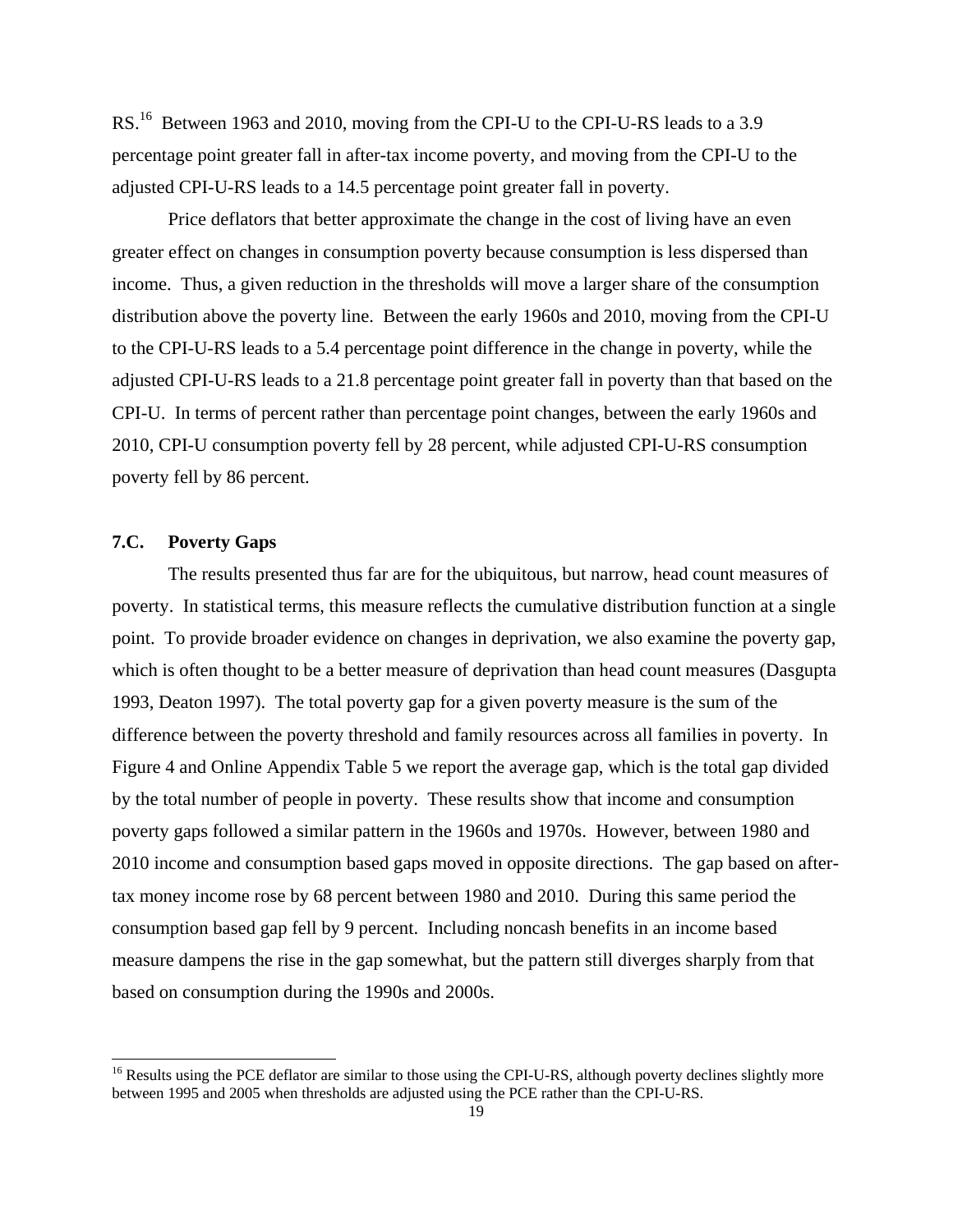The difference in recent changes in the poverty gap has important implications for interpreting recent changes in poverty. For example, income based gaps suggest that while poverty fell between 1980 and 2010, those who remained in poverty were more likely to be severely deprived. By contrast, the pattern for consumption based gaps suggests that as overall poverty fell during this period the degree to which families were severely deprived also fell.

### **7.D. Poverty within Demographic Groups**

l

 Some of the most striking differences in trends across measures of poverty are evident within family types. We calculate income and consumption poverty rates for five mutually exclusive and exhaustive groups defined by marriage, children, and age: single parent families, married parent families, single individuals without children, married couples without children, and households with a head 65 or older.<sup>17</sup> We report poverty rates for these groups in Table 2 (see Online Appendix Table 6 for standard errors).

 As emphasized earlier, income poverty fell more than consumption poverty during the 1960s. The results in Table 2 show that this is true within each family type except single parents, for whom consumption poverty fell more. These measures continued to diverge considerably for single parents after the 1960s as income and consumption poverty did not closely track each other. In the 2000s, the measures moved sharply in opposite directions, as income poverty rose by 2.4 percentage points, but consumption poverty fell by 6.4 percentage points.

 For married couples with children—the largest of our family types, accounting for about 40 percent of the entire sample and between 25 and 40 percent of poor individuals in recent years—income poverty fell by more than consumption poverty in the 1960s and 1980s, but the reverse was true for the 1970s. So, the overall change in income and consumption poverty over the past five decades is similar. For single individuals we saw income poverty fell more than consumption poverty in the 1960s and 1970s, but after 1980, income poverty fell 1.3 percentage points while consumption poverty fell 8 percentage points. Married couples without children saw a decline in income poverty of more than 60 percent during the 1960s as compared to a 52 percent decline for consumption poverty. In more recent years, this group has seen little change in their (low) poverty rates measured with either income or consumption.

 $17$  Those households with a head 65 or older are included in this last category regardless of marriage or the presence of children.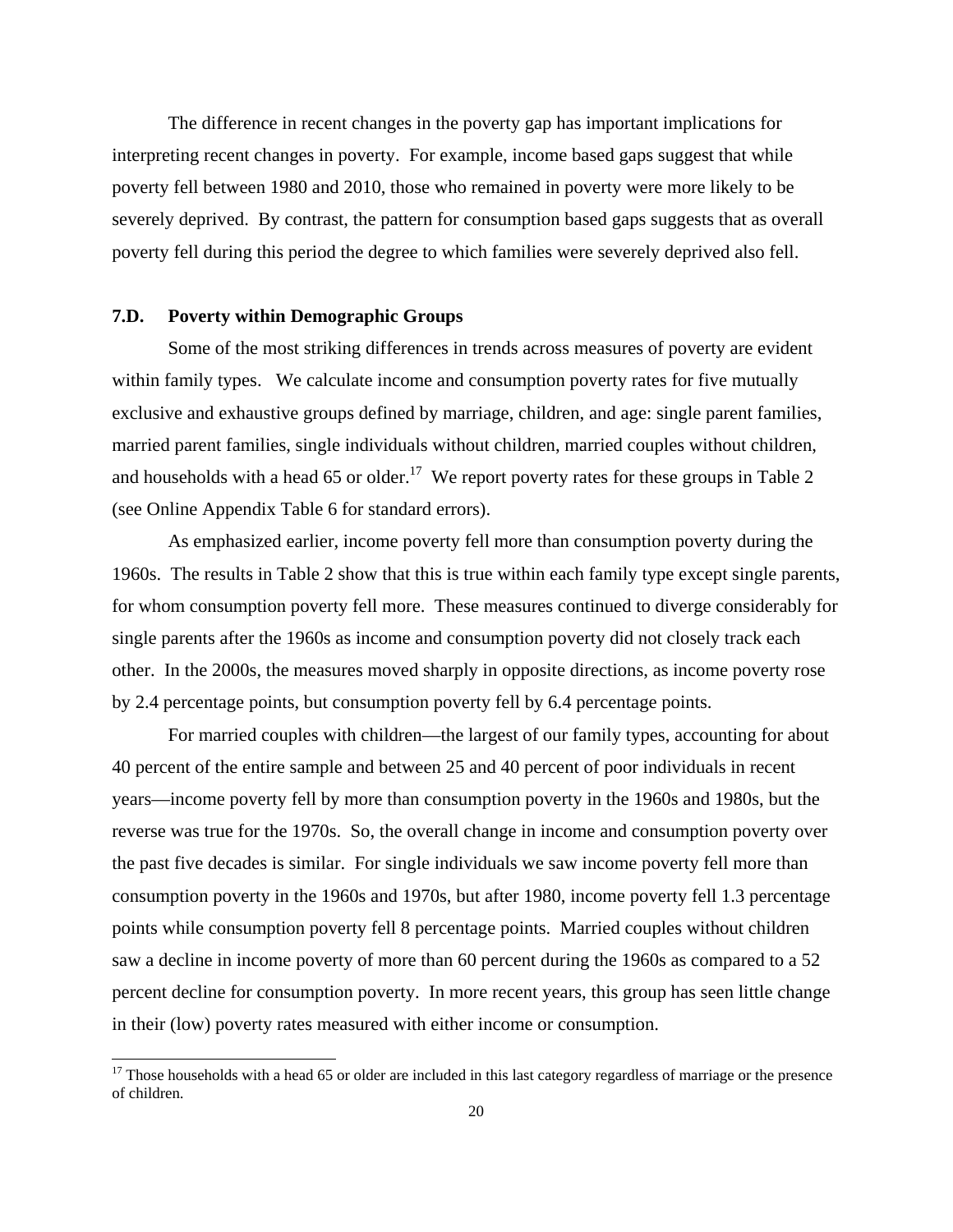Over the entire five decade period the change in income and consumption was similar for those with a head 65 or older. However, the patterns differed considerably before and after 1980. In the 1960s and 1970s income poverty fell considerably more than consumption poverty, but the reverse was true after 1980. Between 1980 and 2010, consumption poverty for the elderly fell by 15.9 percentage points (83 percent), while income poverty fell by 11 percentage points (70 percent). In separate analyses we examine income and consumption based poverty gaps within family types (Online Appendix Table 7). These results show that for all groups except single individuals, the income and consumption poverty gaps moved sharply in opposite directions.

 While the focus of this paper is on changes in poverty over time, related work (Meyer and Sullivan 2012) has shown that who is designated as poor at a point in time differs considerably depending on whether poverty is defined using income or consumption. In particular, the consumption poor look much worse off than the income poor. The consumption poor are less likely to have health insurance or own a home, they have smaller houses that are less likely to have air conditioning and other amenities, they have worse cars, and less education. These results reinforce the discussion in Section 3, and the evidence from Meyer and Sullivan (2003, 2011a), that consumption is a better predictor of well-being than income for families with limited resources.

#### **8. Explanations for Poverty Trends and Differences between Income and Consumption**

 We now turn to possible explanations for the changes over time and for the differences between changes in income and consumption poverty measures. Hoynes et al. (2006) provides a nice summary of the evidence on explanations for changes in official poverty for the non-elderly. The paper examines the role of four factors: macroeconomic conditions and the employment of women, family structure changes, government tax and transfer programs, and immigration. The authors estimate the effect of macroeconomic variables and the employment of women on poverty using region by year regressions. They then use these coefficient estimates to predict the aggregate poverty rate. They find that macroeconomic conditions and employment are predicted to decrease the official poverty rate (for the nonelderly) by only 1.0 percentage point between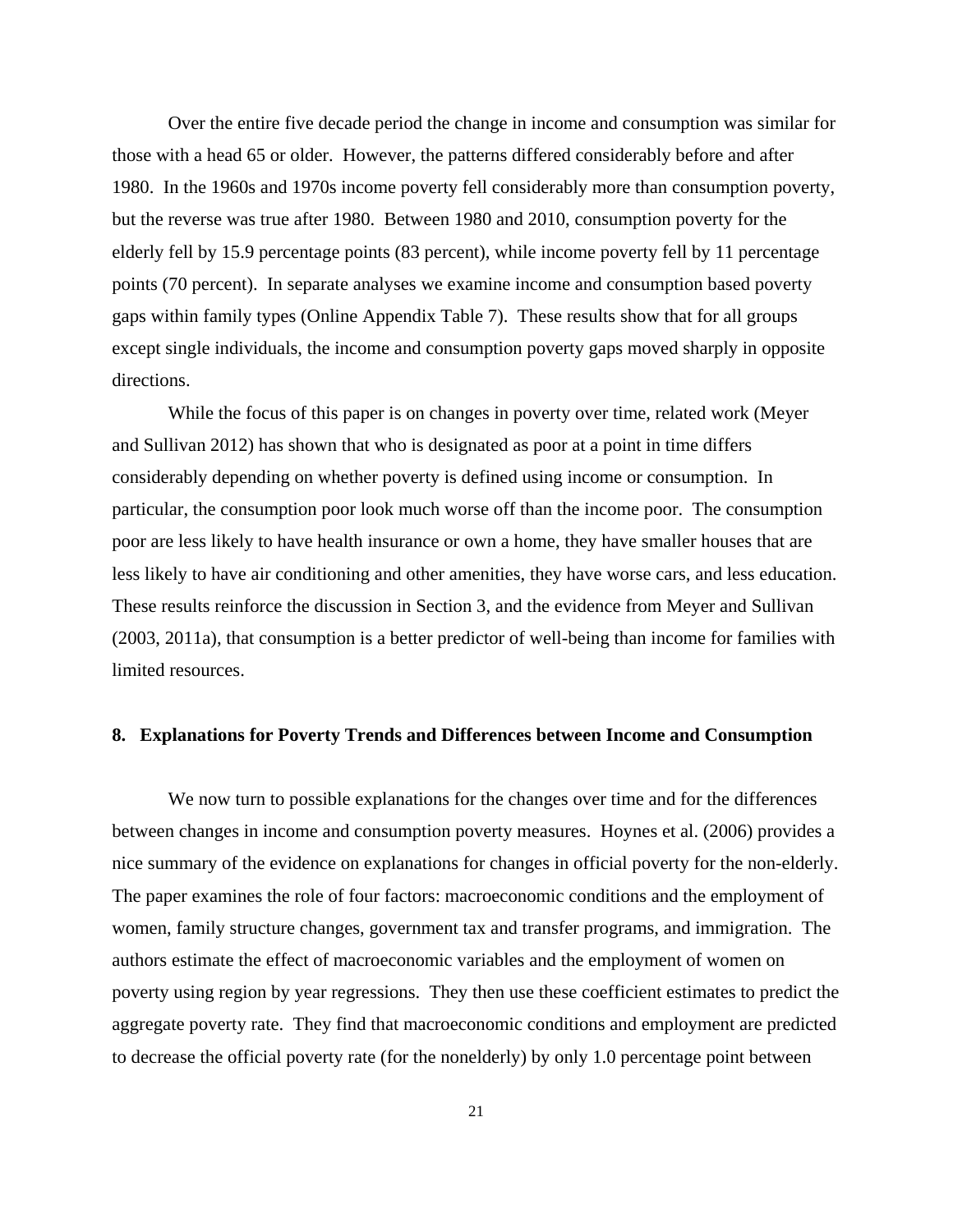1980 and 2003.18 Even this small magnitude would be approximately halved if the estimated relationship between macroeconomic changes after 1980 were used for the predictions rather than the much stronger relationship of the 1970s. If the changing employment of women is incorporated, Hoynes et al. predict that poverty will rise slightly over the period, rather than fall. Their results indicate that demographic changes, such as the falling share of married couple families, predict a substantial increase in poverty. Anti-poverty programs and immigration are found to play an unimportant role in changes over time.

 While Hoynes et al. focus on explaining changes in official poverty, we examine changes for alternative income measures that allow us to consider the role of taxes and noncash benefits over time (rather than the point in time analysis in Hoynes et al.). We also examine the entire population, rather than the non-elderly. Most importantly, we analyze these issues for consumption as well as income poverty and in the process begin to explain the new set of facts that our results provide.

# **8.A. Changes in Demographics and Poverty**

 $\overline{a}$ 

 We analyze the role of demographics including family type, employment, race, region and education, on the changes in income and consumption poverty rates over time. We might expect that the decline in overall employment, the increase in single parent families and single individuals, and the changes in the population by region and race would have led to higher poverty over time. On the other hand, we might expect the increase in education over time, particularly the decline in the share of those without a high school degree, would have led to lower poverty rates. We calculate the predicted changes in poverty over time if poverty rates within demographic groups remained fixed at the level in a base year, but only the shares of family types and other demographics changed. These results are reported in Table 3 using the five mutually exclusive and exhaustive family types discussed in Section 7.D, and using the poverty rates in 1980 as the base year. See Online Appendix Table 8 for results with alternative

<sup>&</sup>lt;sup>18</sup> There is a large literature examining the relationship between macroeconomic conditions and income poverty. In general, this literature finds that poverty and the macroeconomy are correlated, but that this relationship is quite weak for some periods such as the 1980s. For more recent discussions see Blank (2000) and Gundersen and Ziliak (2004). Meyer and Sullivan (2011b) show that both income and consumption poverty are sensitive to macroeconomic conditions, and the evidence on whether income poverty is more responsive to the business cycle than consumption poverty is mixed.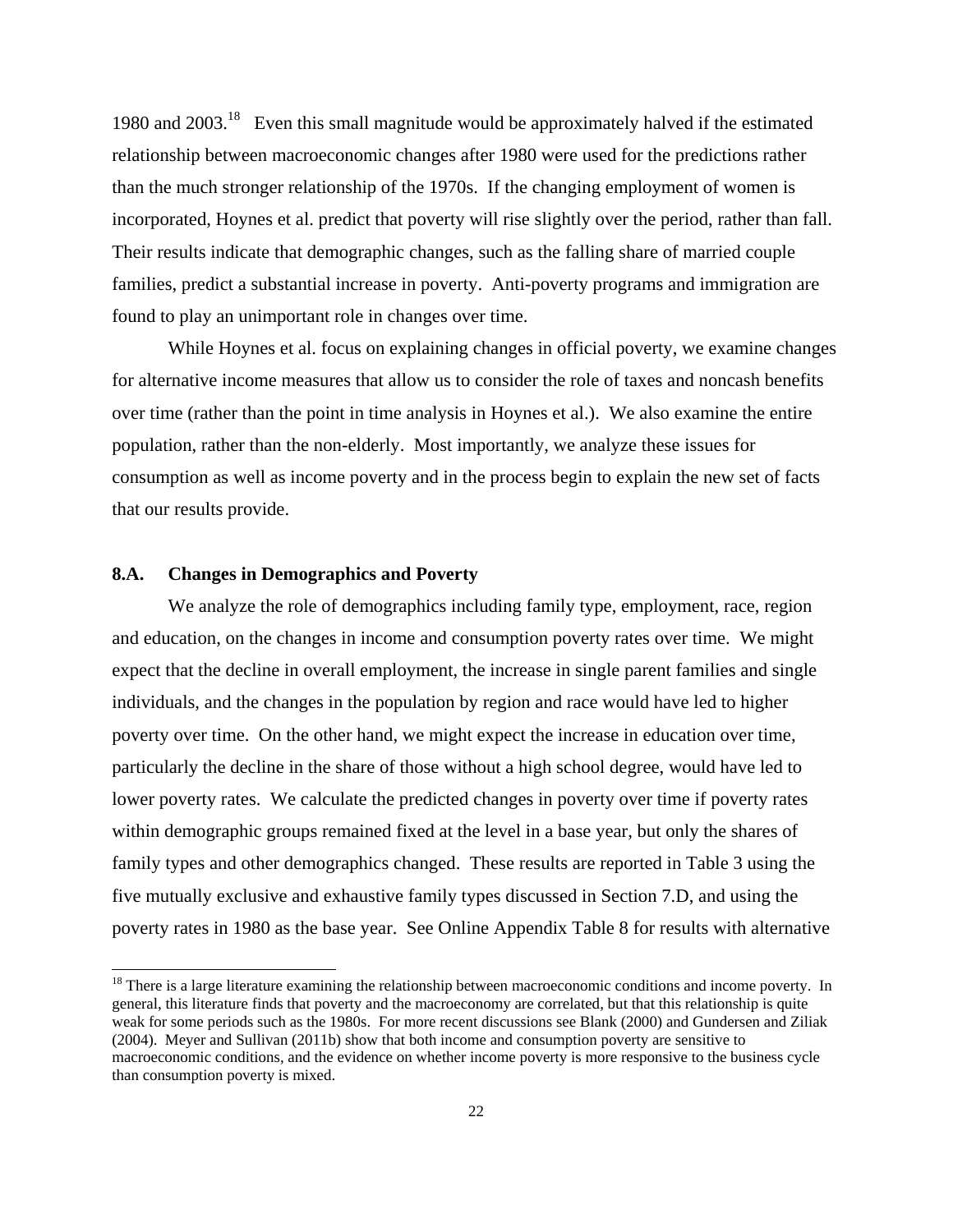base years (1972 and 2010). We have divided the full time period into three parts: the early 1960s-1972, 1972-1980 and 1980-2010. We examine the effect of demographics on both consumption poverty (panel A) and income poverty (panel B).<sup>19</sup>

 In general, demographic changes other than increased education explain only a small share of changes in poverty since the 1960s. Changes in family type typically predict increasing poverty. Thus, family type changes cannot explain the fall over time in income or consumption poverty. Changes in employment and region are predicted to have small effects on poverty rates in all periods, and changes in race predict increasing poverty. Education is predicted to have a substantial poverty reduction effect for both consumption and income. Between 1980 and 2010, consumption poverty fell 8.5 percentage points, and education changes predict a 2.2 percentage point fall when combined with family type. During this same period, income poverty fell 4.8 percentage points, and education combined with family type predicts a 2.2 percentage point decline.

# **8.B. Changes in Tax and Transfer Policy and Poverty**

l

 We next turn to the impact of tax and transfer policy on poverty by comparing poverty trends for pre- and post-tax measures of poverty as well as those that include and exclude transfers. In interpreting changes in poverty due to tax and transfer programs, one must keep in mind that changes in taxes and transfers may alter pre-tax and transfer incomes. A full analysis of the behavioral effects of these programs is beyond the scope of this paper. However, the effects of the tax changes on poverty, ignoring the behavioral responses, are likely to understate the effects of tax changes (such as the EITC) on employment and earnings given the evidence in the literature (for summaries see Hotz and Scholz 2003, Eissa and Hoynes 2006, Meyer 2010). On the other hand, transfer programs likely reduce pre-transfer earnings, suggesting that any direct poverty reducing effects of these programs would overstate the effects incorporating behavioral responses (Danziger et al. 1981, Moffitt 1992, Krueger and Meyer 2002). Ben-Shalom, Moffitt, and Scholz (2012) conclude that the overall effect of transfer programs on pretransfer incomes is small relative to their mechanical poverty reduction effects. Thus, they

<sup>&</sup>lt;sup>19</sup> We also examined the effect of demographics on a measure of income poverty that includes noncash benefits for the years 1980 to 2010. These results are very similar to those reported in Panel B of Table 3.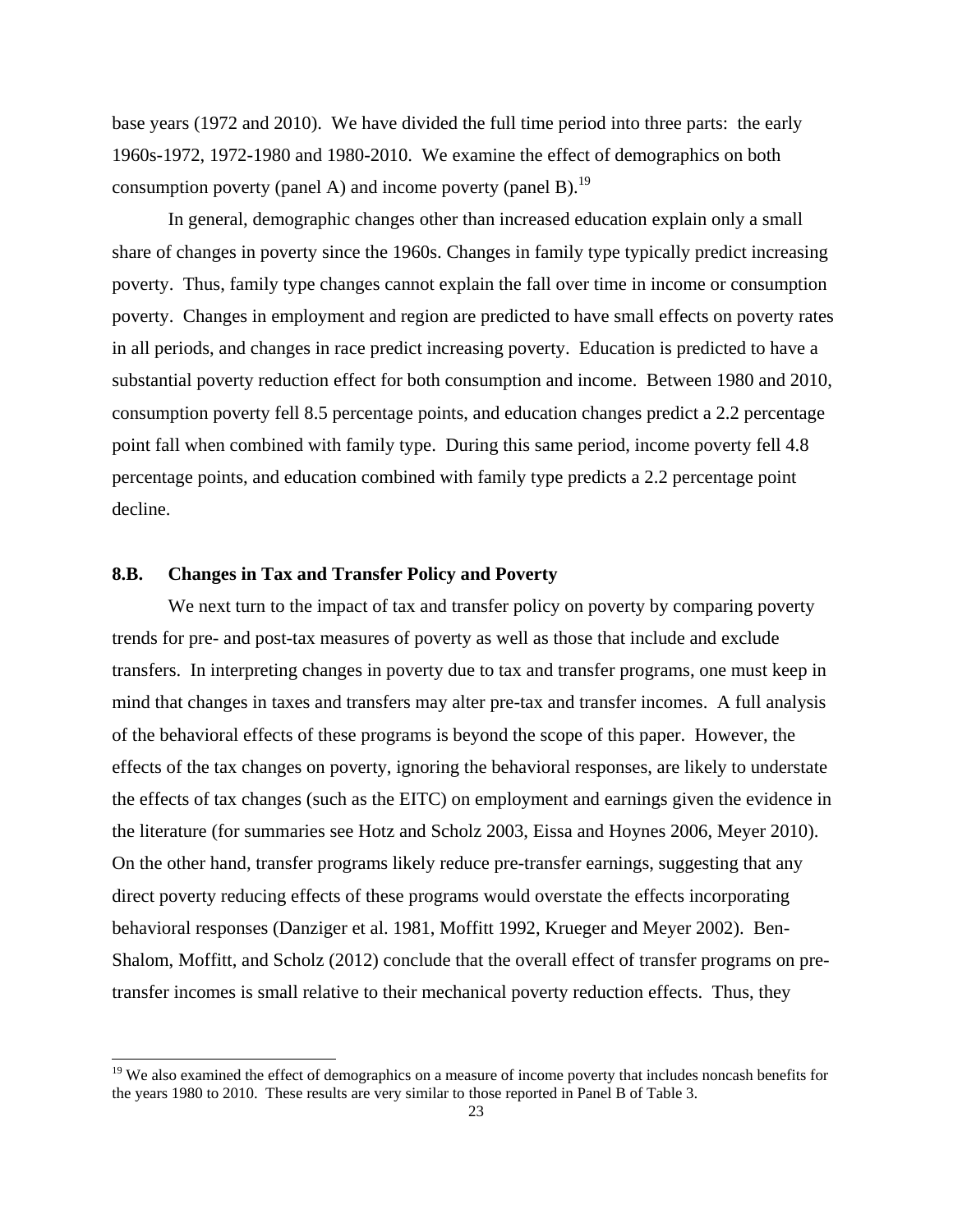would argue that the estimates we provide are a good guide to ones accounting for behavioral effects.

 Tax policy has had a substantial impact on poverty rates, though the impact is not steady or even in the same direction over time. The effect of income and payroll taxes can be seen by comparing money income to after-tax money income in Figure 1 and columns 2 and 3 of Table 1. Subtracting taxes and adding tax credits to money income substantially accelerates the decline in poverty in the 1960s, but adds to the increase in poverty in the early 1980s. Between 1986 and 1996, accounting for taxes and tax credits adds nearly two percentage points to the decline in poverty.

 These changes in poverty can be traced to specific changes in tax provisions. In 1964 and 1965, marginal tax rates for the lowest tax bracket fell, while in 1970 the standard deduction was sharply increased for those with incomes near the poverty line. In the early 1970s, the personal exemption was also increased, though the increases did not quite make up for inflation over this period. Overall, the result is that after-tax income poverty declines more than pre-tax income poverty during the 1960s. While the Economic Recovery Tax Act of 1981 (ERTA) cut rates and indexed tax brackets for the vast majority of people, the standard deduction and personal exemption (that together determine the income level at which low income taxpayers begin paying taxes) were not indexed until after 1984. The high inflation of this period moved an increasing number of low-income families into the range where their income was taxable. Thus, poverty accounting for taxes increased relative to pre-tax money income poverty over this period. After 1986, the situation reversed due to the Tax Reform Act of 1986. There was a large decline in after-tax money income poverty relative to money income poverty between 1986 and 1988, the first period during which the EITC was expanded (and the personal exemption and standard deduction were increased). The effect of the EITC is even more noticeable between 1990 and 1996, when after-tax money income poverty fell by 1.2 percentage points more than the rate for money income poverty. This growing gap coincides with the period of greatest expansion of the EITC under the 1990 and 1993 budget acts.<sup>20</sup> Between 1996, when these expansions were fully phased in, and 2008, there was little change in the difference between

 $20$  This difference between money income and after-tax income is partly mechanical given the implicit assumption of complete takeup in the imputation of tax credits using TAXSIM. However, the imputation does not overstate EITC dollars received since the imputed amounts fall far short of those actually received (Meyer, Mok and Sullivan 2009).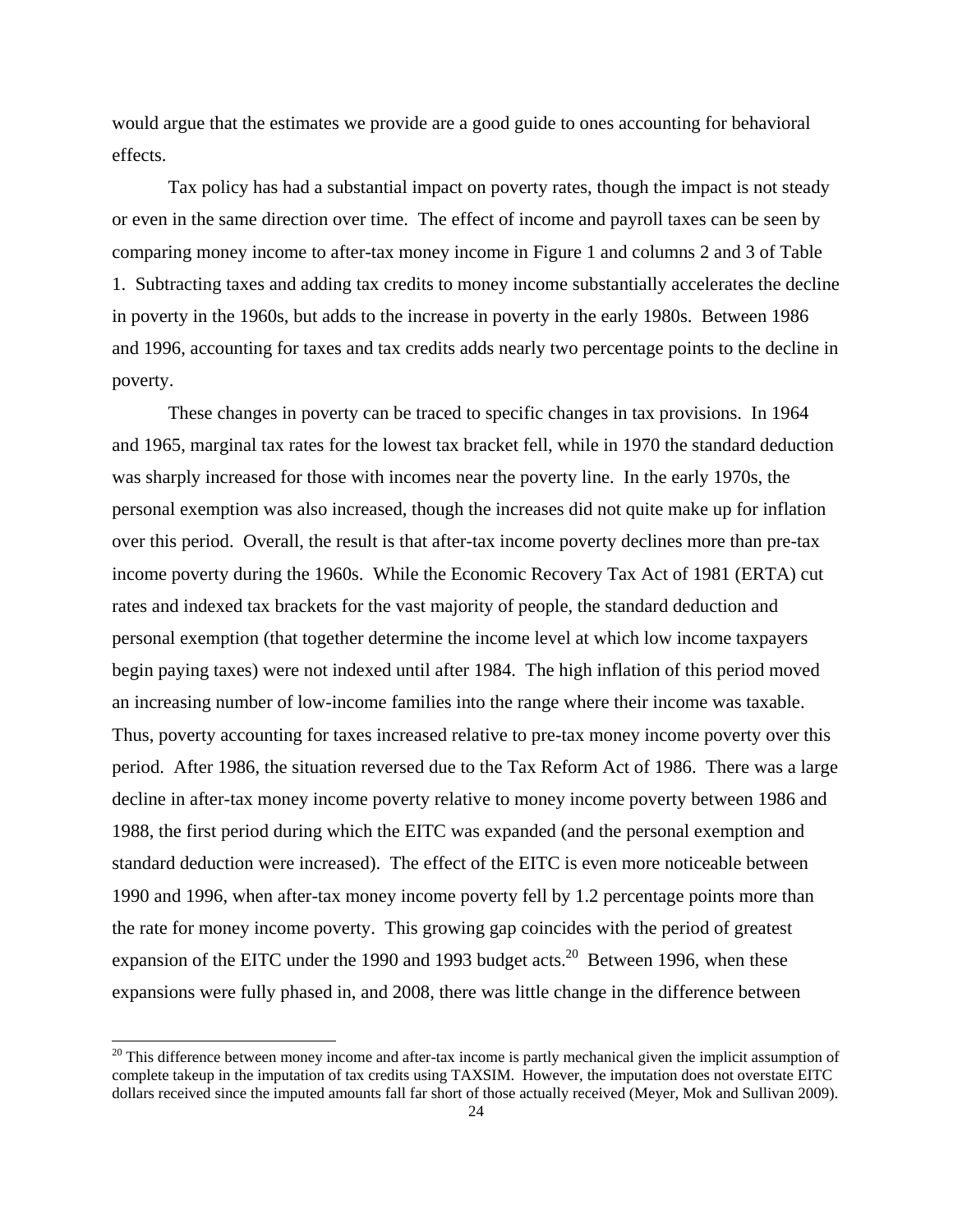these two measures of poverty. Between 2008 and 2009, however, pre-tax income poverty rose noticeably more than after-tax income poverty, reflecting provisions in the American Recovery and Reinvestment Act of 2009 that expanded tax credits including the EITC, the child and additional child tax credits, and the Making Work Pay tax credit.

 The pattern of changes in poverty by family type reinforces the evidence on the effect of tax credits (results not reported). Single parents are by far the most likely group to receive the EITC, followed by married parents. Bearing this out, the post-1986 difference between pre- and post-tax money income is most pronounced for single parents and to a lesser extent married parents. The changes in the two measures over time are almost the same for single individuals and families headed by someone 65 or older.

We conduct similar analyses to examine the importance of government cash and noncash transfers for changes in income poverty. An important caveat to these analyses is that the role of transfers is likely understated due to the under-reporting of government transfers that we described in Section 5.A. In Figure 5 we report poverty rates for money income poverty and two other income based measures: one based on pre-tax money income excluding social security and disability income (OASDI) and another based on pre-tax money income excluding cash transfers other than OASDI (UI, workers compensation, veterans' payments, SSI, and AFDC/TANF).<sup>21</sup> We only report poverty rates going back to 1967 because government cash transfers cannot be separated from other income in earlier years of the CPS. We examine OASDI separately from other government cash transfers because it accounts for the lion's share of government cash transfers for those in the bottom income quintile (about three-quarters of transfers in 2009). In general, these results show that OASDI has a very noticeable impact on changes in poverty, while the impact of other cash transfers is small. The importance of OASDI relative to other transfer programs is also evident at a point in time as has been emphasized by Ben-Shalom, Moffitt and Scholz (2012).

Between 1967 and 2010, poverty based on money income including OASDI declined by 8.6 percentage points more than the poverty measure that excludes OASDI. The most noticeable difference in the patterns for these two measures was evident for the period from 1967

<sup>&</sup>lt;sup>21</sup> The CPS reports OASI and SSDI together. Prior to survey year 1988, social security income was reported together with railroad retirement income. For consistency, our measure of OASDI also includes these railroad retirement benefits for all years.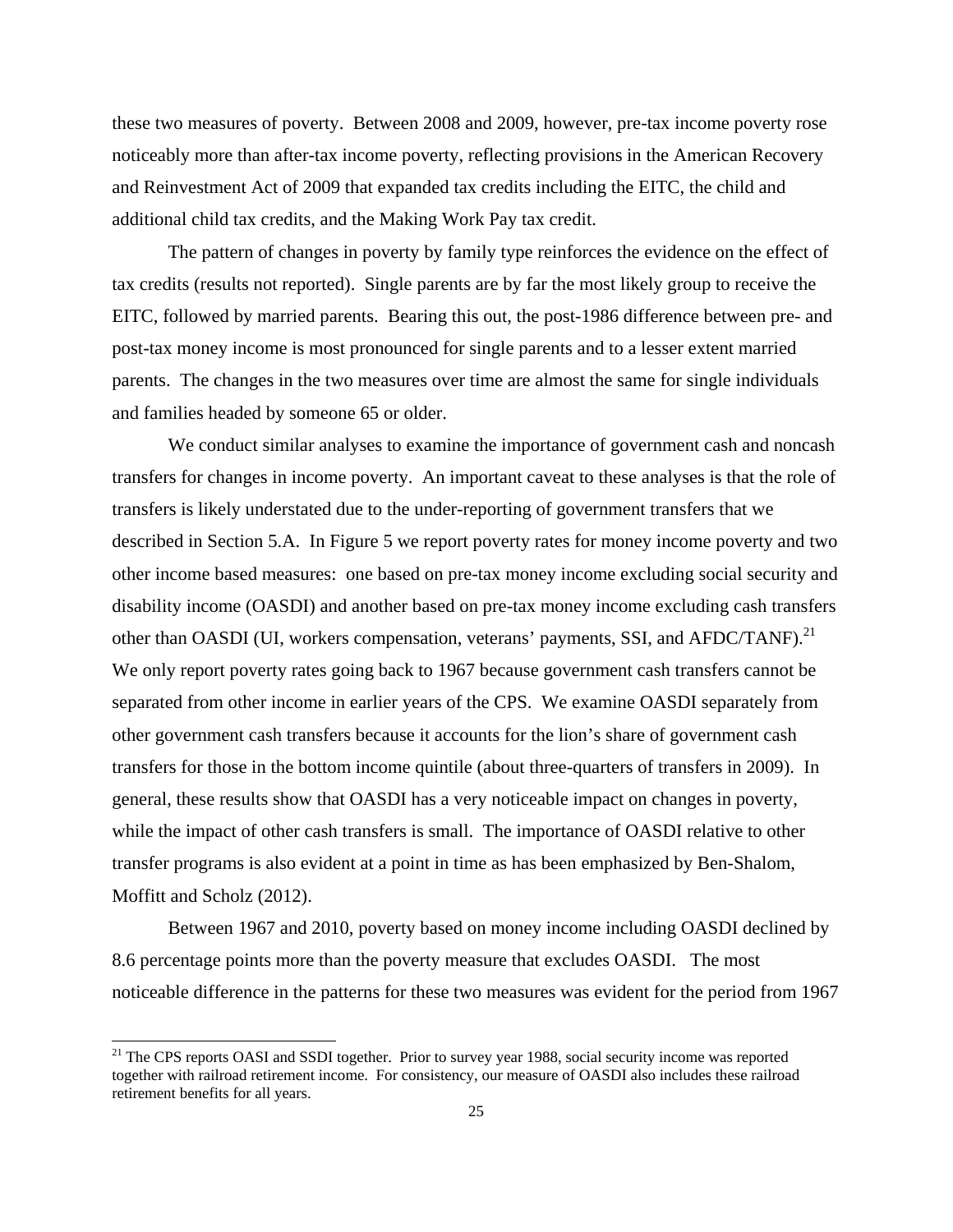to 1977. During this period average reported OASDI benefits received by those in the bottom income quintile in the CPS grew by 39 percent in real terms.<sup>22</sup> This substantial increase was due to both a rise in initial benefits for new retirees and increased benefits for existing recipients. The increase in the former resulted from the fact that, during this period, initial benefits rose due to both wage growth and cost-of-living adjustments (COLAs). Consequently, the replacement rate for an individual retiring at age 65 with an average earnings history grew from about 30 percent in 1967 to 45 percent in 1977.<sup>23</sup> Replacement rates continued to rise sharply for cohorts reaching normal retirement age in the early 1980s, but the effect of these more generous benefits on poverty was offset by a noticeable decline in DI rolls as a result of eligibility reviews that the SSA was required to conduct in the early 1980s.

Starting in 1979, the Social Security Administration began indexing lifetime earnings by the growth in average earnings in the economy. After this change was phased in, replacement rates fell back towards 40 percent for those retiring at 65. In addition to the growth in initial benefits, OASDI payments grew by 89 percent between 1968 and 1974 (compared to a 42 percent rise in the CPI) as a result of legislated COLAs for existing retirees. Benefits after retirement were indexed to the CPI starting in 1975. The real value of social security benefits continued to rise over the next three decades because the CPI, which is now used to adjust benefits after retirement, overstates inflation, and because a rise in real wages continued to lead to real increases in initial benefits.

 Reported government cash transfers other than OASDI have had a much less noticeable impact on poverty patterns—excluding these other cash transfers affects the change in poverty between 1970 and 2010 by less than a percentage point. Although, their impact on changes in poverty over the past four decades is small, related research has shown that these programs do lift a significant number of people out of poverty at a point in time (Hoynes et al. 2006, Ben-Shalom et al. 2012). In addition, these cash transfers appear to smooth income over the business cycle, with the poverty rate for the measure excluding other cash transfers rising more when the economy is contracting, and falling more when the economy is expanding. For example, between 1983 and 1988 and between 1995 and 2000—two periods of economic growth—

 $22$  This statistic is based on analyses, which are available from the authors, that use the CPS to examine receipt rates and average benefit amounts conditional on receipt for OASDI and other cash transfers for those in the bottom income quintile as well as those between the  $5<sup>th</sup>$  and  $15<sup>th</sup>$  percentiles.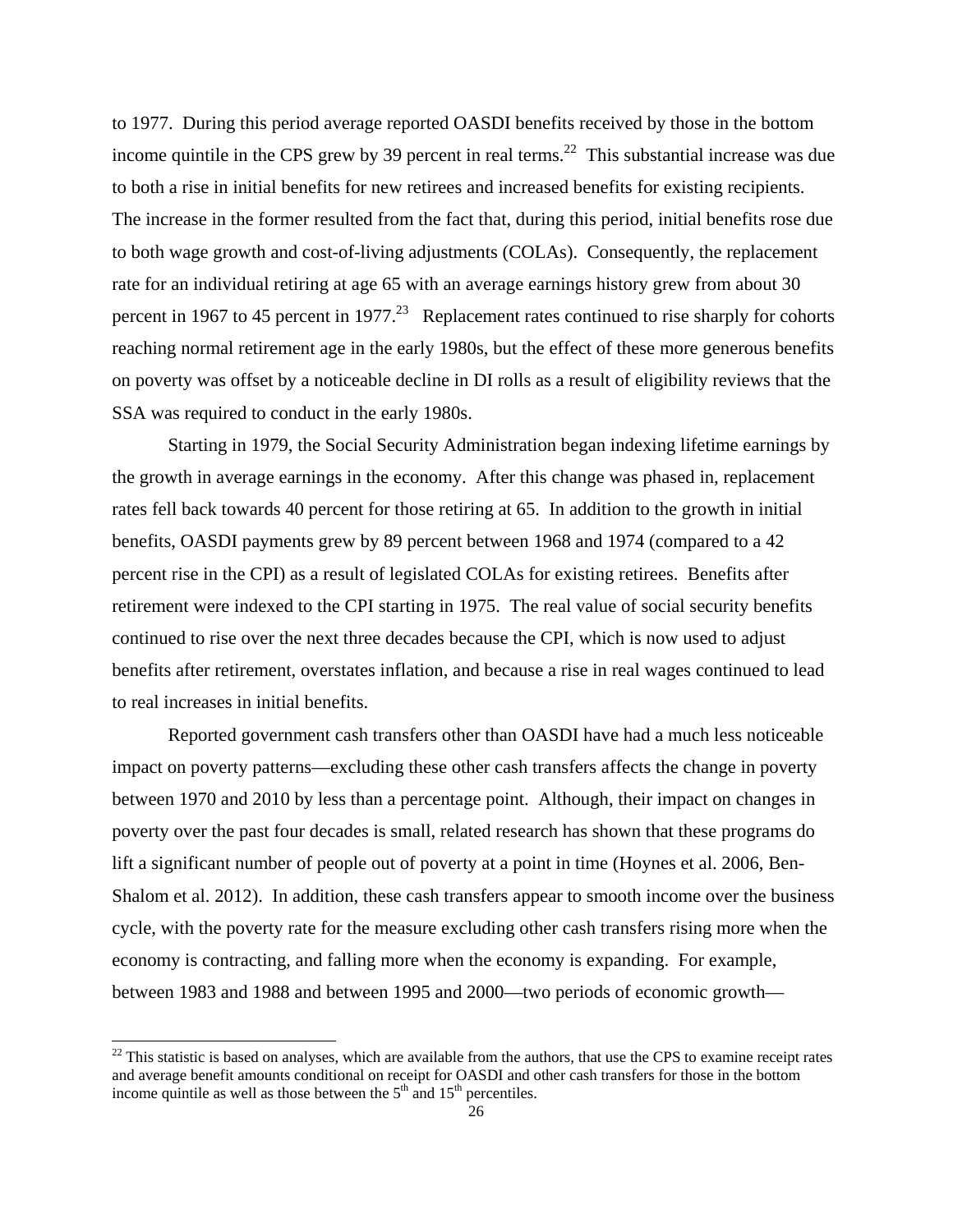poverty based on income excluding these other cash transfers fell by 0.3 percentage points more than the rate based on income including these transfers. As the economy contracted considerably between 2007 and 2010, the poverty rate based on income excluding other cash transfers rose by nearly 1 percentage point more than money income poverty. Much of this difference can be accounted for by rising UI benefits, which expanded considerably during this period as the number of unemployed grew and benefits were extended for the long term unemployed starting in 2008. For those in the bottom 20 percent of the income distribution, the fraction reporting receipt of unemployment benefits increased by 150 percent between 2007 and 2009, and the average amount of benefits received among those receiving benefits almost doubled.

 The effects of noncash transfers (food stamps, housing and school lunch subsidies, Medicaid, Medicare, employer health benefits, and the net return on housing equity) on changes in poverty rates over time can be seen by comparing after-tax money income to after-tax money income plus noncash transfers, as reported in Figure 1 and columns 3 and 4 of Table 1. For the full population, the role of noncash transfers is not pronounced, as the two series align closely.<sup>24</sup> Even when we look within demographic groups such as single parents—for whom these transfers account for a larger fraction of reported family income—we find little evidence that noncash transfers affect changes in poverty (see Table 2 and Online Appendix Table 6). Again, we should note two important caveats: the role of these transfers is likely understated due to the rising under-reporting of noncash transfers, and even though reported noncash transfers have little effect on change in poverty, they have been shown to reduce the extent of poverty at a point in time (Hoynes et al. 2006, Ben-Shalom et al. 2012).

# **8.C. Explaining Consumption Income Differences**

 The two most plausible explanations for the differences between the changes in income and consumption poverty are measurement error and saving or dissaving. There is considerable evidence that changes in measurement error are important for families with few resources. First, transfer income, which is particularly relevant for these families, is significantly under-reported in surveys and the extent of under-reporting has grown over time. Meyer, Mok and Sullivan

<sup>&</sup>lt;sup>23</sup> See "Social Security History," http://www.ssa.gov/history/notchfile1.html.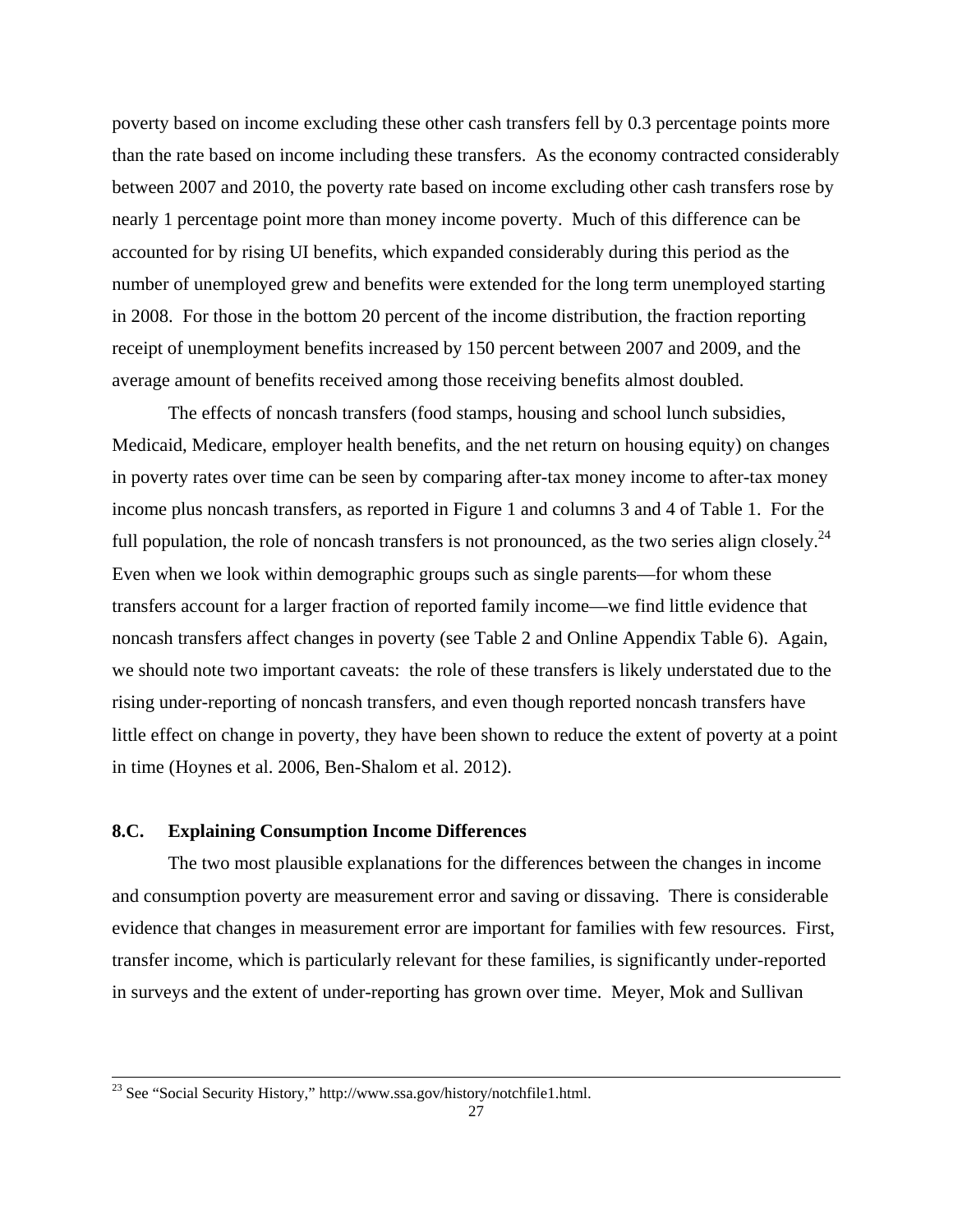(2009) find that nearly half of food stamp benefits and TANF dollars are not reported in the CPS in recent years. Second, reported expenditures exceed reported income at the bottom (Meyer and Sullivan 2011a). For all families, the  $5<sup>th</sup>$  percentile of CE expenditures distribution is 44 percent higher than the  $5<sup>th</sup>$  percentile of the CPS income distribution in recent years. For single mothers, expenditures exceed income by 50 percent when comparing the  $5<sup>th</sup>$  percentiles of the two distributions and by 25 percent when comparing the  $20<sup>th</sup>$  percentiles.<sup>25</sup>

 This evidence strongly suggests that income under-reporting is especially pronounced at the very bottom and that measurement error is a likely candidate for the large differences in poverty measures that focus on the distribution below the poverty line such as the poverty gap. We showed that income and consumption based measures of the gap diverged sharply after 1985. Between 1985 and 2010 the income poverty gap grew by \$32 billion in nominal terms, while the consumption poverty gap fell by \$23 billion. During this same period the amount of food stamp dollars that went unreported in the CPS grew by \$26 billion (Meyer, Mok, and Sullivan 2009), suggesting that under-reporting of food stamps, alone, can account for nearly half of the rise in the difference between the income and consumption gaps.

 A second explanation for differences between income and consumption is that consuming out of past saving or borrowing against future income allows some groups to spend more than their income, and this saving or borrowing has changed over time. To address this possibility, we examine changes over time in various percentiles of the financial asset and non-mortgage, non-vehicle debt distributions in the CE for the entire population as well as for the income poor, the consumption poor, and for different family types. We also examine various percentiles of the one year change in financial assets for these same groups.<sup>26</sup> A summary of these numbers is reported in Table 4 for the income or consumption poor. Additional evidence for these groups and for the full sample is available in Online Appendix Table 9. The  $85<sup>th</sup>$  percentile of the

 $24$  There is evidence that some of these programs affect changes in poverty for some periods. For example, between 2000 and 2010, a poverty measure that includes food stamps rose 0.7 percentage points less than a measure that excludes food stamps.

<sup>&</sup>lt;sup>25</sup> Meyer and Sullivan (2006) find that, after accounting for the under-reporting of Food Stamp and TANF dollars, changes in income and consumption distributions between 1993 and 2000 are similar for single mothers. We consider alternative ways of allocating under-reported dollars, but, without knowing explicitly who is not reporting, the evidence is inconclusive.

<sup>&</sup>lt;sup>26</sup> There is evidence that assets are under-reported in the CE. For example, a comparison of the distribution of financial assets for the PSID and CE for 1994 and 1999 indicates that the median and 75<sup>th</sup> percentiles for the distribution in the CE are 30 to 50 percent lower than the respective percentiles in the PSID. However, the fraction of families with positive financial assets is very similar across surveys.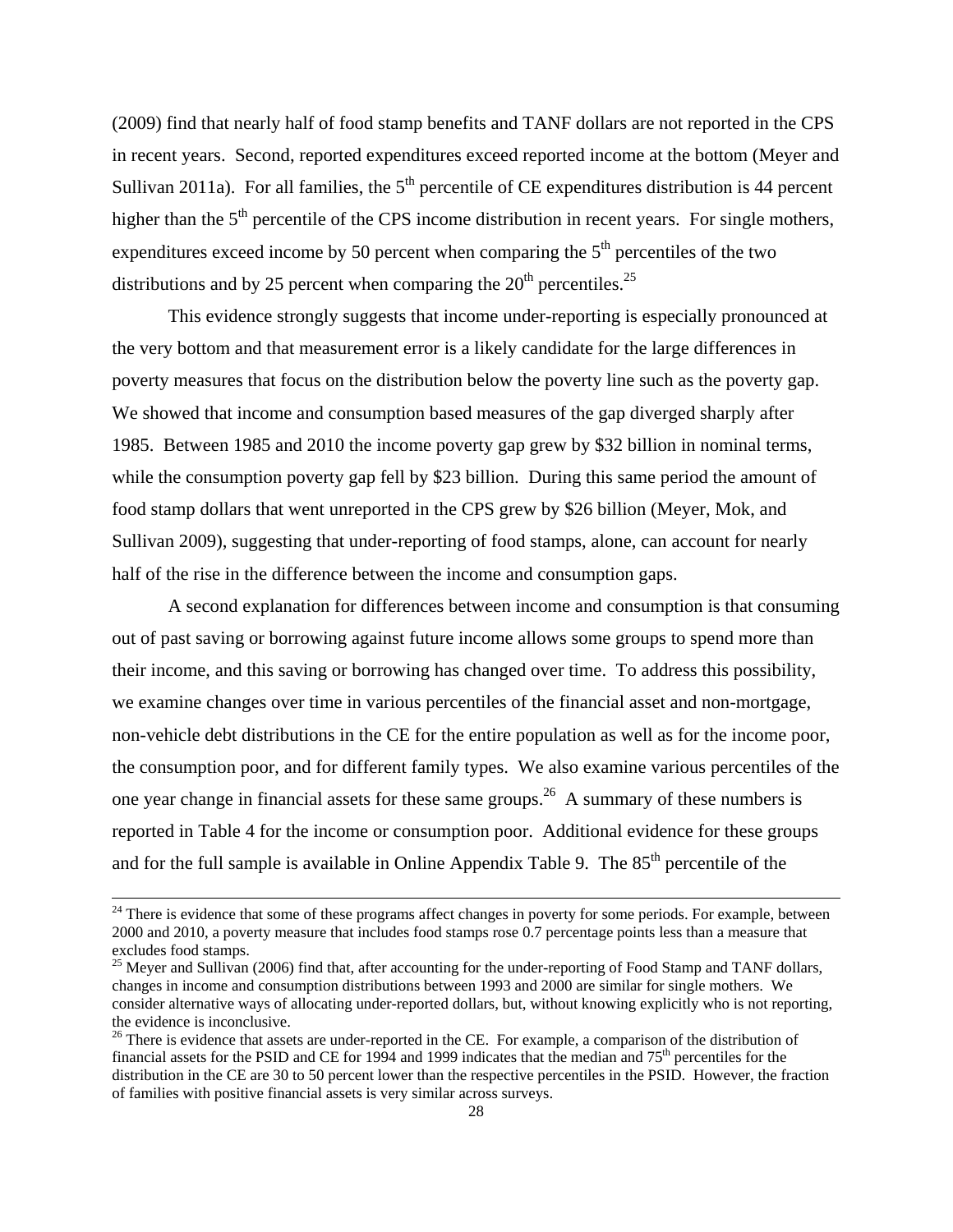financial asset distribution for the income poor was just over \$1,200 in 1972-1973, and it rose slightly over time, which suggests limited opportunities among the income poor to support consumption in excess of income.<sup>27</sup> Looking at the bottom of the distribution of the change in assets for the income poor (to focus on those who may be dissaving), there was some evidence of dissaving for a small fraction of the income poor in the 1960s and 1970s, but the 15th percentile was zero in more recent years, providing little evidence of overall dissaving. If dissaving were to explain why consumption poverty falls more than income poverty in the 2000s, we would expect to see sizeable declines in financial assets for the income poor during this period. We see little evidence to support this explanation. Similarly, the fraction of the income poor with substantial debt is small, and there is little evidence of increased borrowing over time for this group. Even if, due to under-reporting, the true levels and changes in assets were two or three times the reported amounts, the role of dissaving overall would be small.

 While dissaving does not seem to be the dominant explanation for differences between income and consumption poverty, for some families, such as those with an elderly head, dissaving is likely to be an important part of the difference between these poverty measures.<sup>28</sup> We report asset and debt information by family type for the income poor (Online Appendix Table 10) and for the income poor by consumption poverty status (Online Appendix Table 11). For income poor families with a head 65 or older, financial assets are substantial at the  $85<sup>th</sup>$  and 90<sup>th</sup> percentiles. After 1990, ten percent of the aged income poor had financial assets over \$28,000, and five percent had assets over \$132,000. For those aged income poor who are not consumption poor (Online Appendix Table 11, panel A), which is most of the aged income poor in recent years, assets were even higher—about  $$37,000$  at the  $85<sup>th</sup>$  percentile during the 1990s and about \$20,000 during the 2000s. Some dissaving is also suggested by the change in asset

 $27$  To examine assets for the income poor (Table 4 and Online Appendix Tables 9, 10 and 11) we use data from the CE because asset information is not available in the CPS. For these tables we restrict the CE sample to those with complete income information as explained in the Data Appendix. Because the CE did not impute missing values for income prior to 2004, the level of income is lower (and consequently the level of poverty is higher) than that from the CPS, even after restricting the sample to complete income respondents. However, changes in income poverty based on CE data are very similar to changes in income poverty based on CPS data for the years before and after 2004.

<sup>&</sup>lt;sup>28</sup> Several studies, summarized in Hurd (1990) have found that the elderly as a whole dissaved even back in the 1970s. Venti and Wise (2004) find that it is uncommon for the aged to draw down housing equity to support consumption, although they find that housing equity is consumed in the case of negative shocks, such as nursing home entry or the death of a spouse. However, these papers do not specifically examine the poor or show how the distribution of dissaving rates or amounts for the elderly has changed over time.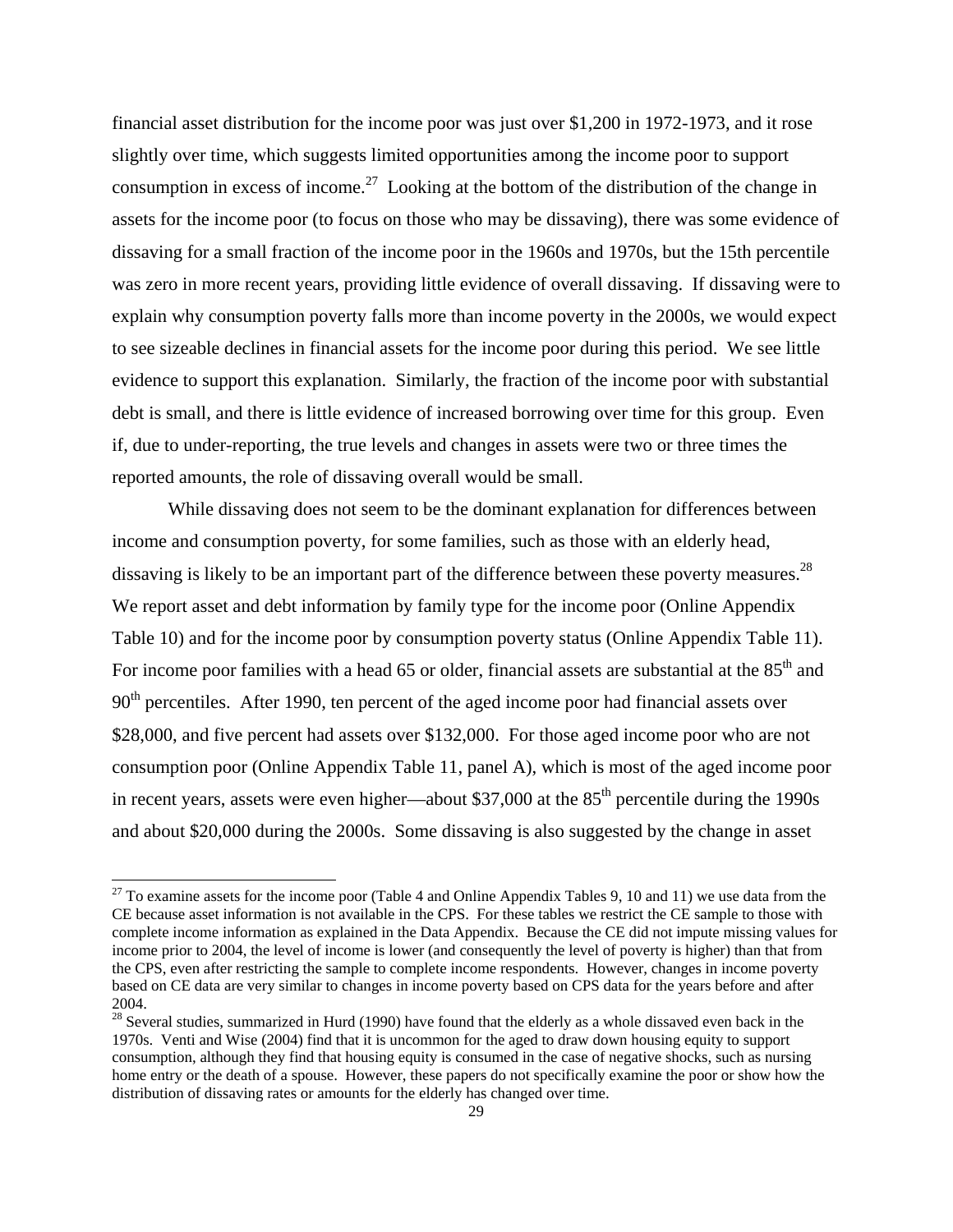distribution, which shows that at least five percent of those aged who were income poor, but not consumption poor, drew down their assets by more than \$8,000 in the past year. In contrast, after the 1980s the aged who were both income poor and consumption poor (Online Appendix Table 11, panel B) had assets under \$1,100 at the  $90<sup>th</sup>$  percentile, and the 5th percentile of the change in assets was zero. Married couple families, especially those without children, also had substantial assets if they were income poor, but not consumption poor.

For income poor single parents on the other hand, reliance on savings was rare. The  $95<sup>th</sup>$ percentile of assets was below \$1400 for all time periods and the  $5<sup>th</sup>$  percentile of the change in assets was essentially zero for the 1990s and 2000s (Online Appendix Table 10). Even for single parent families who were income poor, but not consumption poor, the  $90<sup>th</sup>$  percentile of the distribution of financial assets was only \$1,054 for the 1990s and \$620 for the 2000s, and at the  $5<sup>th</sup>$  percentile of the change in assets distribution, assets fell by only a few hundred dollars after 1990 (Online Appendix Table 11, panel A). Non-mortgage, non-vehicle debt for those who are income, but not consumption poor was under  $$4,000$  at the  $90<sup>th</sup>$  percentile for single parents. These patterns indicate essentially no consumption out of wealth or borrowing by some groups (single parents) and suggest dissaving for a small share in some other groups (the elderly and married couples without children).

 We have also examined several other possible explanations for the differences between consumption and income that we find. We are able to rule out that the use of consumption flows rather than expenditures is a key explanation for differences in trends, though who is poor differs noticeably depending on whether poverty is defined using consumption or expenditures. We also find that educational spending (which is excluded from consumption) does not explain the differences between income and consumption poverty changes for couples with children.

One potential driving force behind the fall in consumption poverty in the past two decades is the sharp rise in housing prices, particularly since the late 1990s. To determine the importance of housing we examine poverty based on non-housing consumption. We do not emphasize this measure for several reasons. First, housing is the largest component of consumption for the poor, so excluding it could give a distorted picture of well-being for those with few resources. Second, non-housing consumption over-weights the components of consumption that are measured poorly and have seen declining reporting in recent years. Our results show that non-housing consumption poverty fell noticeably less than a measure that

30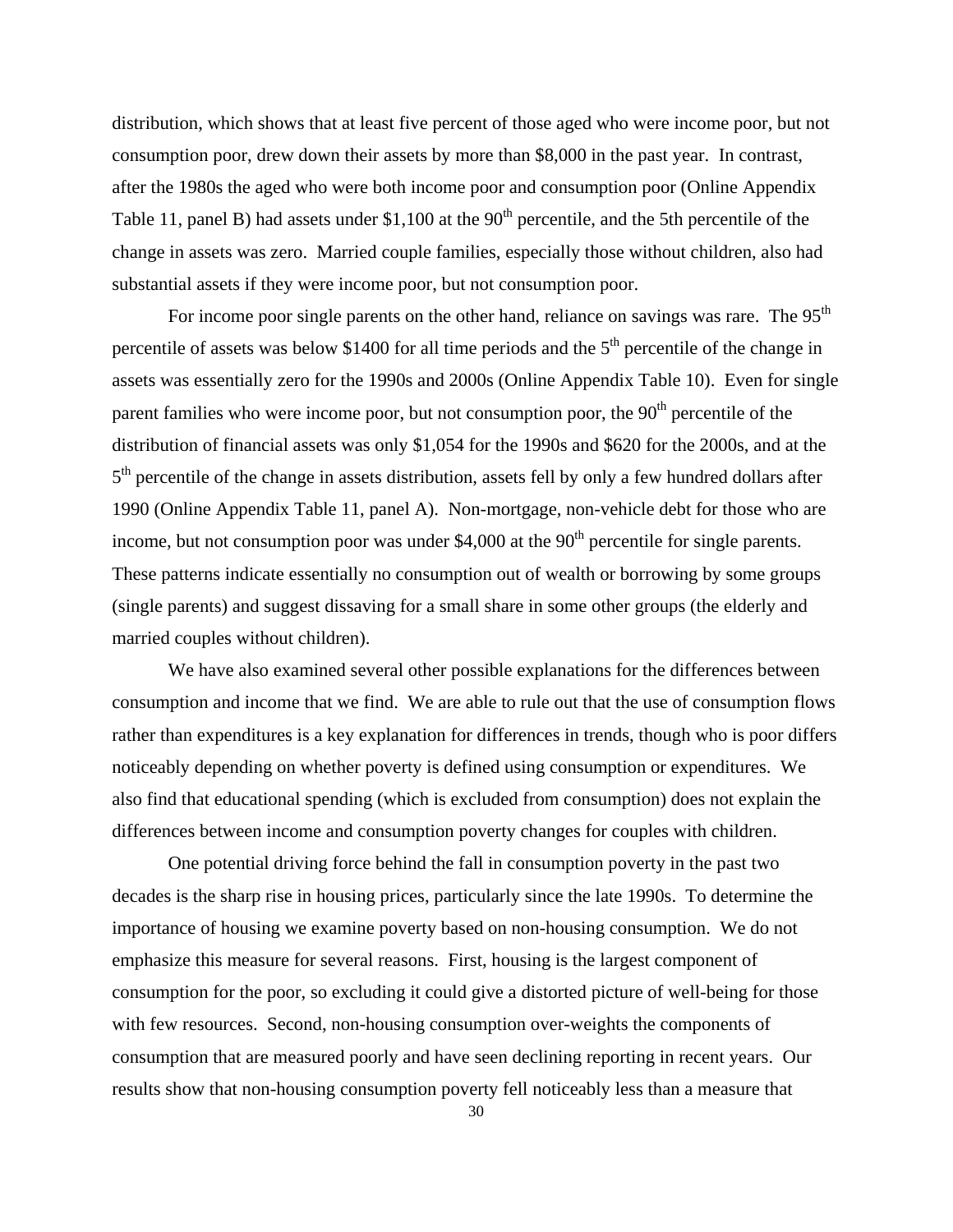includes housing between 1998 and 2006—the period when real housing prices were rising fastest (Online Appendix Table 12). However, the discrepancy between total consumption and non-housing consumption appeared in the late 1980s and grew steadily, implying that differences were not solely due to the sharp rise in housing prices in the early 2000s. Also, both consumption poverty and non-housing consumption poverty rose sharply between 2008 and 2010, suggesting that this change was not driven by changes in declining housing prices in recent years.

## **9. Other Poverty Measures and Robustness**

 $\overline{a}$ 

 In this section we examine changes in income and consumption poverty at other points in the distribution by looking at deep poverty (the fraction below 0.5 times the original thresholds) and near poverty (the fraction below 1.5 times the original thresholds). We also present results for relative poverty. Finally, we discuss results for poverty measures that use different equivalence scale adjustments or a different resource sharing unit. Our results for deep poverty and near poverty are reported in Online Appendix Table 13. Deep poverty based on consumption shows a much more favorable trend than one based on income, particularly in recent years. Near poverty shows changes for consumption based measures that are more similar to those that are based on after-tax income plus noncash benefits.<sup>29</sup>

 The emphasis of this paper is on absolute poverty measures that rely on an unchanging absolute standard to gauge the change over time in material deprivation. Relative poverty measures provide another way of characterizing the extent of deprivation. The most common type of relative poverty measure, which is essentially an inequality measure, sets the poverty thresholds as a given percentage of median income or consumption. Following the most common international standard, we examine the share of the population living in families with resources below half of the median value (Smeeding 2006).<sup>30</sup> Figure 6 presents relative poverty trends for several income and consumption measures. In general, the level of consumption

 $29$  Due to the lower dispersion of consumption, the level of consumption poverty is higher than that of income poverty at this higher cutoff even though the original thresholds are very similar.

 $30$  An important limitation with such a measure is that the standard for overcoming poverty changes, making understanding what it captures much more difficult. This is particularly problematic for evaluating policy.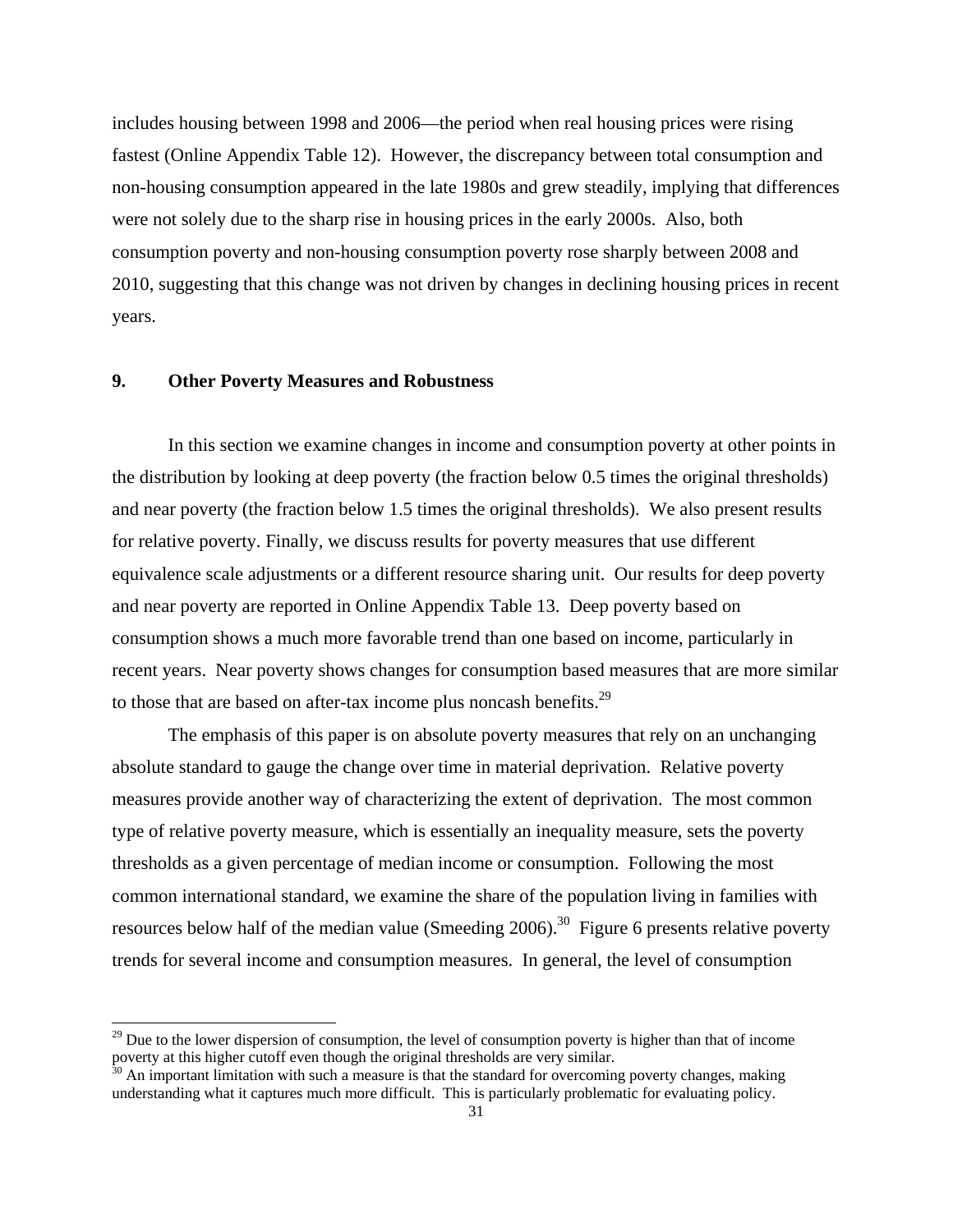relative poverty is much lower than that of income relative poverty due to the lower dispersion of consumption. Unlike absolute poverty, which fell noticeably during the 1960s, relative poverty remained flat for both income and consumption based measures. Relative poverty also changed very little in the 1970s. Both income and consumption relative poverty rose in the early 1980s. After-tax income relative poverty trended downward slightly in the 1990s, but rose after 2000. That income relative poverty did not rise more is consistent with work on income inequality which shows that inequality for the bottom half of the distribution has risen much less than that for the top half in recent years (Meyer and Sullivan 2010). Consumption relative poverty has trended downward since the mid-1980s.<sup>31</sup> See Online Appendix Table 14 for relative poverty rates by family type over the past 5 decades.

 The results in Online Appendix Table 15 verify that our general findings for changes in poverty are not very sensitive to how we adjust for differences in family size. There is little difference in the change in poverty between official poverty and income poverty calculated using the NAS equivalence scale for the years 1963 through 2010. The resource sharing unit does matter noticeably, as income poverty rates fell 2 percentage points more over the period from 1963 to 2010 when resources are measured at the household level instead of the family level.

### **10. Conclusions**

 $\overline{a}$ 

Citing official poverty statistics many have concluded that the U.S. has made little progress in reducing poverty. Furthermore, trends in official poverty have led some to argue that we have lost the war on poverty—that the panoply of income support programs, from food stamps to unemployment insurance, have been ineffective anti-poverty tools. While the deficiencies in the official poverty measure have been the subject of much previous research, most poverty scholars still rely on the official measure as the definitive measure of trends in poverty and draw important conclusions based upon it. The results in this paper contradict the

Antipoverty policies that affect incomes around the median as well as at the bottom might very well reduce the extent of deprivation but have no impact on a relative poverty measure.

<sup>&</sup>lt;sup>31</sup> While the fall in consumption reporting may be less important at the bottom, the poorly reported items are a higher share at the median, which might lead to substantial bias at that point. Thus, core consumption relative poverty may be the most appropriate relative measure and it has fallen since the mid-1980s. The pattern for core consumption relative poverty (not reported) mirrors the patterns for consumption relative poverty reported in Appendix Figure 1.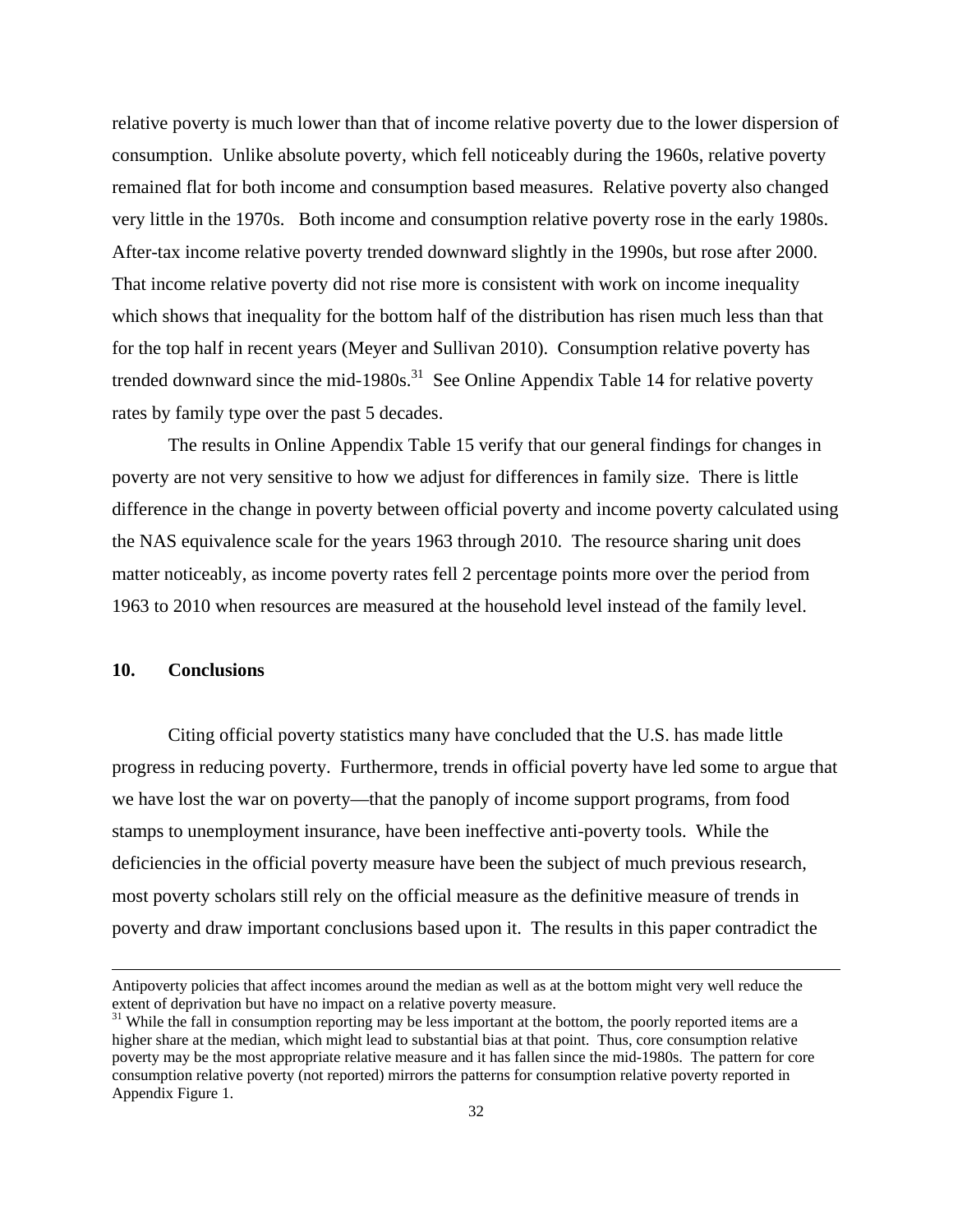notions that poverty has shown little improvement over time and that anti-poverty efforts have been ineffective. We show that moving from traditional income-based measures of poverty to a consumption-based measure (which is arguably superior on both theoretical and practical grounds) and, crucially, accounting for bias in the cost of living adjustment leads to the conclusion that the poverty rate declined by more than 25 percentage points between 1960 and 2010, with 8.5 percentage points of that decline occurring since 1980.

There are several explanations for these improvements. Poverty has been sharply reduced through tax rate cuts and tax credits. Increases in social security have played a large role in reducing poverty, but other transfers have played only a small role. Some of the decline can also be accounted for by rising educational attainment. Saving and dissaving by households is not the main reason income and consumption differ near the poverty line. A great deal of evidence suggests that under-reporting of income is a likely source of differences, but this explanation merits further examination to fully determine its importance.

Our results for consumption and improved income based measures of poverty have different policy implications and they sharply alter what needs to be explained by researchers. Who has benefitted from economic growth or redistributive policies and who would benefit from additional targeted policies depends critically on whether one examines consumption or income. Since 1980, our consumption based poverty results suggest much greater improvement than those for income poverty for single parent families and the aged. However, relying on consumption we find little additional improvement in poverty for married parent families, suggesting that additional anti-poverty efforts for these households with children merit further investigation.

Despite repeated claims of a failed war on poverty, our results show that the combination of targeted economic policies and policies that support growth has had a significant impact on poverty. Better standard headcount measures of poverty show a sharp improvement in recent decades. Going beyond traditional headcount poverty measures, deep poverty and poverty gaps show even greater improvement, implying that considerable progress has been made at reducing severe deprivation. There have been noticeable improvements in the last decade, though they are not as big as the improvements in some prior decades, (but comparable or better than the progress in the 1980s). We may not have won the war on poverty, but we are certainly winning.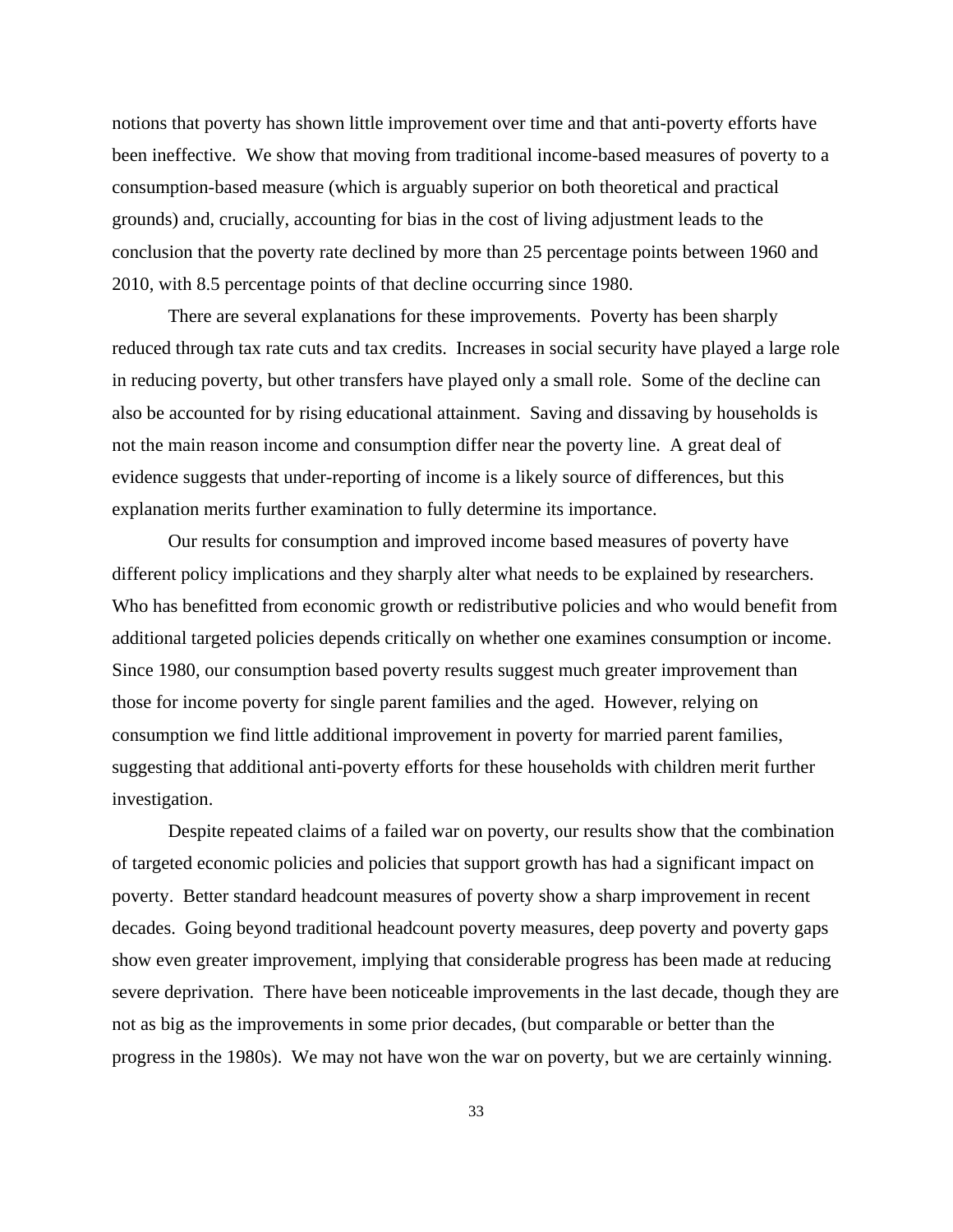## **References**

- Aguiar, Mark, and Erik Hurst. 2007. "Measuring Trends in Leisure." *Quarterly Journal of Economics*, 122(3): 969-1006.
- Atkinson, Anthony. "Comparing Poverty Rates Internationally: Lessons from Recent Studies in Developed Countries." *World Bank Economic Review*, January 1991, 5 (1)3-21.
- Bakija, Jon. 2008. "Documentation for a Comprehensive Historical U.S. Federal and State Income Tax Calculator Program." Williams College working paper, January.
- Battistin, E. (2003). 'Errors in survey reports of consumption expenditures', Institute for Fiscal Studies, Working Paper 0307.
- Bavier, Richard. 2008. "Income and Expenditure Data in Poverty Measurement." *Journal of Policy Analysis and Management*, 27(1): 44-62.
- Bee, Adam, Bruce D. Meyer, and James X. Sullivan. (2012). "Micro and Macro Validation of the Consumer Expenditure Survey." In Improving the Measurement of Consumer Expenditures, edited by C. Carroll, T. Crossley, and J. Sabelhaus. University of Chicago Press (forthcoming).
- Ben-Shalom, Yonaton, Robert A. Moffitt and John Karl Scholz. 2012. "An Assessment of the Effectiveness of Anti-Poverty Programs in the United States," in *The Oxford Handbook of the Economics of Poverty*, Philip N. Jefferson eds., Oxford University Press.
- Berndt, Ernst R. 2006. "The Boskin Commission Report After a Decade: After-life or Requiem?" *International Productivity Monitor* 12: 61-73.
- Blank, Rebecca. 1997. *It Takes a Nation: A New Agenda for Fighting Poverty*, Princeton, NJ: Princeton University Press.
- Blank, Rebecca. 2000. "Fighting Poverty: Lessons from Recent U.S. History," *Journal of Economic Perspectives*, vol. 14(2), 3-19.
- Blank, Rebecca. 2007. "How to Improve Poverty Measurement in the United States," National Poverty Center Working Paper 2007-30.
- Blundell, Richard and Ian Preston. 1998. "Consumption Inequality and Income Uncertainty" *Quarterly Journal of Economics* 103, 603-640.
- Boskin, Michael et al. 1996. "Toward a More Accurate Measure of the Cost of Living" Final Report to the Senate Finance Committee.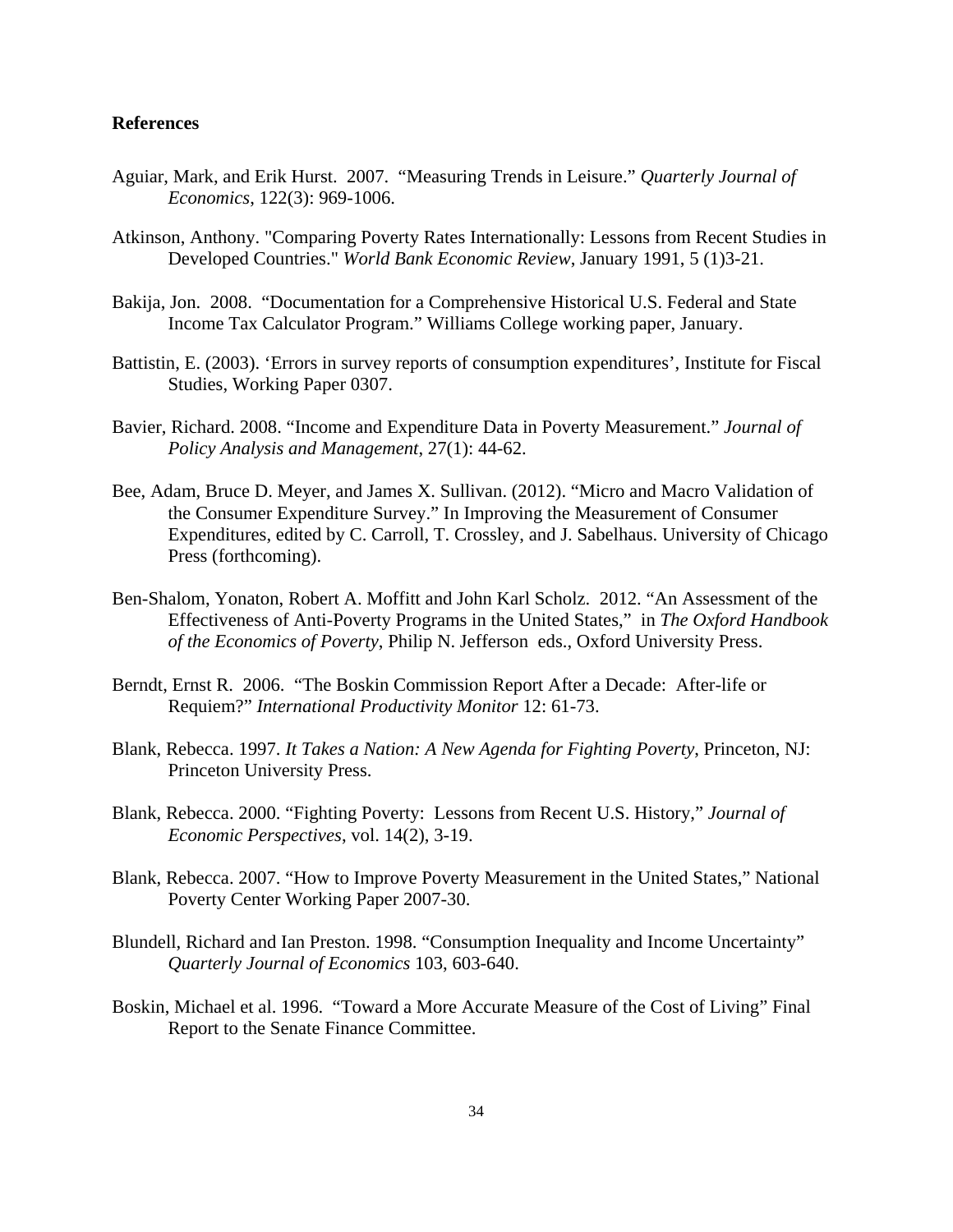- Broda, Christian, and John Romalis. 2008. "Inequality and Prices: Does China Benefit the Poor in America" Working Paper, University of Chicago.
- Broda, Christian, Ephraim Leibtag, and David E. Weinstein. 2009. "The Role of Prices in Measuring the Poor's Living Standards." *Journal of Economic Perspectives* 23: 77-97.
- Browning, Martin, Thomas Crossley, and Guglielmo Weber, 2003. "Asking Consumption Questions in General Purpose Surveys," *Economic Journal*, Royal Economic Society, vol. 113(491), pages F540-F567, November.
- Bucks, Brian and Karen Pence. 2006. "Do Homeowners Know Their House Values and Mortgage Terms?" Working Paper, Federal Reserve Board of Governors.
- Burtless, Gary, and Timothy Smeeding. 2001. "The Level, Trend, and Composition of Poverty." In Sheldon Danziger and Robert Haveman, eds., *Understanding Poverty*, Cambridge, MA: Harvard University Press, 27–68.
- Citro, Constance F. and Robert T. Michael. 1995. *Measuring Poverty: A New Approach*, eds. Washington, D.C.: National Academy Press.
- Costa, Dora. 2001. "Estimating Real Income in the United States from 1988 to 1994: Correcting CPI Bias Using Engel Curves," *Journal of Political Economy* 109: 1288- 1310.
- Cutler, David M. and Lawrence F. Katz. 1991. "Macroeconomic Performance and the Disadvantaged." *Brookings Papers on Economic Activity* 2: 1-74.
- Dalaker, Joe. 2005. *Alternative Poverty Estimates in the United States: 2003.* U.S. Census Bureau. Current Population Reports P60-227.
- Daniziger, Sheldon Robert Haveman and Robert Plotnick. 1981. "How Income Transfer Programs Affect Work, Savings, and the Income Distribution : A Critical Review." *Journal of Economic Literature* 19: 975-1028.
- Dasgupta, Partha. 1993. *An Inquiry into Well-Being and Destitution.* Oxford: Oxford University Press.
- Davies, Paul S. and T. Lynn Fisher. 2009. "Measurement Issues Associated with using Survey Data Matched with Administrative Data from the Social Security Administration." *Social Security Bulletin*, 69, 1-12.
- Deaton, Angus. 1997. *The Analysis of Household Surveys.* Baltimore: Johns Hopkins Press.
- Dubreuil, Guylaine, Johanne Tremblay, Jenny Lynch, and Martin Lemire. 2011. "Redesign of the Canadian Survey of Household Spending." Presentation at the Household Survey Producers Workshop, June 2011.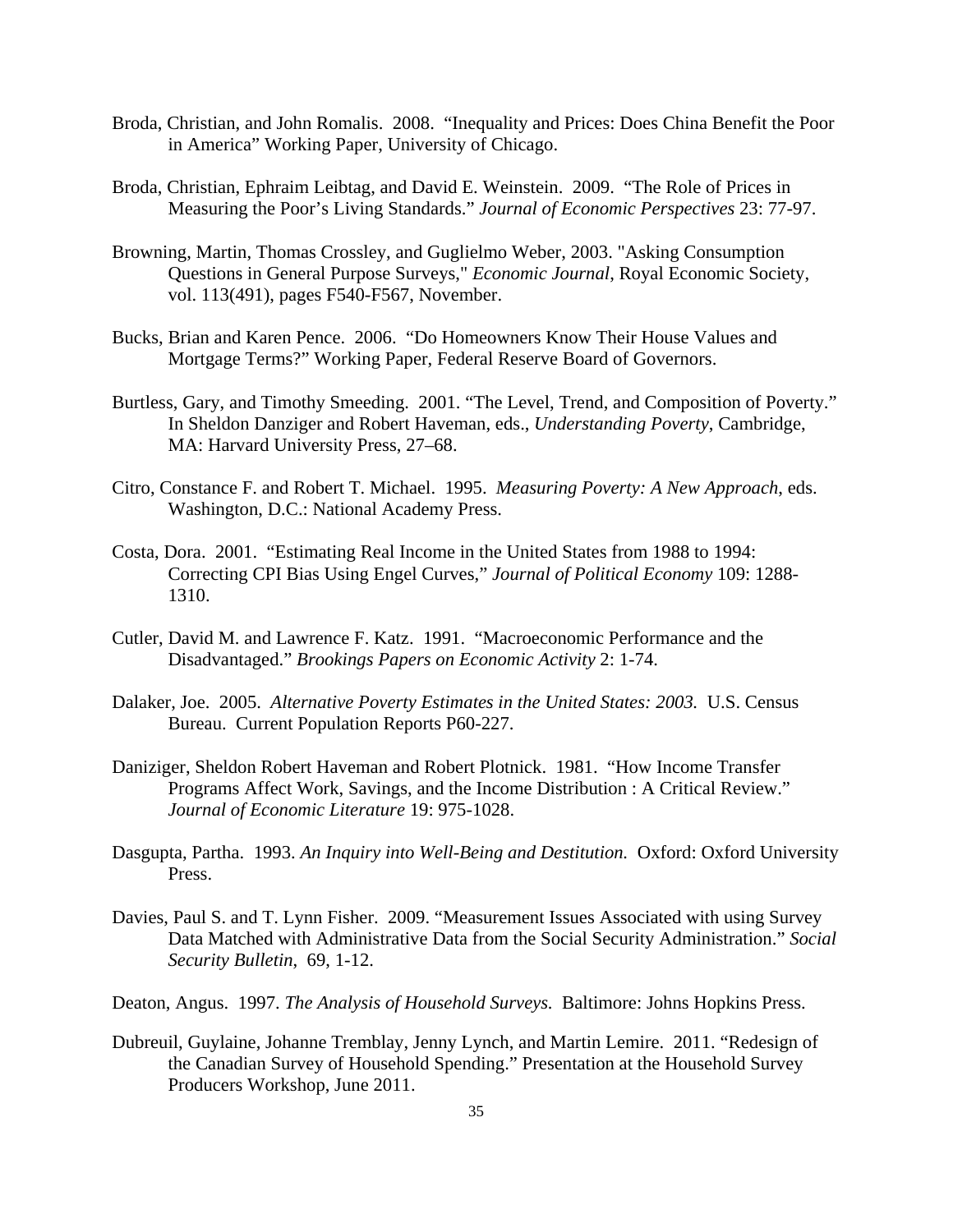- Eissa, Nada and Hilary Hoynes (2006). "Behavioral Responses to Taxes: Lessons from the EITC and Labor Supply," in Tax Policy and the Economy, 20, ed. by James M. Poterba, pp. 163-192.
- Feenberg, Daniel and Elisabeth Coutts. 1993. "An Introduction to the TAXSIM Model", *Journal of Policy Analysis and Management*, 12(1): 189-94. http://www.nber.org/~taxsim/.
- General Accounting Office. 1996. "Alternative Poverty Measures," GAO/GGD-96-183R. Washington, DC: Government Printing Office.
- Gordon, Robert J. 2006. "The Boskin Commission Report: A Retrospective One Decade Later," NBER Working Paper No. 12311.
- Gordon, Robert J. and Todd vanGoethem. 2005. "A Century of Housing Shelter Prices: Is there A Downward Bias in the CPI?" NBER Working Paper No. 11776.
- Gundersen, Craig and James Ziliak. 2004. "Poverty and Macroeconomic Performance across Space, Race, and Family Structure," Demography, 41:1, 61-86.
- Hamilton, Bruce W. 2001. "Using Engel's Law to Estimate CPI Bias," *American Economic Review* 91: 619-630.
- Haskins, Ron and Isabel Sawhill (2009). Creating an Opportunity Society. Brookings Institution Press, Washington D.C.
- Hausman, Jerry. 2003. "Sources of Bias and Solutions to Bias in the Consumer Price Index," *Journal of Economic Perspectives* 17: 23-44.
- Hausman, Jerry and Ephraim Leibtag. 2005. "Consumer Benefits from Increased Competition in Shopping Outlets: Measuring the Effect of Wal-Mart," NBER Working paper No. 11809.
- Hotz, V. Joseph, and John Karl Scholz (2003): "The Earned Income Tax Credit, " in Means-Tested Transfer Programs in the United States, edited by Robert A. Moffitt, University of Chicago Press.
- Hoynes, Hilary W., Marianne E. Page, and Ann Huff Stevens. 2006. "Poverty in America: Trends and Explanations." *Journal of Economic Perspectives* 20: 47-68.
- Hurd, Michael D. 1990. "Research on the Elderly: Economic Status, Retirement, and Consumption and Saving." *Journal of Economic Literature* 28: 565-637.
- Jencks, Christopher, Susan E. Mayer, and Joseph Swingle. 2004a. "Can We Fix the Federal Poverty Measure So it Provides Reliable Information About Changes in Children's Living Conditions?" Working Paper. Harvard University.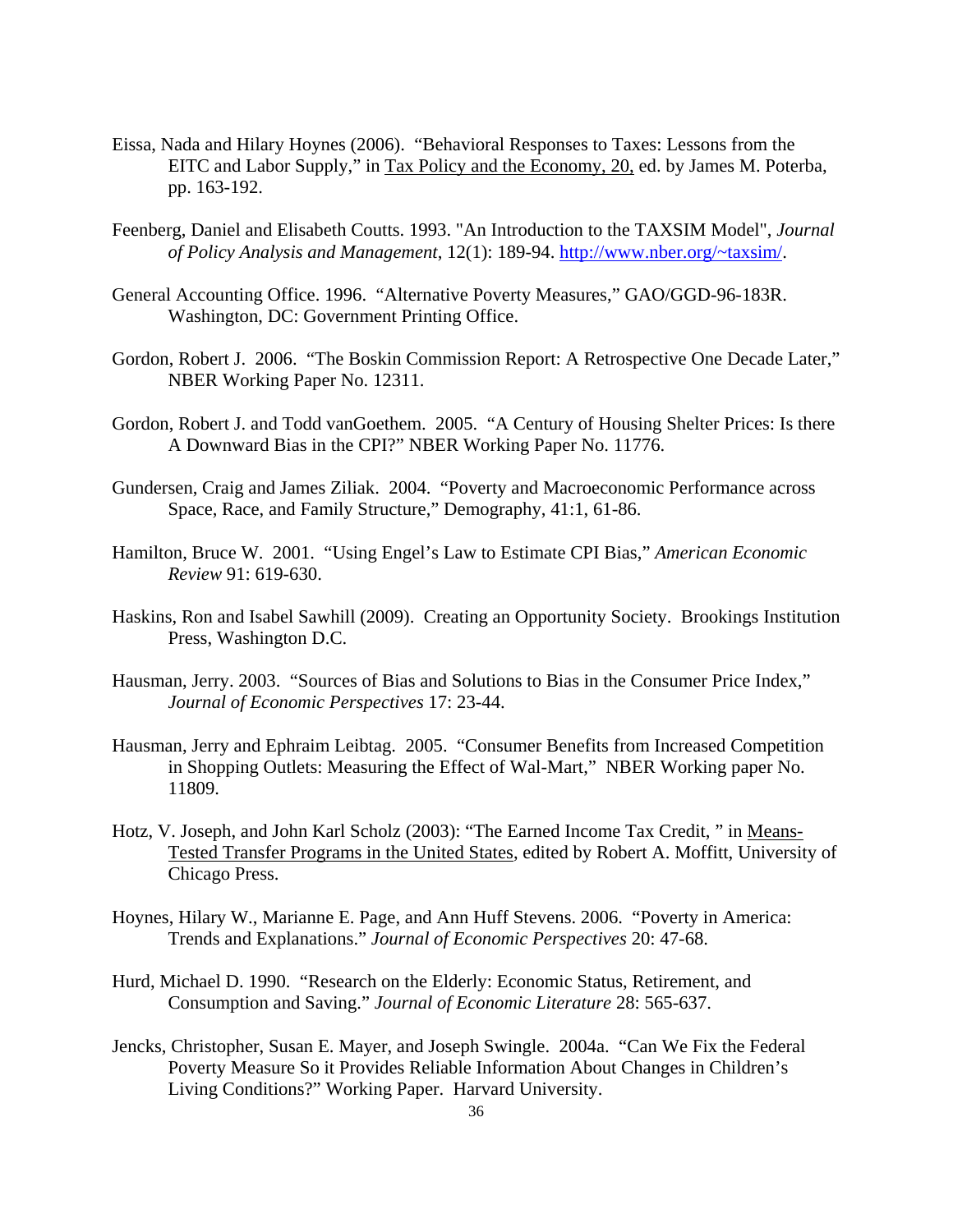- Jencks, Christopher, Susan E. Mayer, and Joseph Swingle. 2004b. "Who Has Benefitted from Economic Growth in the United States Since 1969? The Case of Children." in Edward N. Wolff, ed. *What Has Happened to the Quality of Live in the Advanced Industrial Nations?* Cheltenham, UK: Edward Elgar.
- Johnson, David S. 2004. "Measuring Consumption and Consumption Poverty: Possibilities and Issues" Paper prepared for "Reconsidering the Federal Poverty Measure."
- Johnson, David S., Stephen B. Reed and Kenneth J. Stewart. 2006. "Price Measurement in the United States: a Decade After the Boskin Report" *Monthly Labor Review*: 10-19.
- Joint Economic Committee Democrats (JEC). 2004. "Reduction in Poverty Significantly Greater in the 1990s than Official Estimates Suggest," Economic Policy Brief, August.
- Kiel, Katherine A. and Jeffrey E. Zabel. 1999. "The Accuracy of Owner-Provided House Values: the 1978-1991 American Housing Survey" *Real Estate Economics* 27(2): 263- 298.
- Krueger, Alan B. and Bruce D. Meyer. 2002. "Labor Supply Effects of Social Insurance," in Handbook of Public Economics, Volume 4, Alan Auerbach and Martin Feldstein, eds. Amsterdam: North-Holland, 2327-2392.
- Lang, Kevin. 2007. *Poverty and Discrimination*. Princeton: Princeton University Press.
- McGranahan, Leslie and Anna Paulson. 2005. "Constructing the Chicago Fed Income Based Economic Index–Consumer Price Index: Inflation," revised November 2006, Working Paper No. 20, Federal Reserve Bank of Chicago.
- Meyer, Bruce D. 2010. "The Effects of the Earned Income Tax Credit and Recent Reforms," in Tax Policy and the Economy 24, edited by Jeffrey Brown, M.I.T. Press, 2010, 153-180.
- Meyer, Bruce D. and Robert M. Goerge. 2011. "The Analysis of Food Stamp Program Participation with Matched Administrative and Survey Data." Working Paper, University of Chicago.
- Meyer, Bruce D., Wallace K. C. Mok and James X. Sullivan. 2009. "The Under-Reporting of Transfers in Household Surveys: Its Nature and Consequences" NBER working paper 15181, July.
- Meyer, Bruce D. and James X. Sullivan. 2012. "Identifying the Disadvantaged: Official Poverty, Consumption Poverty, and the New Supplemental Poverty Measure," *Journal of Economic Perspectives*, 26:3, 1-27.
- \_\_\_\_\_. 2011a. "Viewpoint: Further Results on Measuring the Well-Being of the Poor Using Income and Consumption," *Canadian Journal of Economics*, 44(1), 52-87.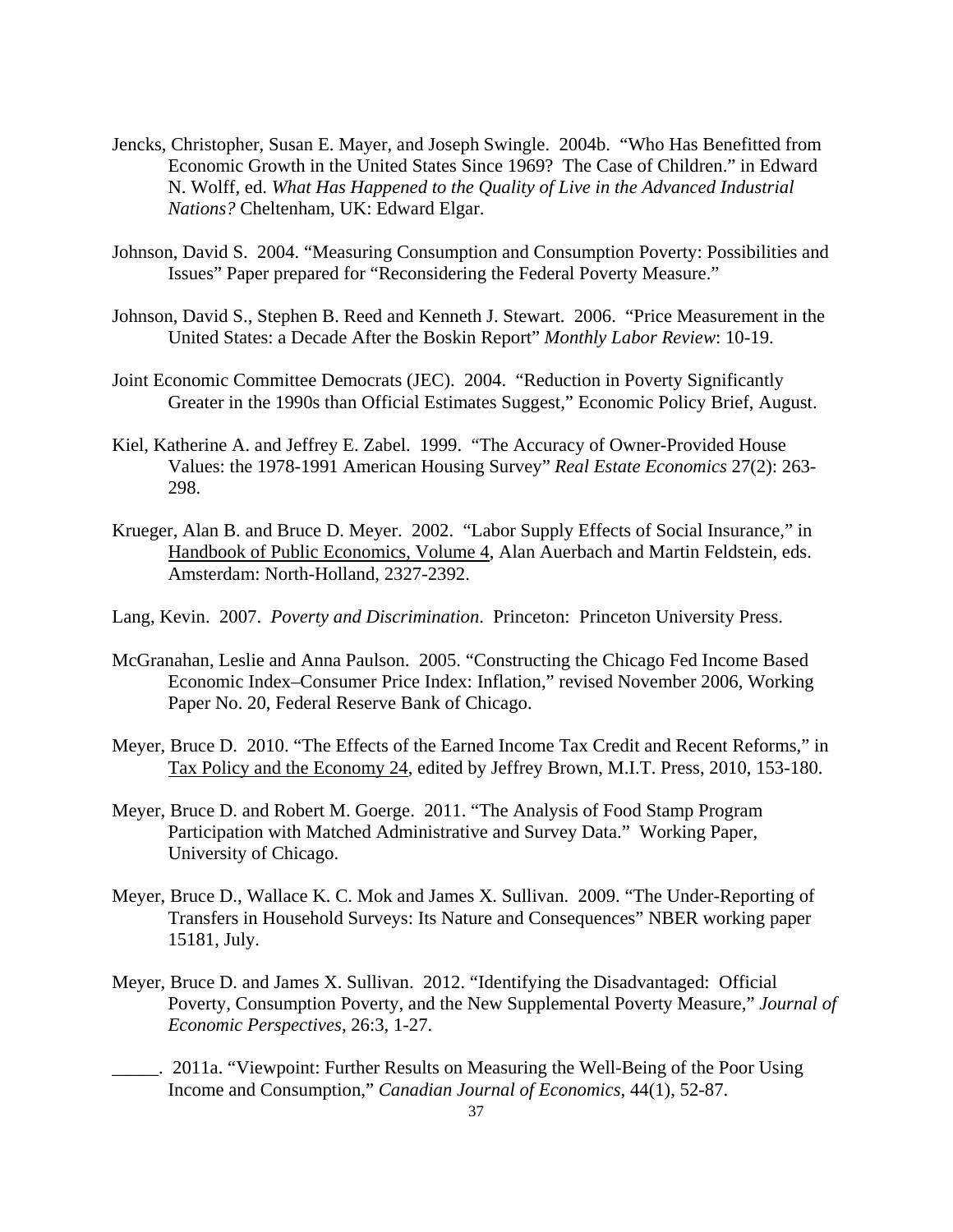- \_\_\_\_\_. 2011b. "Consumption and Income Poverty over the Business Cycle," *Research in Labor Economics*, Volume 32, 51–81.
- \_\_\_\_\_. 2011c. "The Material Well-Being of the Poor and the Middle Class Since 1980," University of Notre Dame Working Paper.
- \_\_\_\_\_. 2010. "Consumption and Income Inequality in the U.S.: 1960-2010," University of Notre Dame Working Paper.
- \_\_\_\_\_. 2008. "Changes in the Consumption, Income, and Well-Being of Single Mother Headed Families," *American Economic Review*, 98(5), December, 2221-2241.
- . 2006. "Consumption, Income, and Material Well-Being After Welfare Reform," NBER Working Paper 11976.
- . 2003. "Measuring the Well-Being of the Poor Using Income and Consumption." *Journal of Human Resources*, 38:S, 1180-1220.
- Meyer, Daniel R., and Goeffrey Wallace. 2009. "Poverty Levels and Trends in Comparative Perspective." In Maria Cancian and Sheldon Danziger, eds., *Changing Poverty, Changing Policies*, Cambridge, MA: Harvard University Press, 35–62.
- Moffitt, Robert. 1992. "Incentive Effects of the U.S. Welfare System: A Review." *Journal of Economic Literature* 30: 1-61.
- Murray, 1984, Losing Ground: American Social Policy, 1950-1980, New York, Basic Books.
- Poterba, James M. 1991. "Is the Gasoline Tax Regressive?" In Tax Policy and the Economy 5, ed. David Bradford, 145-164. Cambridge, MA: MIT Press.
- Ruggles, Patricia. 1990. *Drawing the Line–Alternative Poverty Measures and Their Implications for Public Policy*. Washington, D.C.: The Urban Institute Press.
- Sawhill, Isabel. 1988. "Poverty in the U.S.: Why Is It So Persistent?" Journal of Economic Literature, 26, September, 1073-1119.
- Scholz, John Karl, and Kara Levine. 2001. "The Evolution of Income Support Policy in Recent Decades." In Sheldon Danziger and Robert Haveman, eds., *Understanding Poverty*, Cambridge, MA: Harvard University Press, 193–228.
- Short, Kathleen, Thesia Garner , David Johnson, and Patricia Doyle, "Experimental Poverty Measures: 1990 to 1997," U. S. Census Bureau, Current Population Reports, Series P60- 205, U.S. Government Printing Office, Washington, D.C., 1999.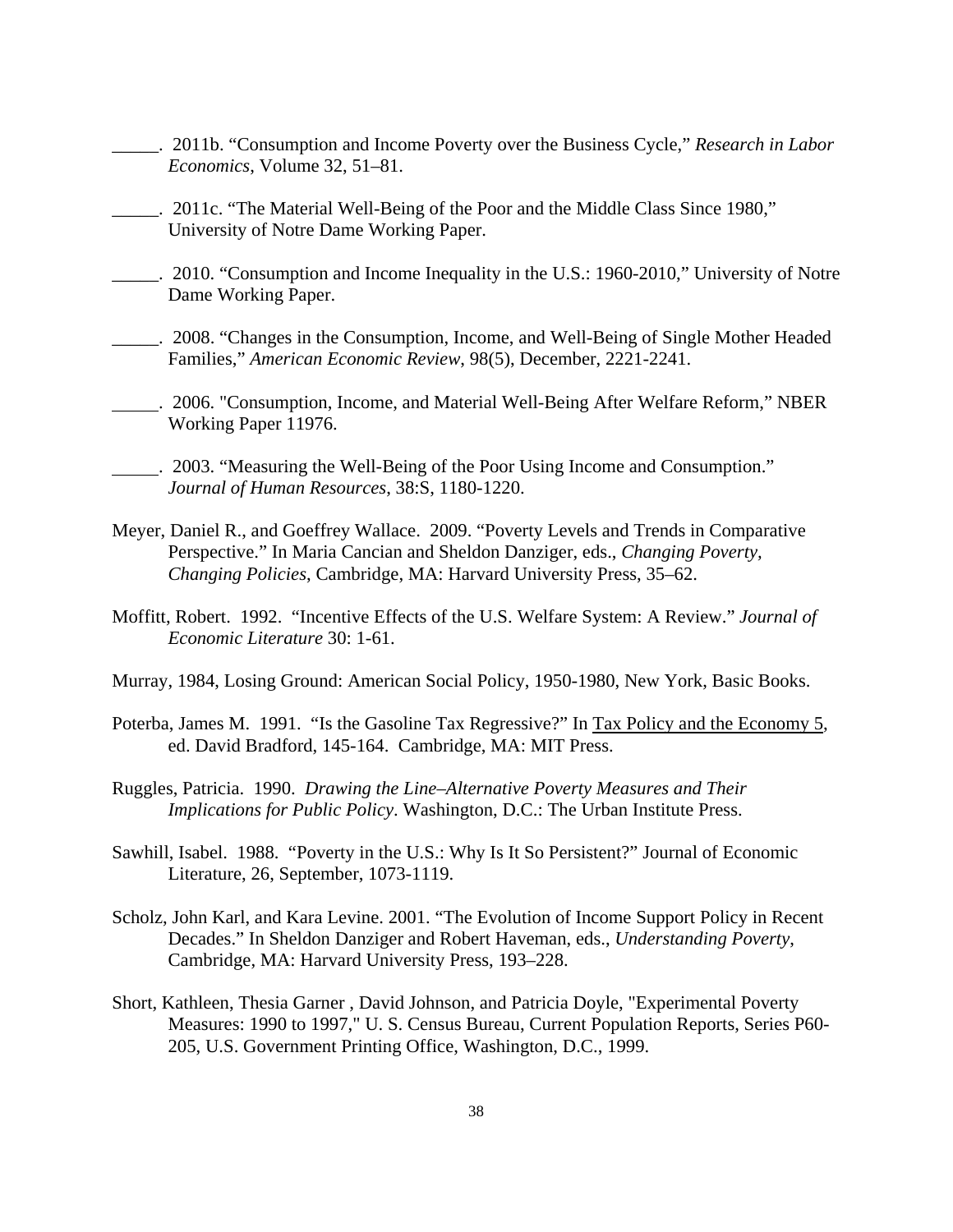- Slesnick, Daniel T. 1992. "Aggregate Consumption and Savings in the Postwar United States." *Review of Economics and Statistics* 74(4): 585-597.
- Slesnick, Daniel T. 1993. "Gaining Ground: Poverty in the Postwar United States." *Journal of Political Economy* 101(1): 1-38.
- Smeeding, Timothy. 2006. "Government Programs and Social Outcomes: Comparisons of the United States with Other Rich Nations." In *Public Policy and the Income Distribution* edited by Alan J. Auerbach, David card and John M. Quigley. New York: Russell Sage Foundation.
- Tanner, Michael. 2012. "The American Welfare State: How We Spend Nearly \$1 Trillion a Year Fighting Poverty—and Fail" *Policy Analysis*. No. 694 (April 11, 2012).
- Triest, Robert. 1998. "Has Poverty Gotten Worse?" *Journal of Economic Perspectives* 12: 1, pp. 97-114.
- U.S. Bureau of Labor Statistics (BLS). 2005. "Expenditures on Food from the Consumer Expenditure Survey," unpublished manuscript.
- U.S. Bureau of Labor Statistics (BLS). 1997. "Consumer Expenditures and Income," in BLS Handbook of Methods, U.S. Department of Labor, U.S. Department of Labor.
- U.S. Census Bureau. 2006. "The Effects of Government Taxes and Transfers on Income and Poverty: 2004." Housing and Household Economic Statistics Division. February 8.
- U.S. Census Bureau, Administrative and Customer Services Division, Statistical Compendia Branch Statistical Abstract of the United States, 2004-2005 edition.
- U.S. Census Bureau. 1995. "Income, Poverty, and Valuation of Noncash Benefits: 1993." Current Population Report P-60-188, Washington D.C., Department of Commerce.
- U.S. Census Bureau. various years-a. "Estimates of Poverty Including the Value of Noncash Benefits." Current Population Reports, Washington D.C., Department of Commerce.
- U.S. Census Bureau. various years-b. "Measuring the Effects of Benefits and Taxes on Income and Poverty." Current Population Reports, Washington D.C., Department of Commerce.
- Venti, Steven F. and David A. Wise. 2004. "Aging and Housing Equity: Another Look" in *Perspectives on the Economics of Aging*, edited by David A. Wise. Chicago: University of Chicago Press, 127-175.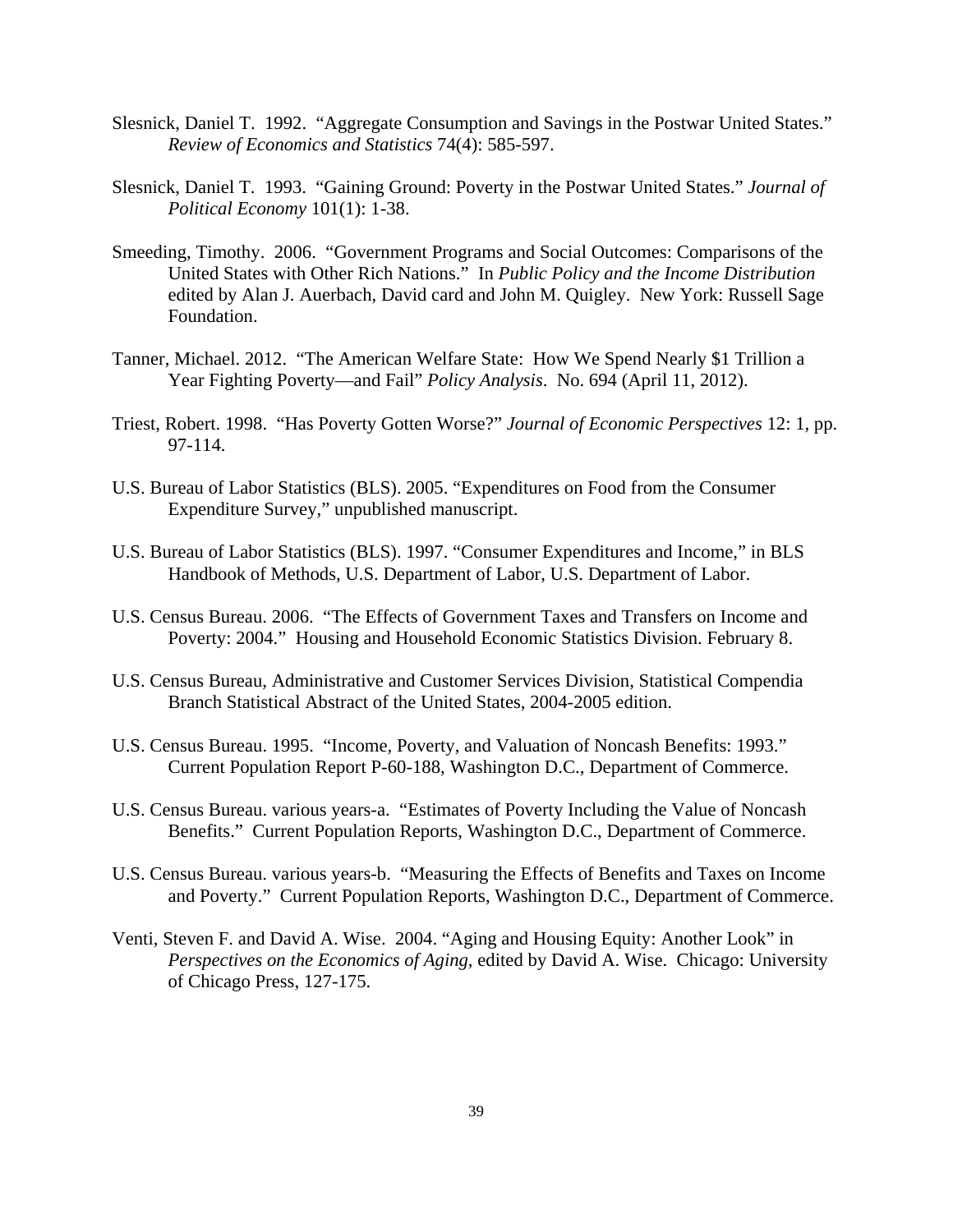### **Online Data Appendix**

 $\overline{a}$ 

 This appendix provides supplementary information on the data used in the paper. We first briefly describe the two data sources: the Consumer Expenditure Survey and the Current Population Survey. We then describe how we construct our measures of consumption and income. Next, we provide the details behind how we estimate three specific components of consumption: a service flow for owned vehicles, the imputed rental value of the living unit for those living in government or subsidized housing, and the imputed value of health insurance. Finally, we briefly discuss the issues related to constructing a separate price adjustment for the poor.

## **A. CE and CPS ASEC/ADF Samples**

Income data primarily come from the ASEC/ADF Supplement to the Current Population Survey (CPS), which is the source for official measures of poverty in the U.S. The ASEC is currently administered to the March sample of the CPS as well as a subsample of the respondents in the February and April CPS. Prior to 2003 survey year, the supplement was only included in the March survey. We use data from the 1964-2010 surveys which provide data on income for the previous calendar year. Our samples exclude individuals under the age of 15 who are not related to any other member in the household, because these "secondary individuals" are not included in the official poverty count.

All expenditure and consumption data come from the Interview component of the Consumer Expenditure (CE) Survey. We use data from the 1960-1961 and 1972-1973 surveys and all quarterly waves from the first quarter of 1980 through the third quarter of 1981 and from 1984 through 2010 (some of the fourth quarter of 2010 data comes from surveys conducted in the first quarter of 2011). The 1960-1961 surveys provide data on annual expenditures collected in a single interview, while the 1972-1973 surveys provide data on annualized expenditures collected from quarterly interviews. Since 1980, quarterly data are available that include expenditures for the 3 months prior to the interview month. To obtain annual measures we multiply these quarterly measures by four. We do not use the data from the fourth quarter of 1981 through the fourth quarter of 1983 because the surveys for these quarters only include respondents from urban areas.<sup>32</sup> We report a single poverty rate for the 1960-1961 period because the data are only

 $32$  By excluding observations from the fourth quarter of 1981, and the first quarter of 1982 if the reference period falls in 1981, our poverty statistics for 1981 will be biased due to seasonal spending patterns. To determine the extent of this bias, we calculate an alternative poverty rate for 1981 that uses the urban families from the fourth quarter of 1981. This sample while non-representative captures the bulk of the population since in the first three quarters of 1981 about 88 percent of the sample was designated as "urban". We calculate this alternative poverty rate as the weighted average of the poverty rates of the fully representative sample from the first three quarters of 1981 and the non-representative sample from the fourth quarter. The poverty rate for the non-representative sample is scaled up by the ratio of overall poverty to urban poverty in the first three quarters of 1981, and the weight for the non-representative sample is scaled up by the ratio of the sum of the weights for the full sample to the sum for the urban sample in the first three quarters of 1981. Note that this approach assumes that the poverty rate of urban families relative to rural families does not change between the first three quarters and the final quarter of 1981. Using this approach, the poverty rate for 1981 is 12.90 percent, which is 0.09 percentage points below the rate calculated by simply excluding observations from the fourth quarter of 1981, suggesting a small downward bias in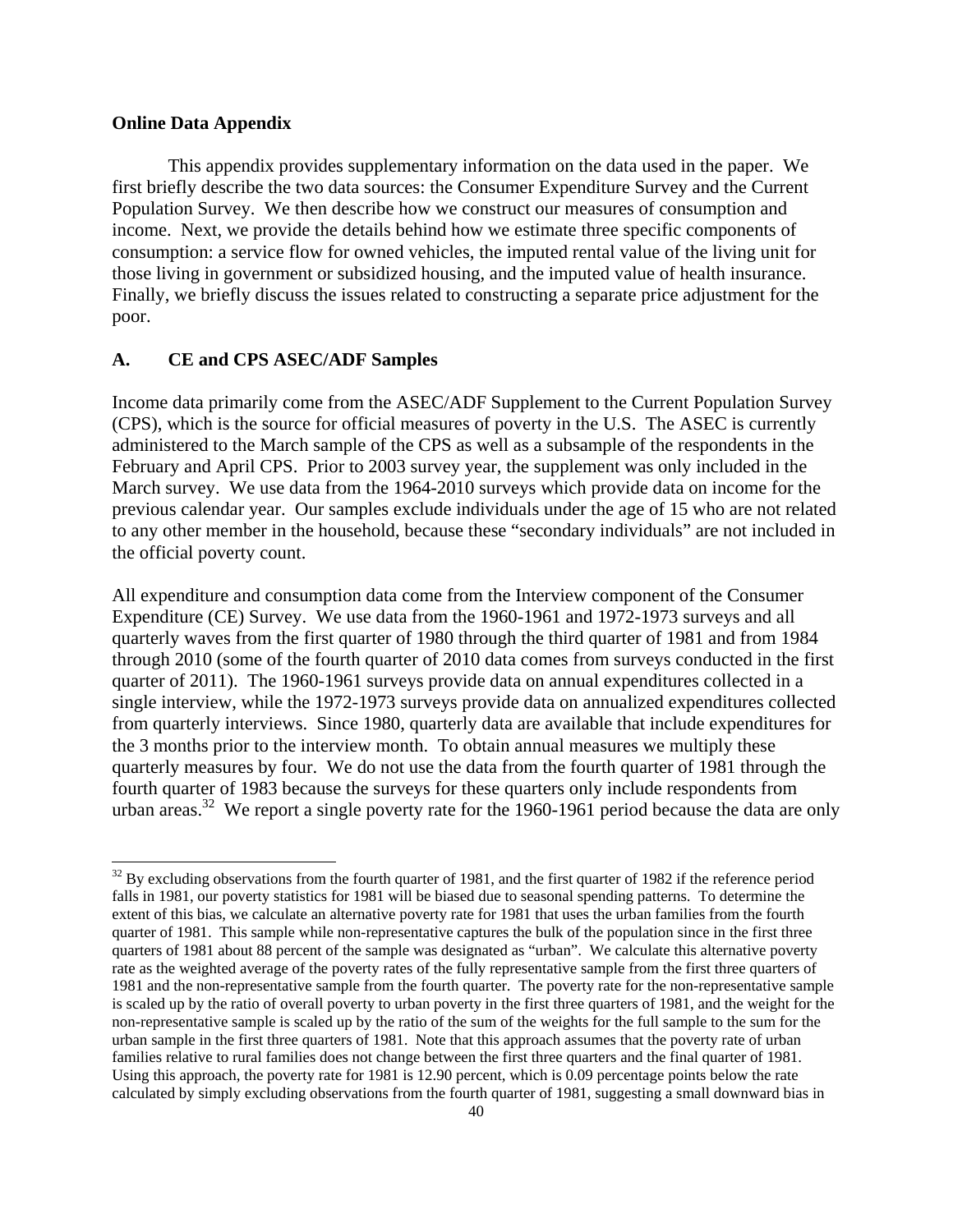representative of the full population when the samples from these two years are combined. CE data include 13,728 observations from 1960-1961, 19,975 from 1972-1973, and 709,074 from 1980-2010. For this latter period we drop 116 observations due to missing member file information, 218 observations due to missing information on the rental equivalent value of owned homes, and 1,607 observations due to missing information on public or private health insurance enrollment, yielding a final sample of 707,133 for the years from 1980-2010. For analyses using income from the CE (Table 5 and Appendix Tables 7, and 8) we restrict the sample to those designated as complete income respondents, and exclude families whose head or spouse responds "don't know" to questions on wage and salary income or refuses to respond to these questions. This yields a sample of 13,728 observations from 1960-1961, 18,903 from 1972-1973, and 557,046 from 1980-2010.

### **B. Measures of Consumption from the CE**

**Expenditures**: This summary measure includes all expenditures reported in the CE Interview Survey except miscellaneous expenditures and cash contributions because some of these expenditures are not collected in all interviews. Since 1980 a subset of miscellaneous expenditures has been collected only in the fifth interview, and cash contributions are only collected in the fifth interview for surveys conducted from the first quarter of 1980 through the first quarter of 2001.

**Consumption**: Consumption includes all spending in our measure of total expenditures less spending on out of pocket health care expenses, education, and payments to retirement accounts, pension plans, and social security. In addition, housing and vehicle expenditures are converted to service flows. For homeowners we subtract spending on mortgage interest, property taxes, maintenance, repairs, insurance, and other expenses, and add the reported rental equivalent of the home. For years when the rental equivalent is not reported, (1960-1961 and 1980-1981 surveys), we impute a rental equivalent using the reported market value of the home. One approach would be to impute a rental equivalent using home values for all years. This approach has the advantage of using a comparable method over time (Cutler and Katz 1991). Because we are particularly interested in the period since 1984 when a rental equivalent is always available and we expect that these reported values will be better than our imputations, we only impute for the two missing surveys rather than all years. For those in public or subsidized housing, we impute a rental value using the procedure outlined in part E of this appendix. For vehicle owners we subtract spending on recent purchases of new and used vehicles as well vehicle finance charges. We then added the service flow value of all vehicles owned by the family, as described in part D of this appendix.

**Non-housing consumption:** To calculate non-housing consumption we subtract from total consumption spending on rent for renters, the rental equivalent of the home for homeowners, and the imputed rent for those in public or subsidized housing.

### **Comparability over Time**:

l

the poverty rate we report for 1981. Based on this result, we suspect that the bias in other poverty measures for this year is small.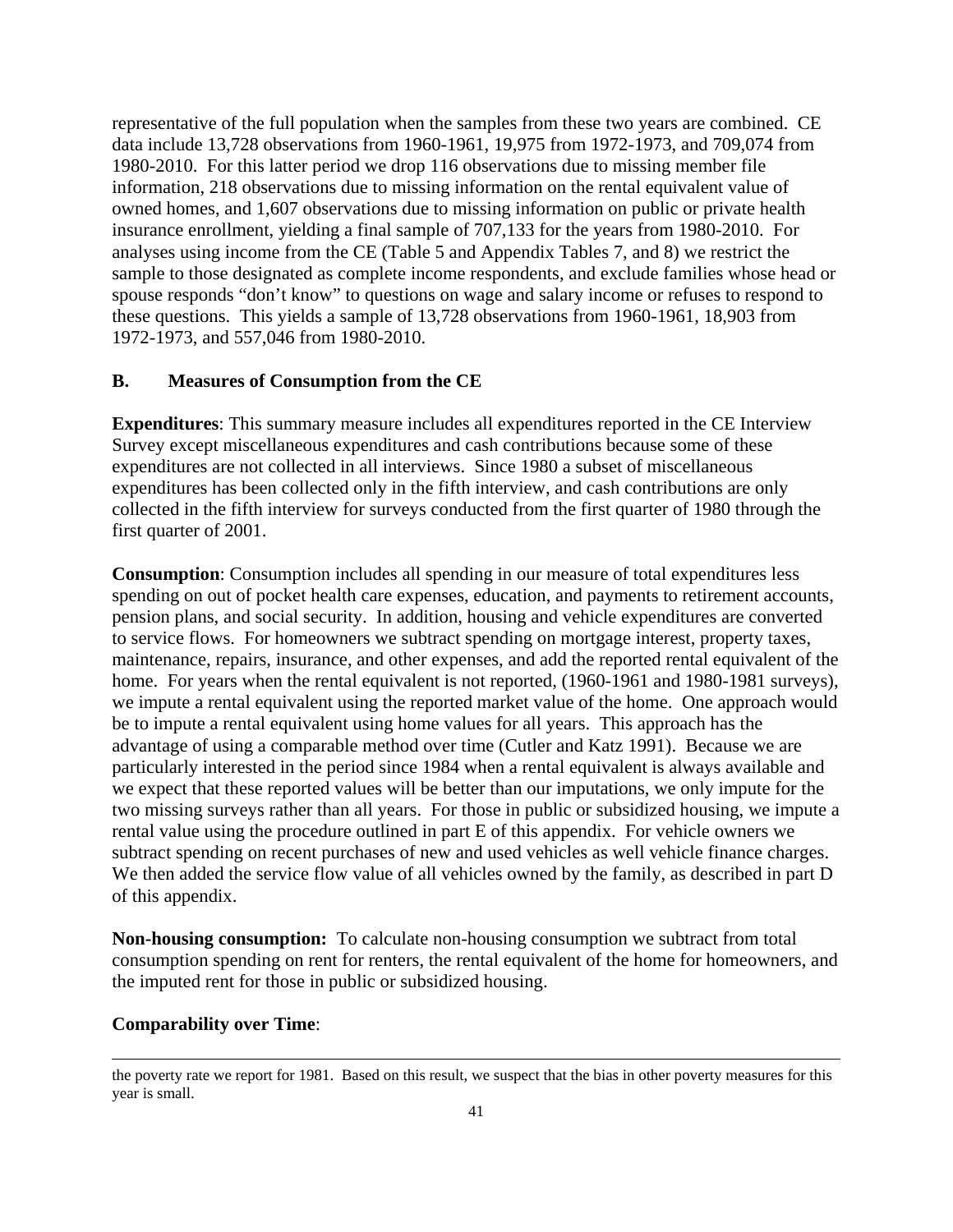We make two minor adjustments to the measure of total expenditures provided in the CE to maintain a comparable definition of expenditures across our sample period. First, we add in insurance payments and retirement contributions for the 1960-1961 and 1972-1973 surveys because these categories were not treated as expenditures in these years. This adjustment does not affect consumption measures because these categories are excluded from consumption. Second, the wording for the question regarding spending on food at home in surveys conducted between 1982 and 1987 differed from other years. Several studies have noted that this wording change resulted in a decrease in reported spending on food at home (Battistin 2003; Browning et al. 2003). To correct for the effect of this change in the questionnaire, for the years 1984-1987 we multiply spending on food at home by an adjustment factor which is equal to the ratio of average spending on food at home from 1988 through 1990 to average spending on food at home from 1984 through 1987. These adjustment factors, which we estimate separately for different family types, range from 1.12 to 1.30. Starting with the second quarter of 2007, the question on food away from home changed from a query about usual monthly spending to usual weekly spending. This change resulted in a noticeable increase in reported food away spending. We estimate the effect of the question change by regressing food away spending on a new question indicator, controlling for interview month and reference month (respondents report spending for the previous three months) for survey years 2005 through 2007. Based on these estimates we adjust spending on food away down by 55 percent for the most recent years. Food away averaged about 3 percent of total consumption for those near the poverty line for these years.

Additional adjustments are necessary to maintain a consistent definition of consumption across our sample period. Because a rental equivalent is not reported in the 1960-1961 and 1980-1981 surveys, we impute a rental equivalent for these years. Using data from the 1984 survey, we regress log reported rental equivalent on the log market value of the home, log total non-housing expenditures, family size, and the sex and marital status of the family head. Estimates from these regressions are used to impute a value of the rental equivalent for respondents in the 1980- 1981 surveys. A similar approach is used to impute a rental equivalent value for the 1960-1961 surveys using data from the 1972-1973 surveys. In addition, the reported rental equivalent is top coded, and the threshold value of this top code changes over time. In each year, we top code the reported rental equivalent at the real value of the most restrictive of these top code thresholds (\$1000 per month in 1988). Also, we do not observe whether a consumer unit resides in public or subsidized housing prior to 1982, so a rental equivalent value for those in such housing is not included in consumption prior to 1982. Estimates of the rental equivalent for those in public or subsidized housing in the mid 1980s are small relative to total consumption, suggesting that this exclusion is not likely to significantly bias our estimates for changes in poverty. Finally, the availability of information on vehicles also changes during our sample period. See Section D below for more details.

**Consumption Under-reporting**: Past research (Gieseman 1987, Slesnick 1992, Garner et al. 2006, Attanasio et al. 2006) has emphasized a discrepancy between CE aggregates and Personal Consumption Expenditure (PCE) data from the National Income and Product Accounts (NIPA). Some of this research has sharply overstated the discrepancy by comparing noncomparable categories of CE and NIPA consumption and ignoring definitional differences. For example, many published comparisons are based on the integrated data that combine CE Diary and CE Interview data rather than the CE Interview data used exclusively here. For some important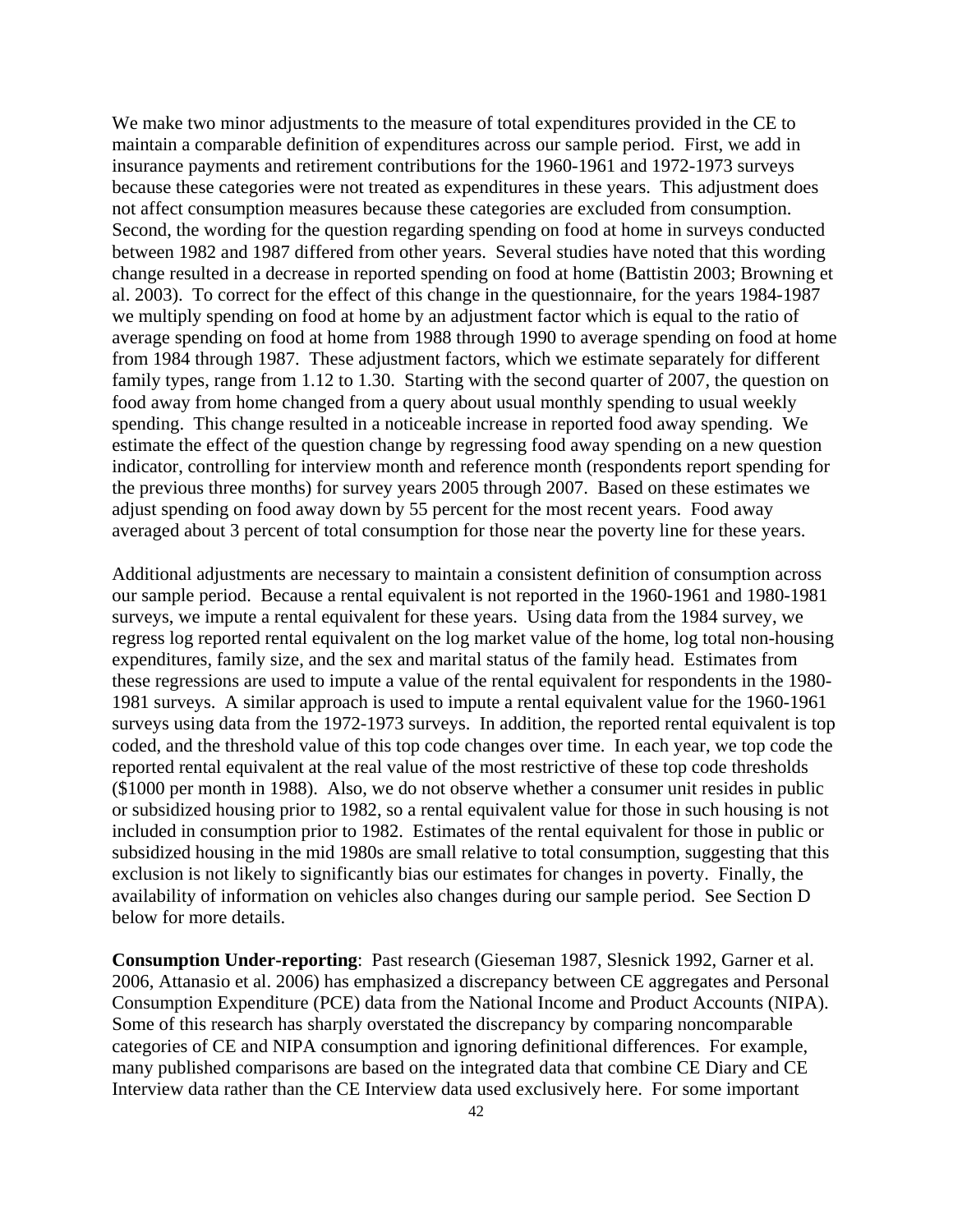categories, the CE Diary Survey appears to have greater downward bias. Between 1998 and 2003, average spending on food at home in the CE Interview Survey exceeded the average from the CE Diary Survey by more than 20 percent (BLS 2005).<sup>33</sup>

Second, unlike comparisons of income components to administrative aggregates, there are important conceptual incompatibilities between expenditure data from the CE and PCE aggregates. PCE coverage is wider, including purchases by nonprofits, purchases by those abroad, on military bases and in institutions, free financial services, and employer-paid insurance—all categories not included in CE expenditures. In recent years, medical care is over 20 percent of the PCE, but much of this is not the out of pocket spending captured by the CE. The Bureau of Economic Analysis reported that in 1992 more than half of the difference between PCE and CE consumer spending was due to coverage and definitional differences (summarized in GAO 1996). Third, the PCE numbers are the product of a great deal of estimation and imputation that is subject to error.<sup>34</sup>

Reporting ownership of houses and vehicles is very different from reporting the small, discretionary purchases that seem to be badly reported in the CE. Estimates of homeownership rates in the CE match up very closely with those from the CPS (see Online Appendix Table 1). For automobiles, we have compared reported cars and truck ownership to administrative data on motor vehicle registrations. Ratios of cars and trucks in the CE to those in the administrative records are about 90 percent despite the fact that vehicle registrations include commercially owned cars that are not captured in the survey data. These ratios have not fallen noticeably over time. We have also examined the validity of estimates of the value of the flow from these durables conditional on ownership. We know from past work that respondents seem to report house values fairly accurately in household surveys (Kiel and Zabel 1999; Bucks and Pence 2006). We have compared the reported rental equivalent of homes to the reported house values. The rental equivalent and home value are highly correlated, at around 0.6 in a typical year. The ratio of the rental equivalent to home value has been fairly stable, though it declined appreciably in the mid 2000s, as one might expect during a period of rising home prices. We have also verified that the purchase price of vehicles in the CE is reported fairly well. We find a high correlation between the reported purchase prices of cars and blue book prices (see the Data Appendix, Section D.3). Furthermore, Garner et al. (2006) note that there has not been deterioration in the reporting of new car purchases. Thus, these flows seem less likely to be

 $\overline{\phantom{a}}$ 

<sup>&</sup>lt;sup>33</sup> There is some disagreement over why food at home spending from recall surveys exceeds that from diary surveys. Recall data on food at home may be over-reported if respondents include in this category non-food items purchased at a grocery store (Battistin 2003). However, evidence from Dubreuil et al. (2011) suggests that food at home from recall surveys is reported more accurately. This evidence is based on two versions of the Canadian Survey of Household Spending in 2009 that were conducted in parallel—one was a 12-month recall interview survey, while the other was a two-week diary. The interview spending on average exceeds the diary spending for comparable categories by 9 percent for frequent expenses and by 14 percent for less frequent expenses. The authors suggest that one possible explanation for the difference is that insufficient motivation may lead diary respondents to omit many items to reduce the burden of the process.

<sup>&</sup>lt;sup>34</sup> The PCE estimates come from business records reported on the economic censuses and other Census Bureau Surveys. These business surveys are subject to a number of sources of error and are adjusted using input-output tables to add imports and subtract sales that do not go to domestic households. These totals are then balanced to control totals for incomes earned, retail sales, and other benchmark data. One indicator of the potential error in the PCE is the revisions that are made from time to time (Slesnick 1992).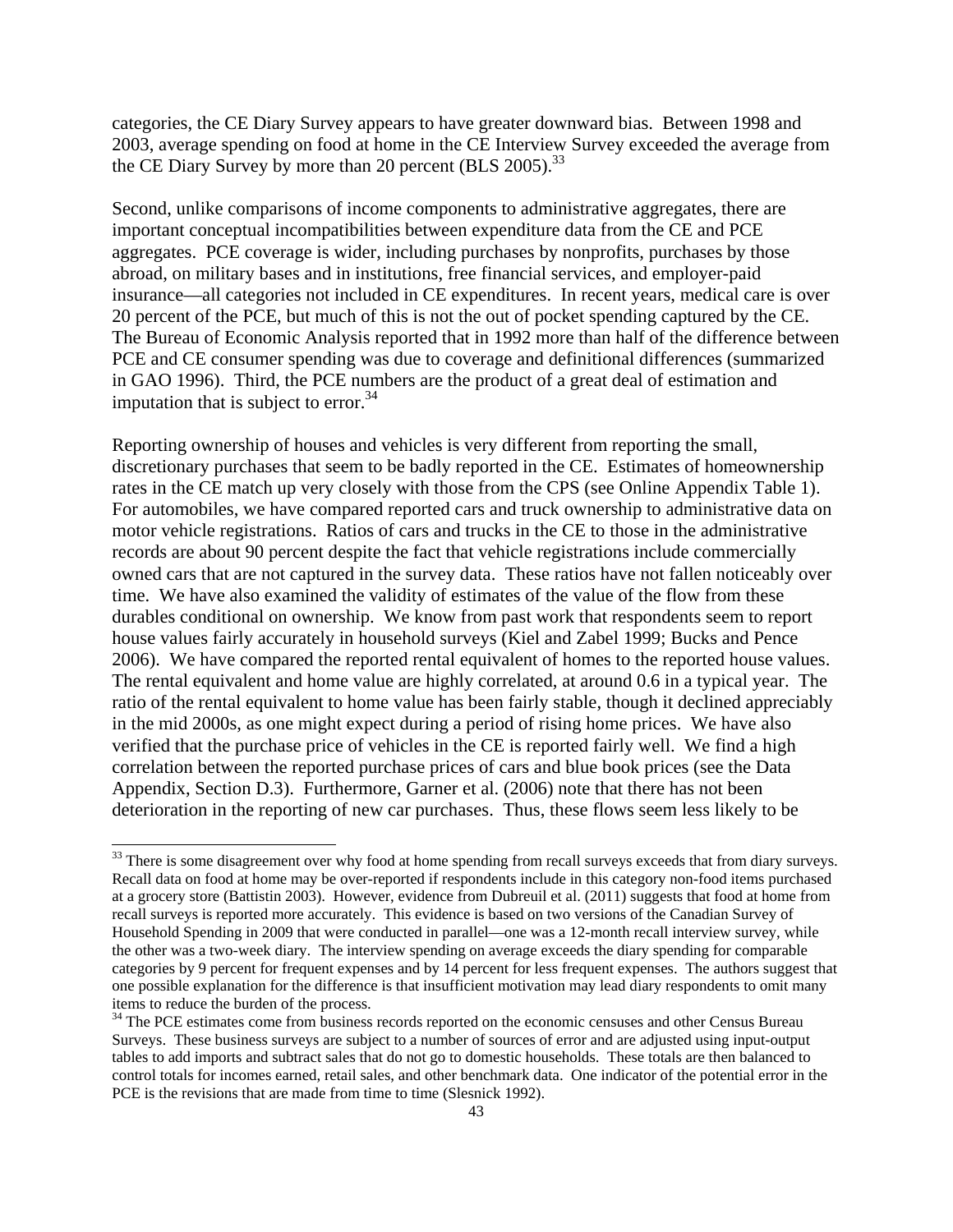under-reported or exhibit increased under-reporting over time than other spending components in the CE.

## **C. Measures of Income in the CPS ASEC/ADF**

ASEC/ADF respondents report annual measures of money income for the previous calendar year. Respondents also report the dollar value of food stamps received by the household, as well as whether household members received other noncash benefits including housing subsidies and subsidies for reduced or free school lunch. Starting with the 1980 survey, the Census also provides imputed values for these and other noncash benefits. For more details see U.S. Census (various years-a,b), Appendices B and C.

**Money Income**: The Census definition of money income that is used to measure poverty. As reported in the ASEC codebook, this measure includes: earnings; net income from self employment; Social Security, pension, and retirement income; public transfer income including Supplemental Security Income, welfare payments, veterans' payment or unemployment and workmen's compensation; interest and investment income; rental income; and alimony or child support, regular contributions from persons outside the household, and other periodic income.

**After-Tax Money Income**: adds to money income the value of tax credits such as the EITC, and subtracts state and federal income taxes and payroll taxes. Federal income tax liabilities and credits and FICA taxes are calculated for all years using TAXSIM (Feenberg and Coutts 1993). State taxes and credits are also calculated using TAXSIM for the years 1977-2005. Prior to 1977 we calculate state taxes using IncTaxCalc (Bakija, 2008). We confirm that in 1977 net state tax liabilities generated using IncTaxCalc match very closely those generated using TAXSIM.

**After-tax Money Income Plus Noncash Benefits**: this adds to After-Tax Money Income the cash value of food stamps, and imputed values for housing subsidies, school lunch programs, Medicaid and Medicare, employer health benefits, and the net return on housing equity.

**Face Value of Food Stamps:** The value of food stamps for each family is determined by the Census using reported information on the number of persons receiving food stamps in the household and the reported total value of food stamps received.

**Income Value of School Lunch Program:** The Census imputes a value for lunch subsidies for families that report having children who receive free or reduced price school lunch. The value is determined using information on the dollar amount of subsidy per meal as reported by the USDA. If a child participates in school lunch, it is assumed that the child receives that subsidy type (reduced price or free) for the entire year.

**Fungible Values of Medicaid and Medicare:** The Census imputes a "fungible" value of Medicaid or Medicare for families that include an individual who is reported to be covered by Medicaid or Medicare. Fungible means that "Medicare and Medicaid benefits are counted as income to the extent that they free up resources that could have been spent on medical care" (U.S. Census various years-b). Thus, these programs have no income value if the family does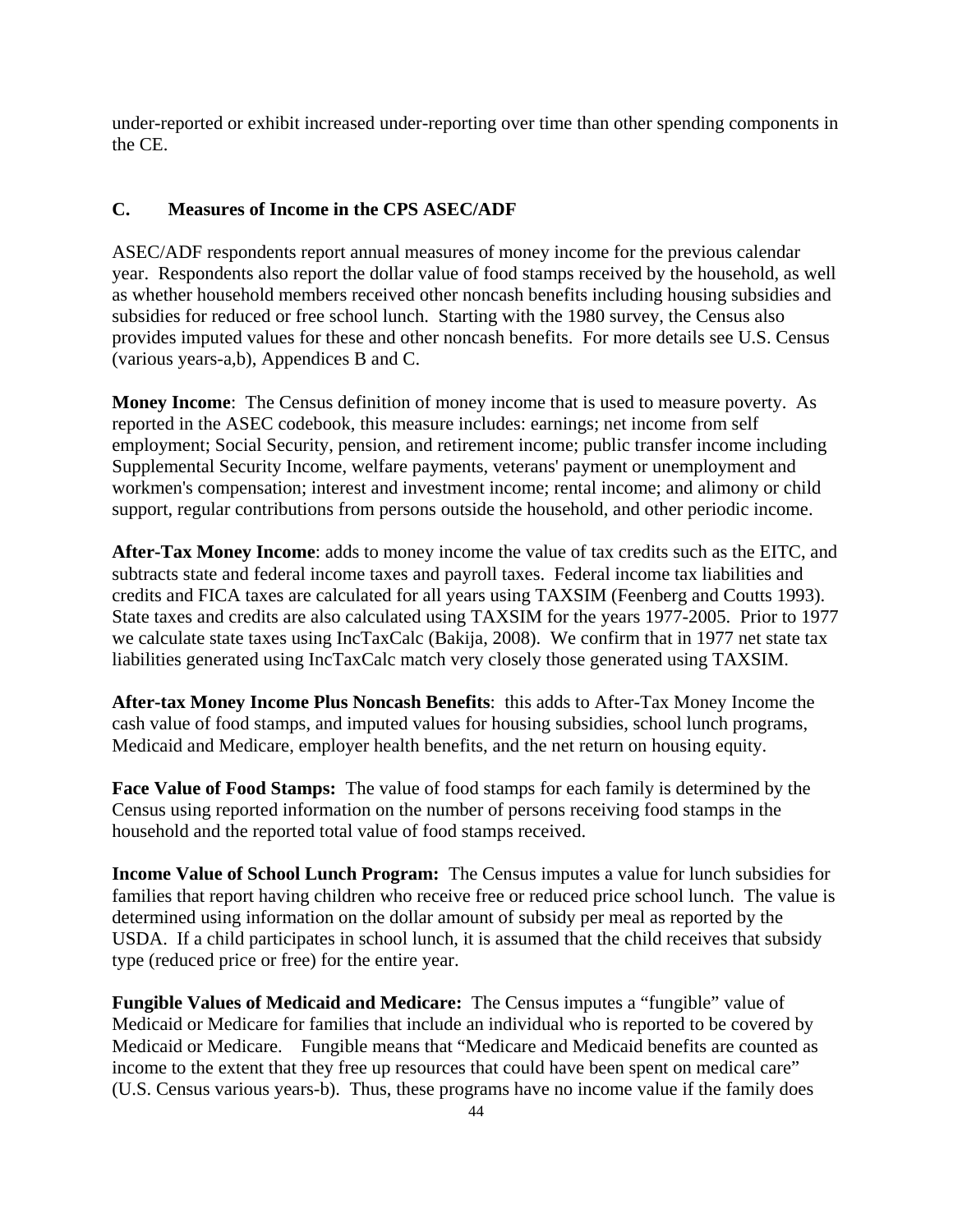not have resources (the sum of money income, food stamps, and housing subsidies) that exceed basic needs, which surely understates the value of public health insurance for this group.<sup>35</sup> If these resources do exceed basic needs, then the fungible value of medical benefits is equal to the smaller of: a) the market value of these benefits and b) the value of resources less basic needs. The market value of Medicaid is equal to mean government outlays for families in a given state and risk class. The four risk classes are: 65 and over, blind and disabled, 21-64 nondisabled, and less than 21 nondisabled. The market value of Medicare is equal to mean government outlays for families in a given state and risk class. The two risk classes are: 65 and over and blind and disabled.

**Housing Subsidies:** The Census imputes a value of housing subsidies for households that report living in public housing or receiving a public rent subsidy. The value of the subsidy is calculated as follows. Using data from the 1985 American Housing Survey (AHS), reported rent for unsubsidized two-bedroom housing units is regressed on housing characteristics. Separate regressions are estimated for each of four regions, and the coefficients from these models are used to predict rent for those living in subsidized units in the AHS. The subsidy for those in subsidized housing in the AHS sample is then calculated as the difference between out of pocket rent and imputed total rent. Region-specific adjustment factors for smaller and larger units are estimated using data on rent for units with different numbers of bedrooms in the 1985 AHS. Thirty-six different subsidy values are calculated which vary by four regions, three income brackets, and three different unit sizes. Because unit size is not observed in the ASEC/ADF, this is imputed from family composition. Subsidy values for each year are based on estimates using the 1985 data, but are updated to reflect changes in shelter costs using the CPI residential rent index. Before 1985 housing subsidies in the ASEC/ADF were imputed using the 1979 or 1981 Annual Housing Survey.

**Employer Contributions to Health Insurance:** The Census imputes a value of health insurance for persons who were covered by an employer health insurance plan. Using data from the 1977 National Medical Care Expenditures Survey, the value of the employer contribution was imputed as a function of observable characteristics including earnings, full-time/part-time, industry, occupation, sector, public/private, residence, and personal characteristics of the worker such as age, race, marital status, and education, and information on whether the employer paid all, part, or none of the cost of health insurance as reported in the supplement.

**Net Return on Home Equity (annuitized value):** Using data from the 1985 or 1989 AHS, a value of home equity is imputed for each ASEC/ADF household by statistically matching the two surveys on observable characteristics including geographic location, income, household size, number of living quarters, and the age, race, sex, and education of the household head. The equity value of the home and property taxes for homeowners in the ASEC/ADF are determined by using these values from a household with similar characteristics in the AHS. This equity is converted to an annuity using a rate of return based on high grade municipal bonds from the Standard & Poor's series. The value of home equity is net of imputed property taxes. Poverty rates based on an income measure that includes this net return on home equity are highly

l

<sup>&</sup>lt;sup>35</sup> See Citro and Michael (1995), p. 223-237 for a discussion of the inclusion of health insurance and health expenditures in a measure of poverty.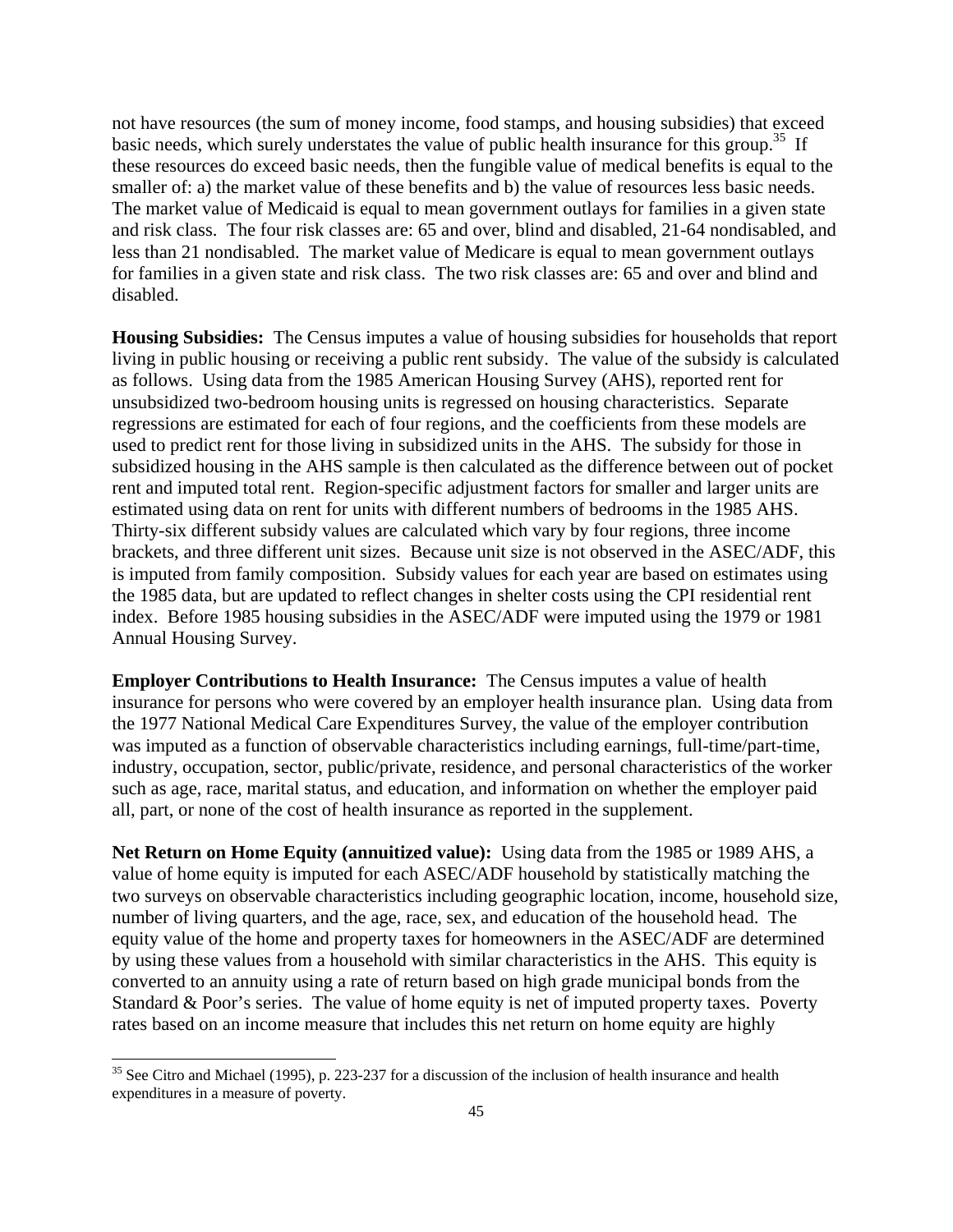sensitive to changes in the municipal bond rate. When the bond rate rises, poverty will fall even if disposable income or consumption does not change.

### **D. Estimating Vehicle Service Flows**

Our measure of consumption replaces the purchase price of vehicles and vehicle maintenance costs with the service flow value from owned vehicles. We improve upon previous studies in how we calculate a flow that reflects the value that a consumer receives from owning a car during the period. Previous studies have imputed flows based only on recent spending on vehicles and descriptive characteristics of the family (Cutler and Katz 1991), recent spending on vehicles, vehicle age, and descriptive characteristics of the family (Meyer and Sullivan 2003, 2004), or reported purchase prices and vehicle age (Slesnick 1993). Our approach provides two important improvements upon previous work. First, in addition to vehicle age, our approach uses detailed information for each vehicle (such as make, model, year, automatic transmission, and other characteristics) to determine the market price. Second, we estimate depreciation rates by comparing the reported purchase prices for similar vehicles of different ages. We use the detailed expenditure data for owned vehicles from the 1980-2010 CE. A detailed explanation of the procedure used to estimate these service flows along with the data are available at www.nd.edu/~jsulliv4/data.html.

#### **D.1 Calculating the Market Price of a Vehicle**

l

We determine a current market price for each of the 1.4 million vehicles in the data from 1980-2010 in one of three ways. First, for vehicles that were purchased within twelve months of the interview and that have a reported purchase price (the estimation sample), we take the current market price to be the reported purchase price. This estimation sample accounts for about 14 percent of all vehicles in the 1980-2010 surveys. Second, for vehicles that were purchased more than twelve months prior to the interview and that have a reported purchase price (about 15 percent of all vehicles), we specify the current market price as a function of the reported purchase price and an estimated depreciation rate as explained below.

Finally, for the remaining 71 percent of vehicles, we impute a current market price because the purchase price is not reported. Using the estimation sample, we regress the log real purchase price on a cubic in vehicle age, vehicle characteristics, family characteristics, and make-model-year fixed effects.<sup>36</sup> The vehicle characteristics include indicators for whether the vehicle has automatic transmission, power brakes, power steering, air conditioning, a diesel engine, a sunroof, four-wheel drive, or is turbo charged. Family characteristics include log real expenditures (excluding vehicles and health), family size, region, and the age and education of

<sup>&</sup>lt;sup>36</sup> 75 percent of the vehicles without a reported purchase price can be matched to at least one vehicle in the estimation sample with the same make, model, and year. About three-fourths of the remaining 25 percent do not have a match because they are not a car, truck, or van so make and model are not observed. Starting in 2006, vehicles can be matched on make, but not model, because the CE stopped providing information on vehicle model after 2005. For those vehicles without a reported purchase price that do not have the same make, model, and year as at least one vehicle in the estimation sample, but do have the same make and year as a vehicle in the estimation sample, a separate regression is estimated that includes make-year fixed effects instead of make-model-year fixed effects.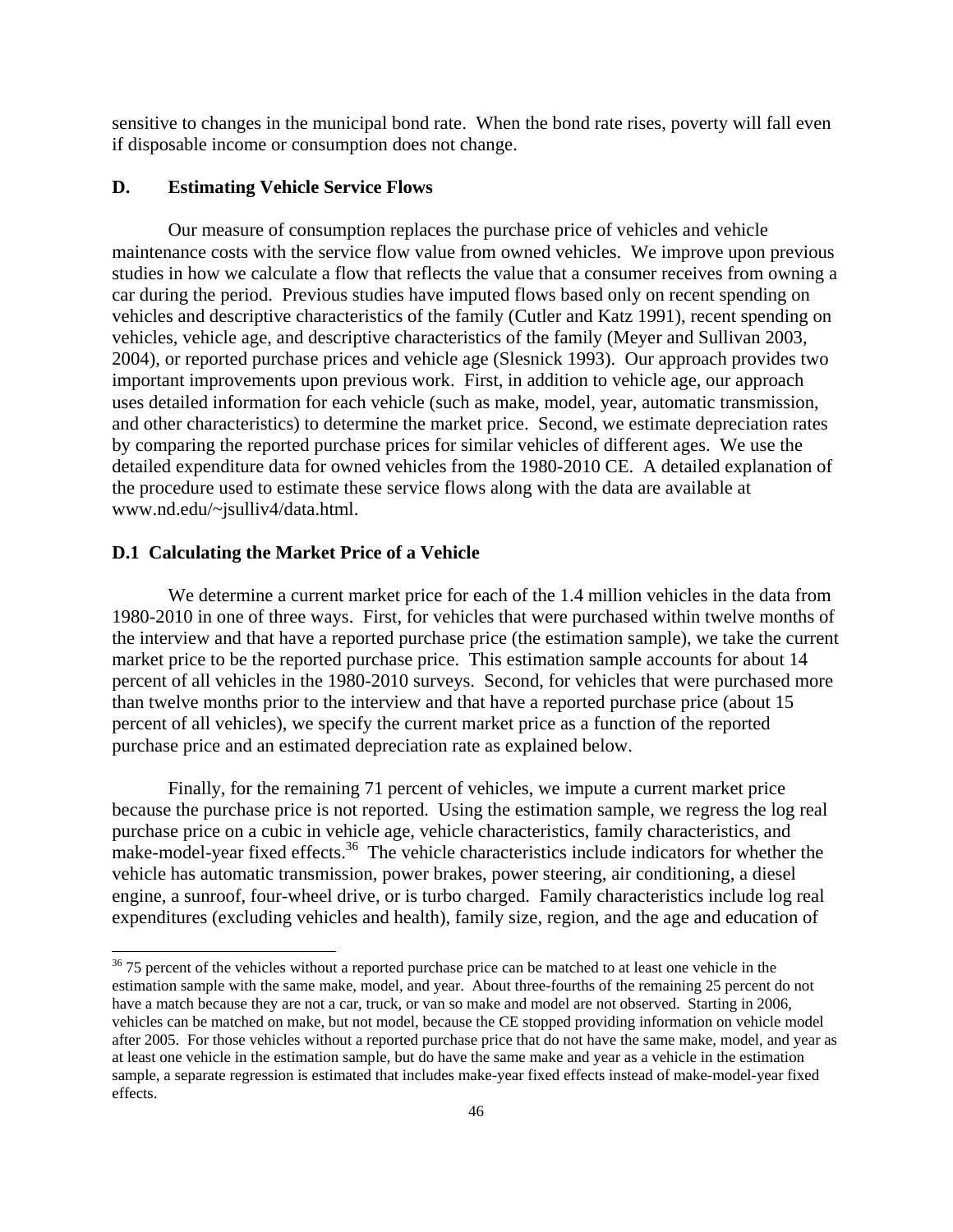the family head. Coefficient estimates from this regression are then used to calculate a predicted log real purchase price for the i<sup>th</sup> vehicle ( $x_i \hat{\beta}$ ). The predicted current market value for each vehicle without a reported purchase price is then equal to  $\hat{\alpha} * \exp(x, \hat{\beta})$ , where  $\hat{\alpha}$  is the coefficient on  $exp(x_i \hat{\beta})$  in a regression of y<sub>i</sub> on  $exp(x_i \hat{\beta})$  without a constant term.<sup>37</sup>

## **D.2 Estimating a Depreciation Rate and Service Flows**

To estimate a depreciation rate for vehicles, we compare prices across vehicles of different age, but with the same make, model, and year. In particular, from the estimation sample we construct a subsample of vehicles that are in a make-model-year cell with at least two vehicles that are not the same age. Using this sample, we regress the log real purchase price of the vehicle on vehicle age and make-model-year fixed effects.38 From the coefficient on vehicle age (β), we calculate the depreciation rate (δ):  $\delta = 1 - EXP(\beta)$ . The service flow is then the product of this depreciation rate and the current market price. If the vehicle has a reported purchase price but was not purchased within 12 months of the interview we calculate the service flow as: (real reported purchase price)\* $\delta(1-\delta)^t$ , where t is the number of years since the car was purchased.

Although the 1972-1973 CE data files include an inventory of vehicles owned, we do not use these data to calculate service flows from vehicles for several reasons. First, we do not observe the year the car was manufactured, only whether it was manufactured before or after 1967. Second, we do not observe the model for vehicles manufactured during or before 1967, and for those manufactured after 1967 we only observe a broadly defined model group: subcompact domestic, compact domestic, etc. Thus, rather than using the vehicle inventory data, we impute service flows for owned automobiles using data on reported spending on new and used automobile purchases during the survey year and the reported number of automobiles owned during the year. Specifically, for a sample with positive spending on automobiles, we regress annual spending for new and used automobiles on a quadratic in total (non-automobile) spending and observable characteristics of the family including family income, family size, and the age, sex, and education of the family head. Parameter estimates from these regressions are used to predict spending on new and used car purchases for all families that own automobiles. We calculate the service flow from automobiles as the product of predicted automobile spending, the number of owned automobiles and a depreciation rate. This approach will understate total automobile flows for some families because the number of automobiles is topcoded at 2. This approach will overstate vehicle flows for families that dispose of an automobile during the survey year if this automobile is included in the total count of automobiles owned. This approach will also overstate vehicle flows for families that have owned their vehicles for an extended time, because we are predicting the value based on recent automobile purchases. Note that unlike our approach for 1980-2010, we calculate service flows only for automobiles, not for

l

<sup>&</sup>lt;sup>37</sup> This adjustment is made because  $exp(x_i \hat{\beta})$  will tend to underestimate y<sub>i</sub>.<br><sup>38</sup> The distribution of service flows does not differ noticeably when alternative specifications for depreciation are estimated. For example, specifications that allow the depreciation rate to vary by age of the vehicle (by including a cubic in vehicle age in the regression) yield similar results.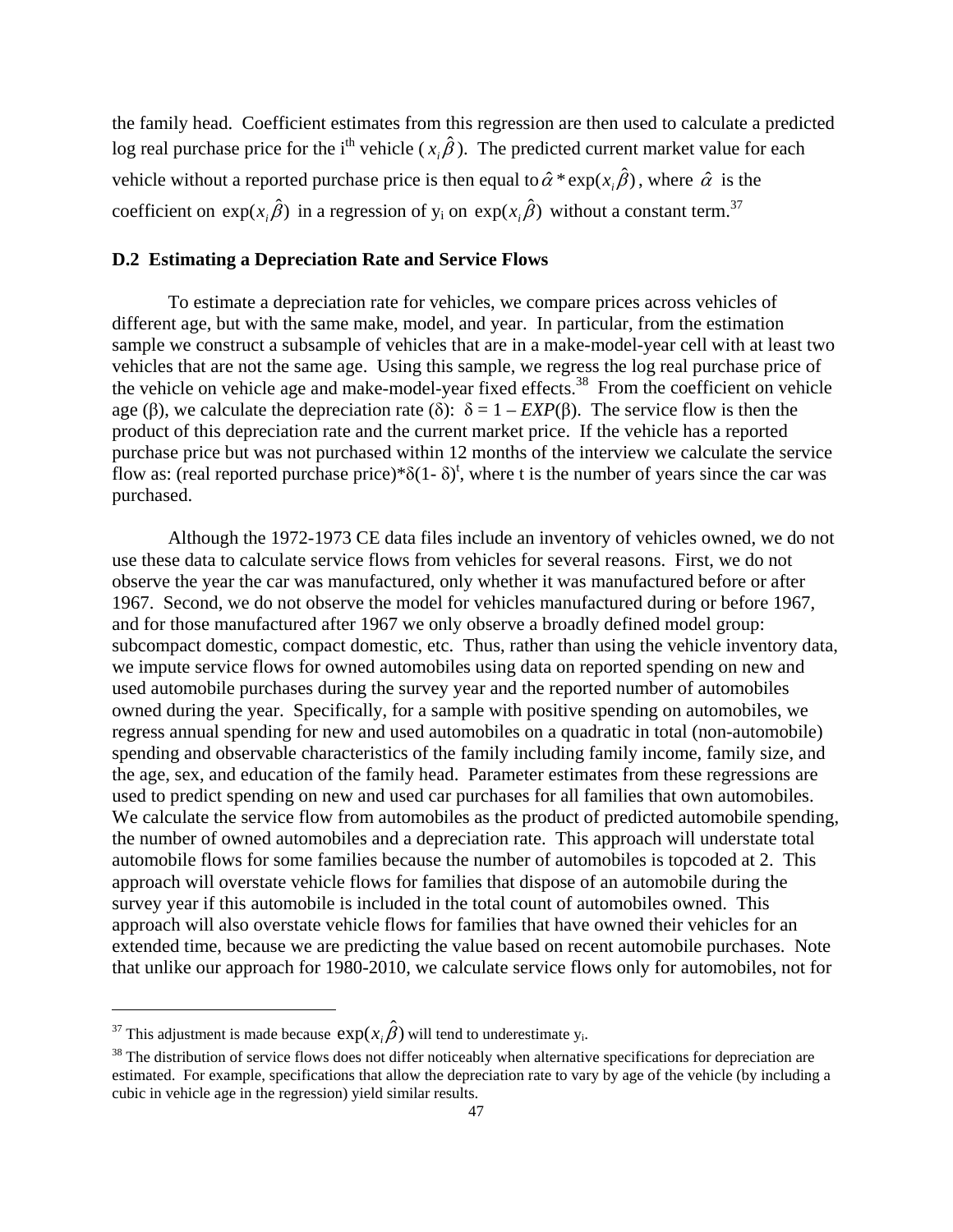other vehicles such as trucks, motorcycles, campers, etc., because we do not have reliable information on the total number of each of these types of vehicles owned.

### **D.3 Validation**

We validate our procedure for predicting the current market value of vehicles for those observations where we do not have a purchase price by comparing the predicted values to published values in National Automobile Dealers Association (NADA) guides. For a given year of the CE we take a random sample of 100 vehicles for which a purchase price was not observed. We then find the average retail price of the vehicle reported in the NADA Official Used Car Guide, using observable vehicle characteristics including make, model, year, number of cylinders, and number of doors. In cases where a unique match is not found in the NADA guide (for example, there might be multiple sub-models listed in the NADA guide), we use the midpoint of the range of prices for the vehicles that match the description of the vehicle from the CE. For the sample of vehicles randomly drawn from the 2000 CE, the correlation between our imputed price and the 2000 NADA price was 0.88. Similarly, for a sample of 100 cars with a reported purchase price, the correlation between the reported price and the NADA price was 0.91.

# **E. Estimating a Rental Equivalent for Families Living in Government or Subsidized Housing**

 We impute a rental equivalent for families in the CE living in government or subsidized housing using reported information on their living unit including the number of rooms, bedrooms and bathrooms, and the presence of appliances such as a microwave, disposal, refrigerator, washer, and dryer. Specifically, for renters who are not in public or subsidized housing we estimate quantile regressions for log rent using the CE housing characteristics mentioned above as well as a number of geographic identifiers including state, region, urbanicity, and SMSA status, as well as interactions of a nonlinear time trend with appliances (to account for changes over time in their price and quality). We then use the estimated coefficients to predict the 40th percentile of rent for the sample of families that do not report full rent because they reside in public or subsidized housing. We use the 40th percentile because public housing tends to be of lower quality than private housing in dimensions we do not directly observe. Evidence from the PSID indicates that the average reported rental equivalent of public or subsidized housing is just under the predicted 40th percentile for these units using parameters estimated from those outside public or subsidized housing.

# **F. Estimating the Value of Health Insurance**

 We impute a measure of the value of public and private health insurance using the coverage information in the CE and data on insurance costs. The worker and firm cost of employer provided insurance is obtained from a combination of sources including the National Medical Care Expenditure Survey and the Mercer/Foster Higgins National Survey of Employer Sponsored Health Plans. From these surveys we calculate a cost of employer provided health insurance that varies by year and nine geographic regions. The cost of Medicaid and Medicare is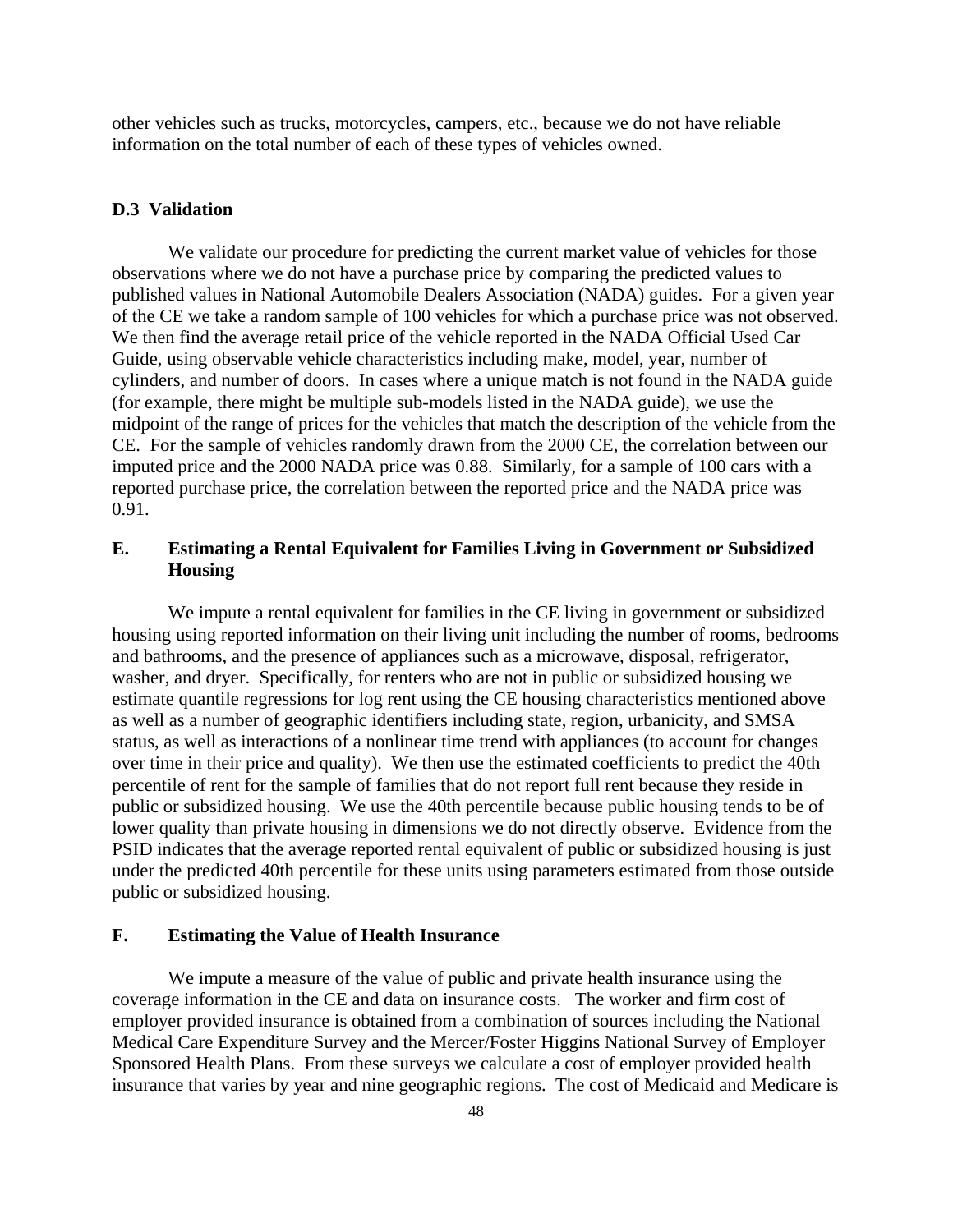taken from expenditures per person in a given state and year. For Medicaid we calculate these expenditures separately for children, adults under 65, and adults 65 and over. A detailed explanation of the procedure used to estimate the value of health insurance along with the data are available at www.nd.edu/~jsulliv4/data.html.

 The value a family places on health coverage may exceed its cost because of its insurance value. On the other hand, this in-kind transfer may be valued at much less than cost given the one size fits all nature of insurance and the lower value of purchases of most goods by the poor. The compromise that we consider here is to count desired health expenditures. Assuming that desired health expenditures by those with few resources can be characterized by Cobb-Douglas preferences with a coefficient of 0.33 on health and 0.67 on other goods, only health expenditures up to one-third of total expenditures are included. This compromise values health coverage at cost for those with substantial resources as they likely spend less than one-third of consumption on health, but at much less than cost for those with few other resources. Because information on health insurance coverage is not available in 1960-1961, 1972-1973 and from 1984 to 1987, we do not report consumption measures that include health insurance for these years.

#### **G. Inflation Differences by Income**

 Here we summarize the evidence on whether the price adjustment for the poor should use the same market basket as overall official price indices. McGranahan and Paulson (2005) have compared a CPI-U based index using a market basket of the poor to the official index and found little difference. However, one could go one step further and ask if the bias calculations in the literature should be directly applied to the poor given that the market basket for the poor is different from that of the overall population—food at home, rent, and utilities have particularly large shares for the poor. The research on CPI bias for specific commodities provides mixed evidence on how the CPI bias for the poor might compare to the overall bias. Food at home is the main source of outlet bias that is estimated to be quite substantial in Hausman and Leibtag (2005). On the other hand, the largest single component of expenditures by the poor, rent, has been found to have bias in the opposite direction—true prices have gone up faster than suggested by the CPI through the mid-1980s (Gordon and vanGoethem 2005). However, because of BLS changes in the mid-1980s, there is negligible bias in the shelter CPI for the second half of our period. Furthermore, given that the rental weight in the CPI is only slightly lower than its share in the consumption of the poor (because the cost of homeownership is calculated using a rental equivalent), but the food at home weight is much lower, the bias in an index reweighted for the poor is unlikely to be appreciably smaller than that in the CPI-U.

 Broda and Romalis (2008) find that inflation for the lowest ten percent of households was 6 percentage points lower than inflation for the highest ten percent. Applied to poverty measures, this would lead to a greater decline in poverty over time. However, what is relevant for poverty measures is the difference between the poor and the average household rather than the difference between the bottom and top deciles reported by Broda and Romalis. The former differences appear to be much smaller. We have chosen not to adjust for their findings because the results only apply to a small part of our time period, are for a small fraction of consumption, and they depend on how price changes are measured.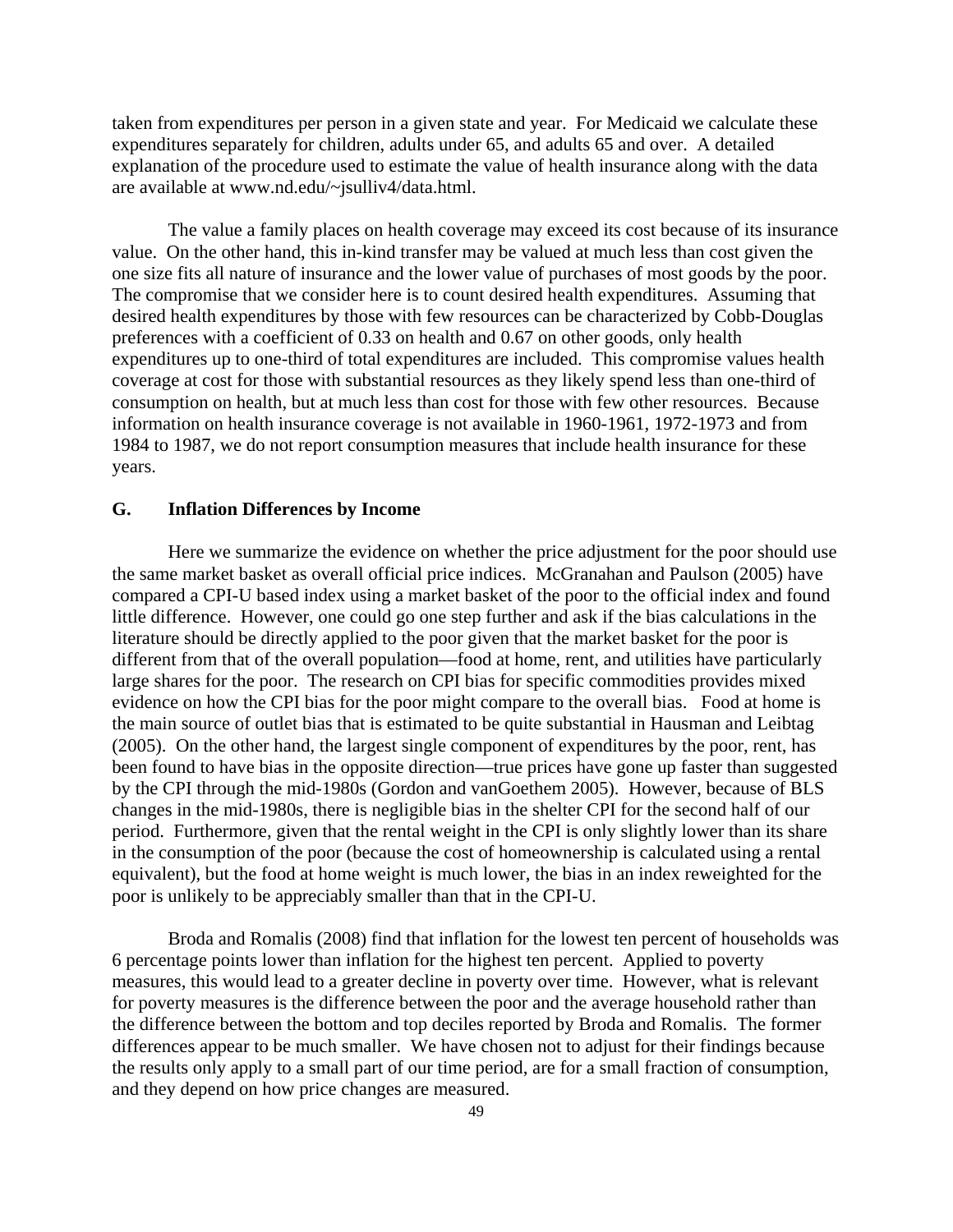### **Online Data Appendix References**

- Attanasio, Orazio P., Erich Battistin, and Andrew Leicester. 2006. "From Micro to Macro, from Poor to Rich: Consumption and Income in the UK and the US," working paper, University College London.
- Garner, Thesia I., George Janini, William Passero, Laura Paszkiewicz, and Mark Vendemia. 2006. "The CE and the PCE: A Comparison." Monthly Labor Review 66 (September), 20-46.
- Garner, Thesia I., Robert McClelland, and William Passero. 2009. "Strengths and Weaknesses of the Consumer Expenditure Survey from a BLS Perspective." Paper Presented at the NBER Summer Institute, July 2009.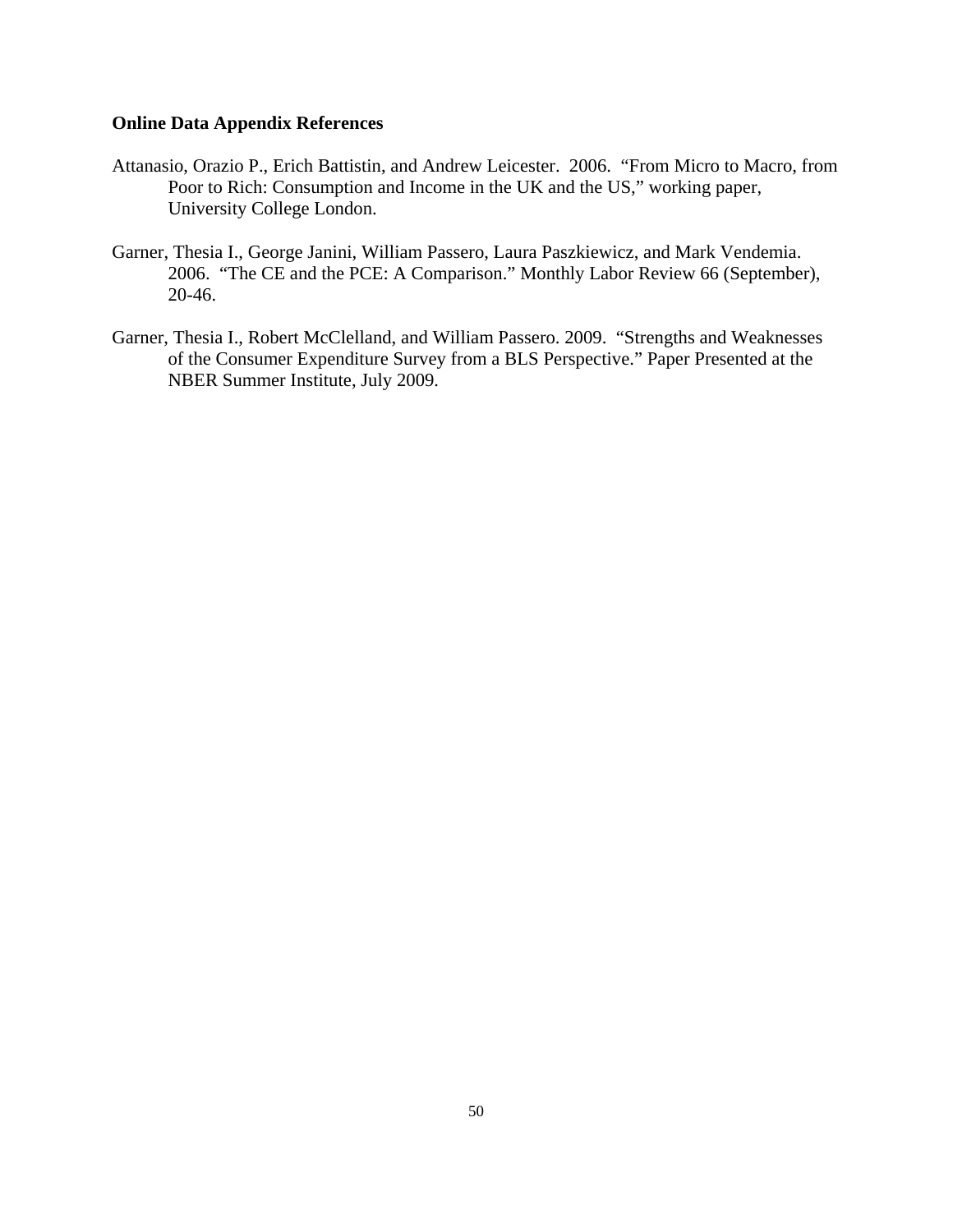

Notes: Data are from the CPS-ASEC/ADF. Official Income Poverty follows the U.S. Census definition of income poverty using official thresholds. For measures other than the official one, the threshold in 1980 is equal to the value that yields <sup>a</sup> poverty rate equal to the official poverty rate in 1980 (13.0 percent). The thresholds in 1980 are then adjusted over time using the adjusted CPI-U-RS, which subtracts 1.1 percentage points from the CPI-U-RS each year from 1960-1977 and 0.8 percentage points from the CPI-U-RS each year from 1978-2010. Poverty status is determined at the family level and then person weighted. After-Tax Money Income includes taxes and credits (calculated using TAXSIM). After-Tax Money Income <sup>+</sup> Noncash Benefits also includes food stamps and CPS-imputed measures of housing and school lunch subsidies, the fungible value of Medicaid and Medicare, employer health benefits, and the net return on housing equity. This last series is only available starting with the 1980 CPS-ASEC/ADF. See Data Appendix for more details.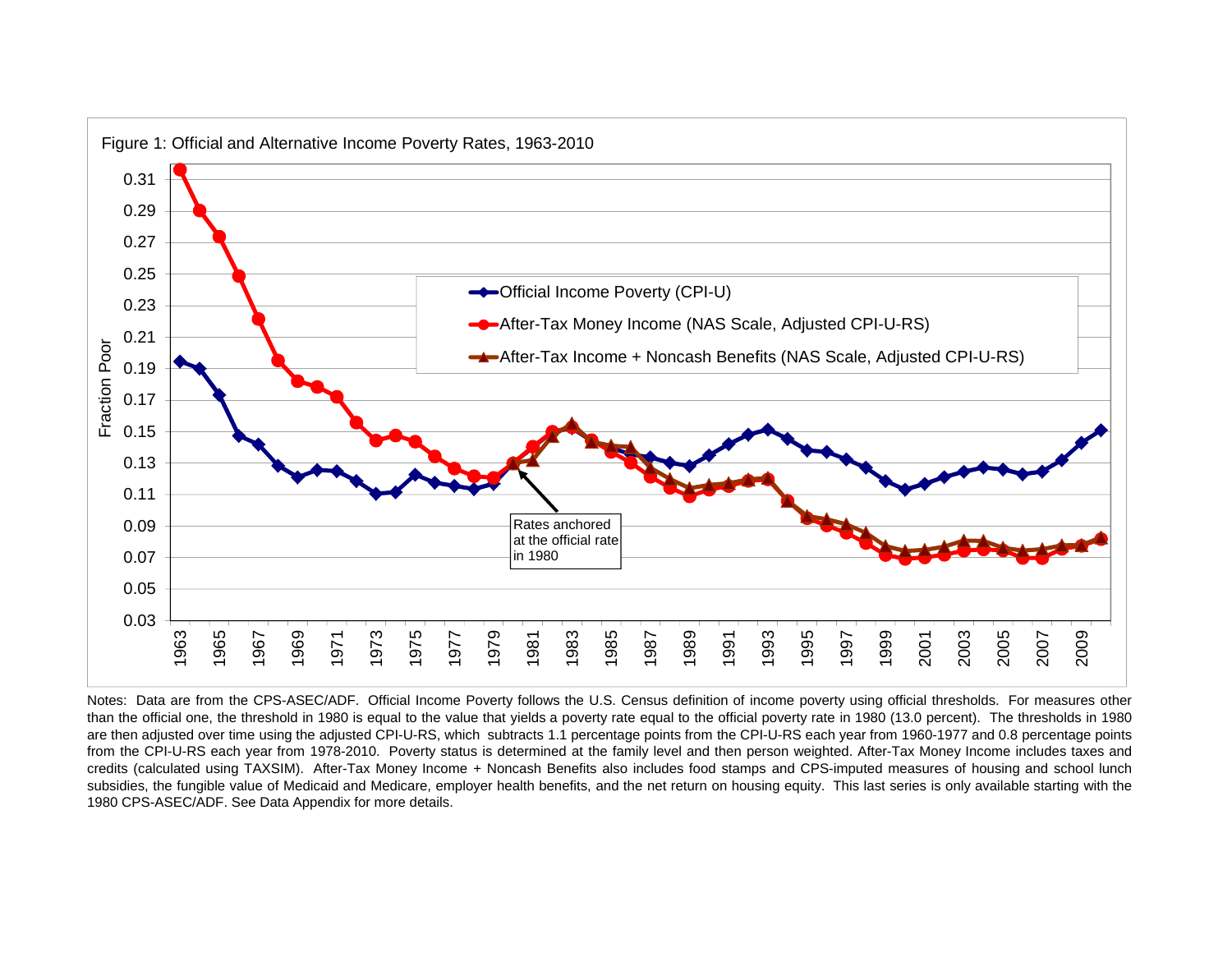

Notes: The rates are anchored at the official rate in 1980. Poverty status is determined at the family level and then person weighted. Consumption data are from the CE and income data are from the CPS-ASEC/ADF. Official Income Poverty and After-Tax Money Income Poverty are as in Figure 1. CE data are not available for the years 1962-1971, 1974-1979 and 1982-1983.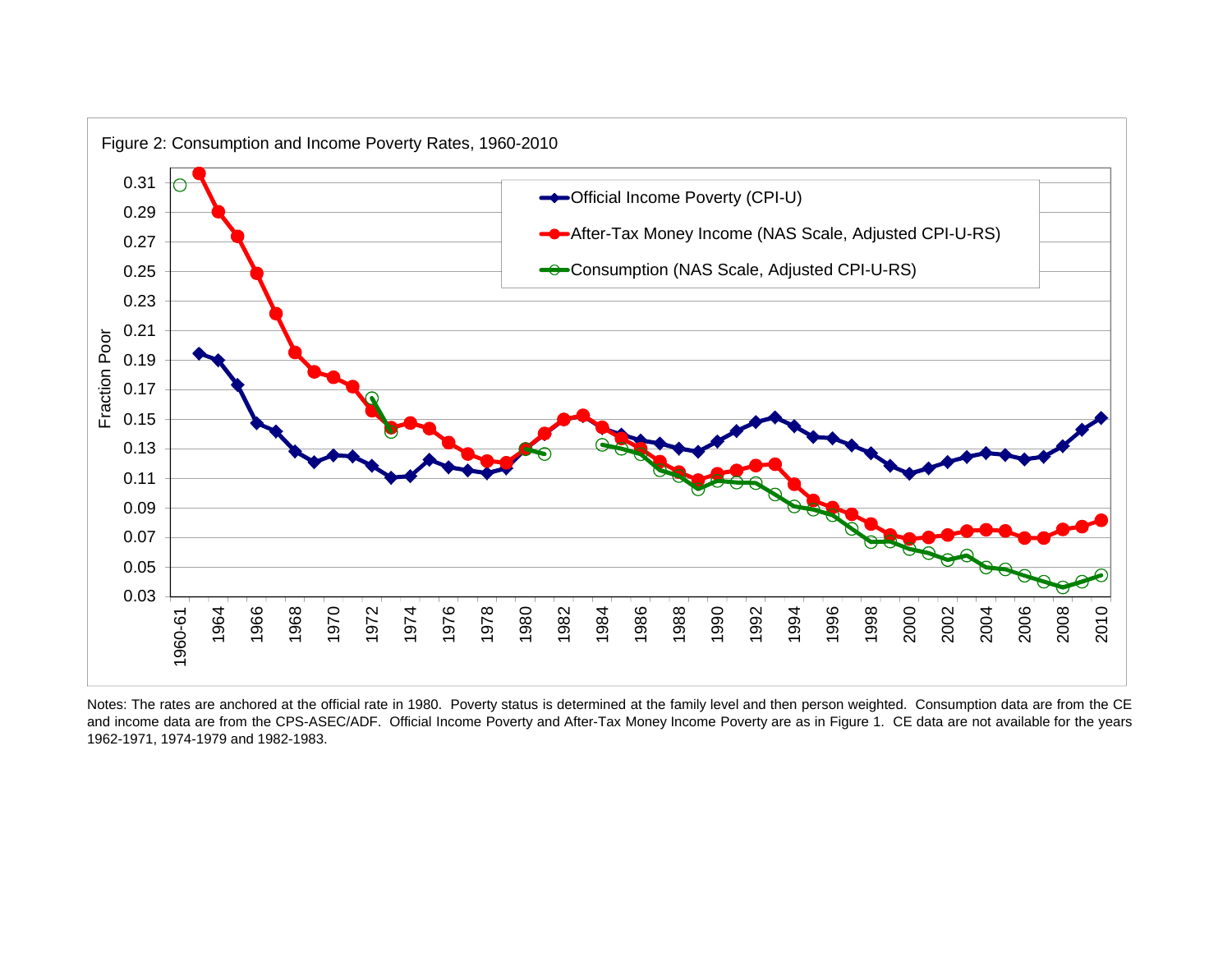

Notes: The rates are anchored at the official rate in 1980. Consumption data are from the CE and income data are from the CPS-ASEC/ADF. Poverty status is determined at the family level and then person weighted. Adjusted CPI-U-RS subtracts 1.1 percentage points from the CPI-U-RS each year from 1960-1977 and 0.8 percentage points from the CPI-U-RS each year from 1978-2010. See text for more details.

0.03 0.05

1960-61 1964 1966 1968 1970 1972 1974 1976 1978 1980 1982 1984 1986 1988 1990 1992 1994 1996 1998 2000 2002 2004 2006 2008 2010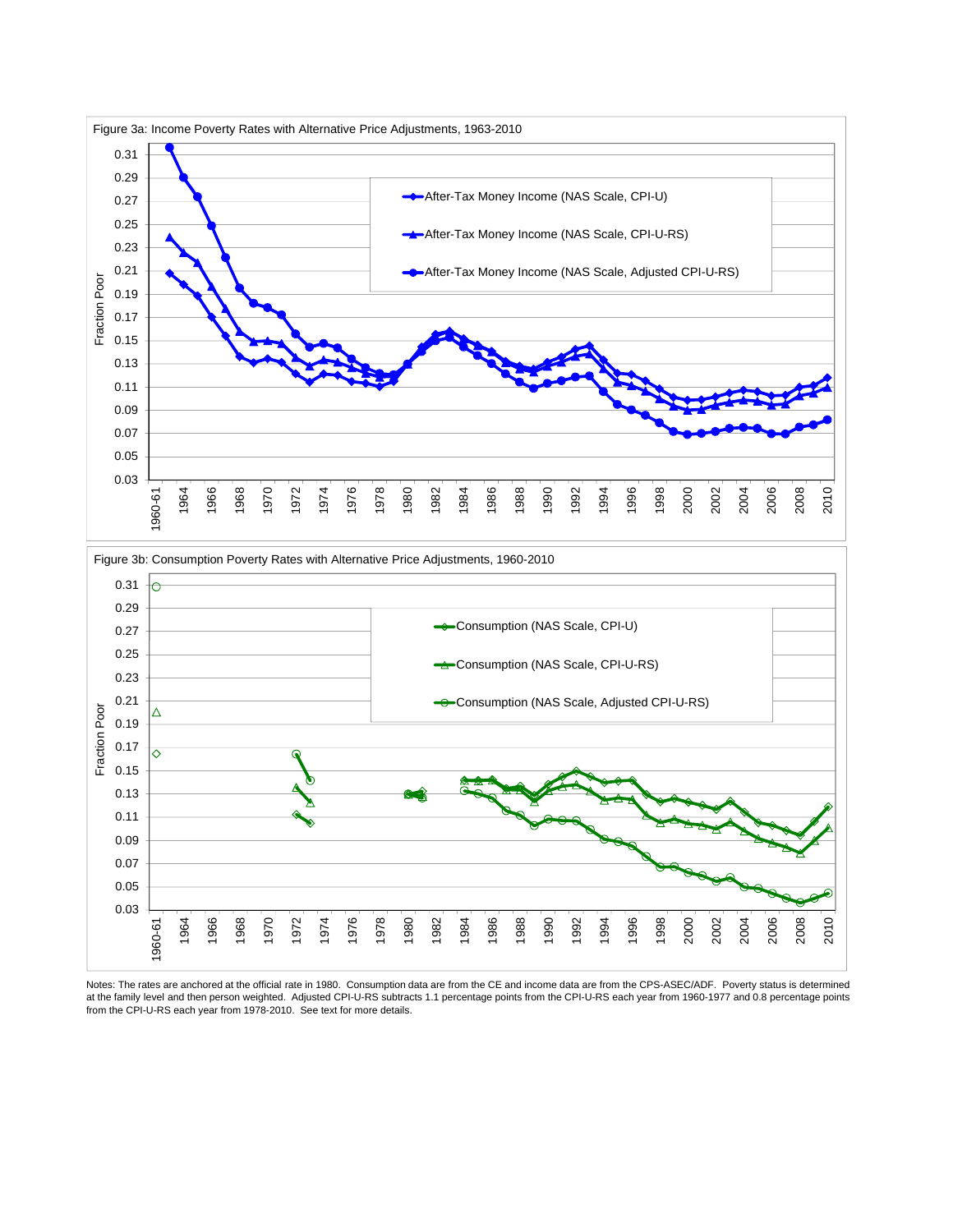

Notes: The average gap (reported in Appendix Table 6) is calculated as the sum of the gap for each family in poverty divided by the total number of poor individuals. The gaps are calculated using the same thresholds as in Figures 1-3. Consumption data are from the CE and income data are from the CPS-ASEC/ADF.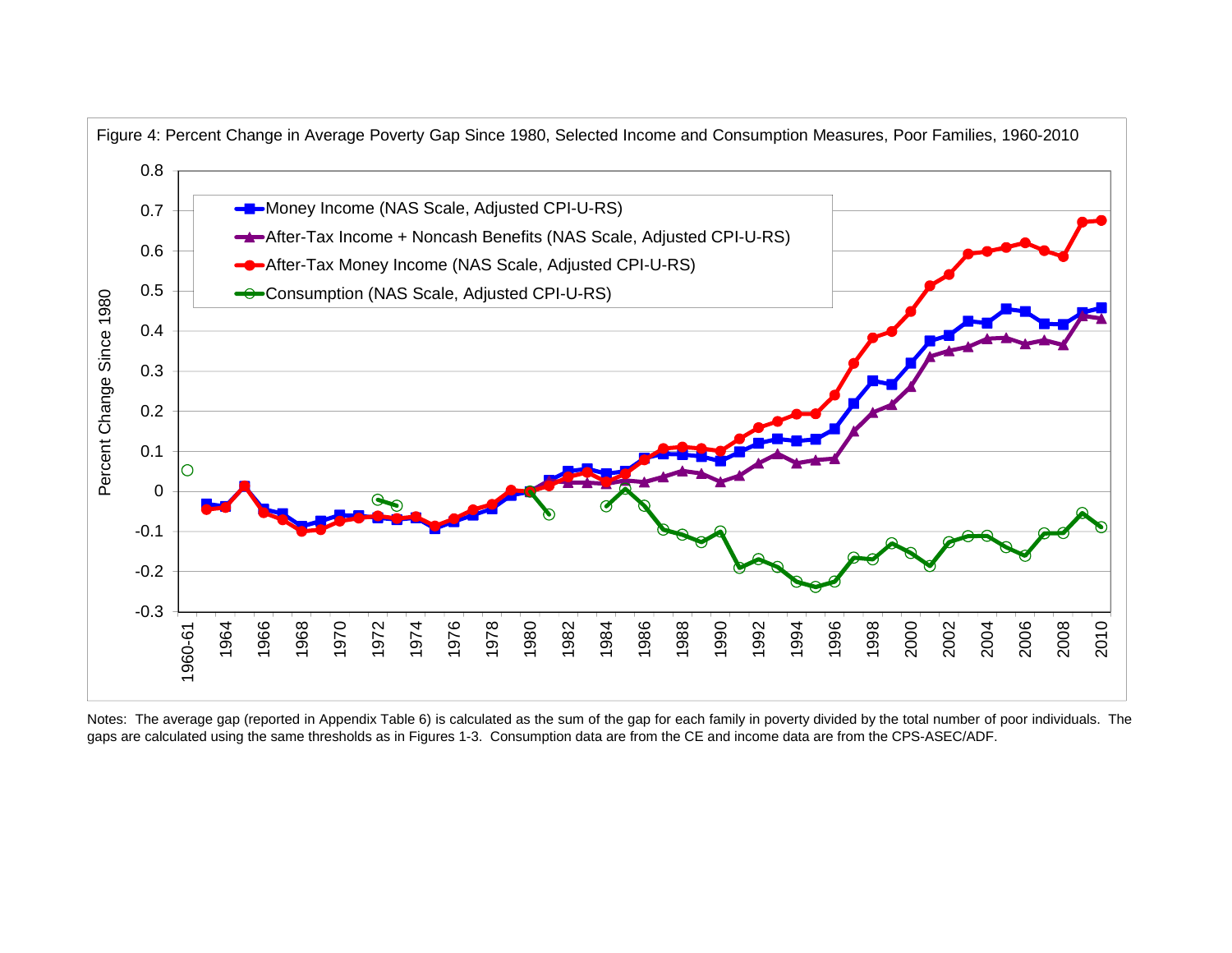

Notes: Poverty status is determined at the family level and then person weighted. Data are from the CPS-ASEC/ADF. Social Security (OASDI) includes OASI, SSDI and railroad retirement. The other cash transfers include UI, workers' compensation, veterans' payments, SSI, and AFDC/TANF. Social security income cannot be identified separately from other income in the CPS prior to 1967. SSI payments are first available in the CPS in survey year 1976.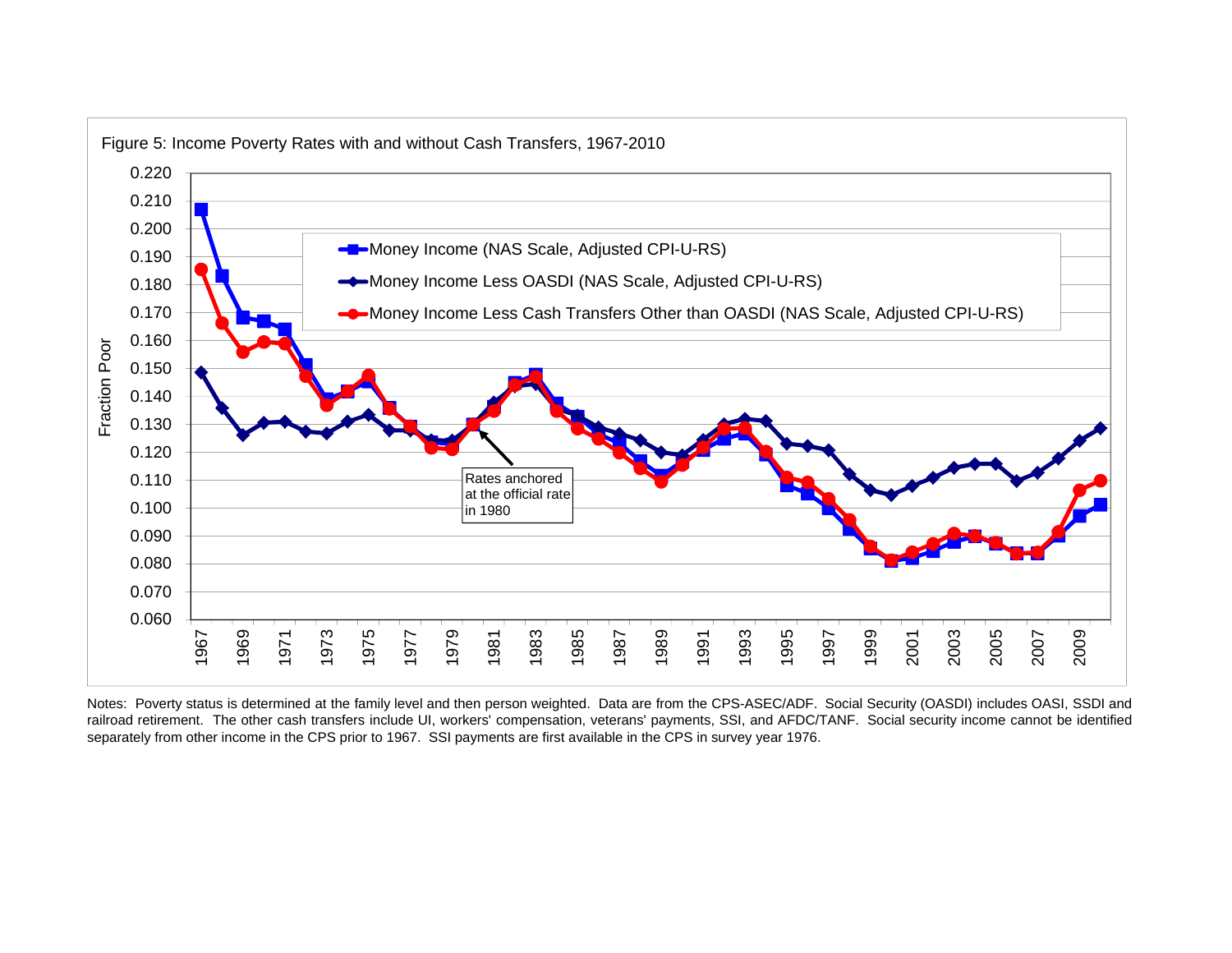

Notes: Poverty status is determined at the family level and then person weighted. An individual is designated as poor if the measure of resouces falls below 50 percent of the median of the individual weighted, scale-adjusted distribution for the respective resource measure. Consumption data are from the CE and income data are from the CPS-ASEC/ADF.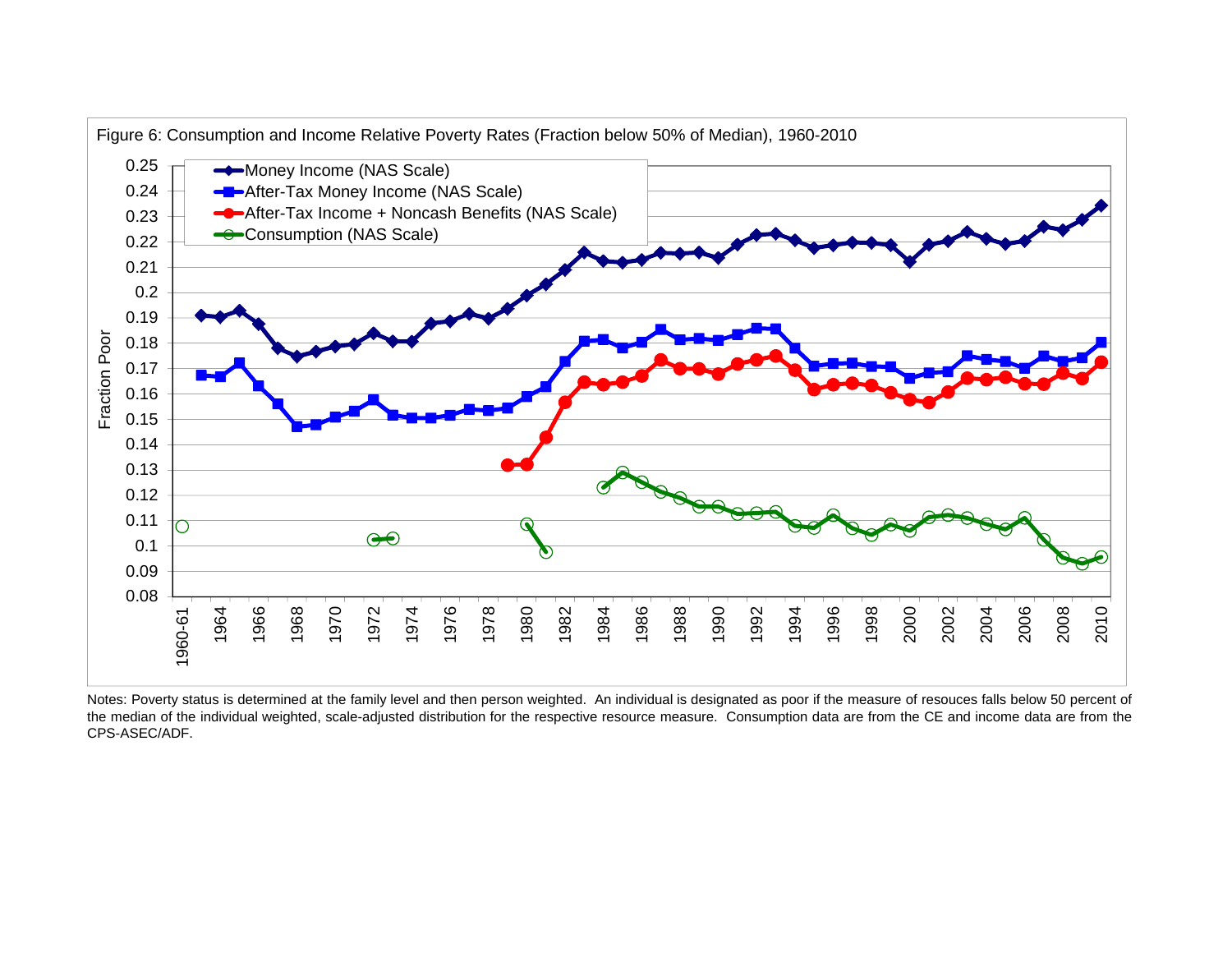|              |          |            | Income Measures of Poverty | <b>Consumption Measures of Poverty</b> |             |             |                  |  |  |  |
|--------------|----------|------------|----------------------------|----------------------------------------|-------------|-------------|------------------|--|--|--|
|              |          |            |                            | After-Tax                              |             | Consumption |                  |  |  |  |
|              | Official |            | After-Tax                  | Income +                               |             | Including   |                  |  |  |  |
|              | Income   | Money      | Money                      | Noncash                                |             | Health      | Core             |  |  |  |
|              | Poverty  | Income     | Income                     | <b>Benefits</b>                        | Consumption | Insurance   | Consumption      |  |  |  |
| Scale        | Official | <b>NAS</b> | <b>NAS</b>                 | <b>NAS</b>                             | <b>NAS</b>  | <b>NAS</b>  | <b>NAS</b>       |  |  |  |
| Year         | (1)      | (2)        | (3)                        | $\overline{(4)}$                       | (5)         | (6)         | $\overline{(7)}$ |  |  |  |
| 1960-61/1963 | 0.195    | 0.292      | 0.316                      |                                        | 0.308       |             |                  |  |  |  |
| 1972         | 0.119    | 0.151      | 0.156                      |                                        | 0.164       |             | 0.220            |  |  |  |
| 1973         | 0.111    | 0.139      | 0.144                      |                                        | 0.141       |             | 0.191            |  |  |  |
| 1980         | 0.130    | 0.130      | 0.130                      | 0.130                                  | 0.130       | 0.130       | 0.130            |  |  |  |
| 1981         | 0.140    | 0.136      | 0.141                      | 0.132                                  | 0.127       | 0.128       | 0.125            |  |  |  |
| 1982         | 0.150    | 0.145      | 0.150                      | 0.147                                  |             |             |                  |  |  |  |
| 1983         | 0.152    | 0.148      | 0.153                      | 0.155                                  |             |             |                  |  |  |  |
| 1984         | 0.144    | 0.138      | 0.145                      | 0.144                                  | 0.133       |             | 0.137            |  |  |  |
| 1985         | 0.140    | 0.133      | 0.137                      | 0.141                                  | 0.130       |             | 0.131            |  |  |  |
| 1986         | 0.136    | 0.127      | 0.130                      | 0.140                                  | 0.127       |             | 0.131            |  |  |  |
| 1987         | 0.134    | 0.123      | 0.121                      | 0.127                                  | 0.116       |             | 0.122            |  |  |  |
| 1988         | 0.130    | 0.117      | 0.114                      | 0.120                                  | 0.112       | 0.113       | 0.121            |  |  |  |
| 1989         | 0.128    | 0.112      | 0.109                      | 0.114                                  | 0.103       | 0.099       | 0.105            |  |  |  |
| 1990         | 0.135    | 0.117      | 0.113                      | 0.116                                  | 0.108       | 0.102       | 0.113            |  |  |  |
| 1991         | 0.142    | 0.121      | 0.116                      | 0.117                                  | 0.107       | 0.104       | 0.104            |  |  |  |
| 1992         | 0.148    | 0.125      | 0.119                      | 0.120                                  | 0.107       | 0.103       | 0.104            |  |  |  |
| 1993         | 0.151    | 0.127      | 0.120                      | 0.121                                  | 0.099       | 0.093       | 0.096            |  |  |  |
| 1994         | 0.145    | 0.119      | 0.106                      | 0.106                                  | 0.091       | 0.088       | 0.089            |  |  |  |
| 1995         | 0.138    | 0.108      | 0.095                      | 0.096                                  | 0.089       | 0.086       | 0.085            |  |  |  |
| 1996         | 0.137    | 0.105      | 0.090                      | 0.094                                  | 0.085       | 0.084       | 0.077            |  |  |  |
| 1997         | 0.133    | 0.100      | 0.086                      | 0.091                                  | 0.076       | 0.076       | 0.072            |  |  |  |
| 1998         | 0.127    | 0.093      | 0.079                      | 0.086                                  | 0.067       | 0.069       | 0.064            |  |  |  |
| 1999         | 0.119    | 0.086      | 0.072                      | 0.077                                  | 0.067       | 0.067       | 0.064            |  |  |  |
| 2000         | 0.113    | 0.081      | 0.069                      | 0.074                                  | 0.062       | 0.061       | 0.060            |  |  |  |
| 2001         | 0.117    | 0.082      | 0.070                      | 0.075                                  | 0.060       | 0.059       | 0.053            |  |  |  |
| 2002         | 0.121    | 0.085      | 0.072                      | 0.077                                  | 0.055       | 0.054       | 0.050            |  |  |  |
| 2003         | 0.125    | 0.088      | 0.074                      | 0.081                                  | 0.058       | 0.056       | 0.049            |  |  |  |
| 2004         | 0.127    | 0.090      | 0.075                      | 0.081                                  | 0.050       | 0.048       | 0.039            |  |  |  |
| 2005         | 0.126    | 0.087      | 0.075                      | 0.076                                  | 0.049       | 0.047       | 0.039            |  |  |  |
| 2006         | 0.123    | 0.084      | 0.070                      | 0.074                                  | 0.044       | 0.040       | 0.035            |  |  |  |
| 2007         | 0.125    | 0.084      | 0.070                      | 0.075                                  | 0.040       | 0.039       | 0.032            |  |  |  |
| 2008         | 0.132    | 0.090      | 0.076                      | 0.078                                  | 0.036       | 0.035       | 0.027            |  |  |  |
| 2009         | 0.143    | 0.097      | 0.078                      | 0.078                                  | 0.040       | 0.038       | 0.033            |  |  |  |
| 2010         | 0.151    | 0.101      | 0.082                      | 0.083                                  | 0.045       | 0.043       | 0.036            |  |  |  |
| Change:      |          |            |                            |                                        |             |             |                  |  |  |  |
| 1960*-1972   | $-0.076$ | $-0.141$   | $-0.161$                   |                                        | $-0.144$    |             |                  |  |  |  |
| 1972 - 1980  | 0.011    | $-0.021$   | $-0.026$                   |                                        | $-0.034$    |             | $-0.090$         |  |  |  |
| 1980 - 1990  | 0.005    | $-0.013$   | $-0.017$                   | $-0.014$                               | $-0.021$    | $-0.028$    | $-0.017$         |  |  |  |
| 1990 - 2000  | $-0.022$ | $-0.036$   | $-0.044$                   | $-0.042$                               | $-0.046$    | $-0.041$    | $-0.052$         |  |  |  |
| 2000 - 2010  | 0.038    | 0.020      | 0.013                      | 0.009                                  | $-0.018$    | $-0.018$    | $-0.024$         |  |  |  |
| 1980 - 2010  | 0.021    | $-0.029$   | $-0.048$                   | $-0.047$                               | $-0.085$    | $-0.087$    | $-0.094$         |  |  |  |
| 1960*-2010   | $-0.044$ | $-0.191$   | $-0.235$                   |                                        | $-0.264$    |             |                  |  |  |  |

Table 1: Consumption and Income Poverty Rates, 1960-2010

Notes: For measures other than the official one, the threshold in 1980 is equal to the value that yields a poverty rate equal to the official poverty rate in 1980 (13.0 percent). The thresholds in 1980 are then adjusted over time using the adjusted CPI-U-RS (except for Column 1). Poverty status is determined at the family level and then person weighted. Consumption data are from the CE and income data are from the CPS-ASEC/ADF. Core Consumption includes key components that compare more favorably to NIPA data totals including food at home, housing, utilities, transportation, and gasoline and motor oil. See notes to Figure 1 for other definitions. CE data are not available for the years 1962-1971, 1974-1979 and 1982-1983. Also, consumption measures that include health insurance are not available for 1984-1987 and before 1980. \*Data from the 1960s are for 1960-1961 (CE Survey) or 1963 (CPS).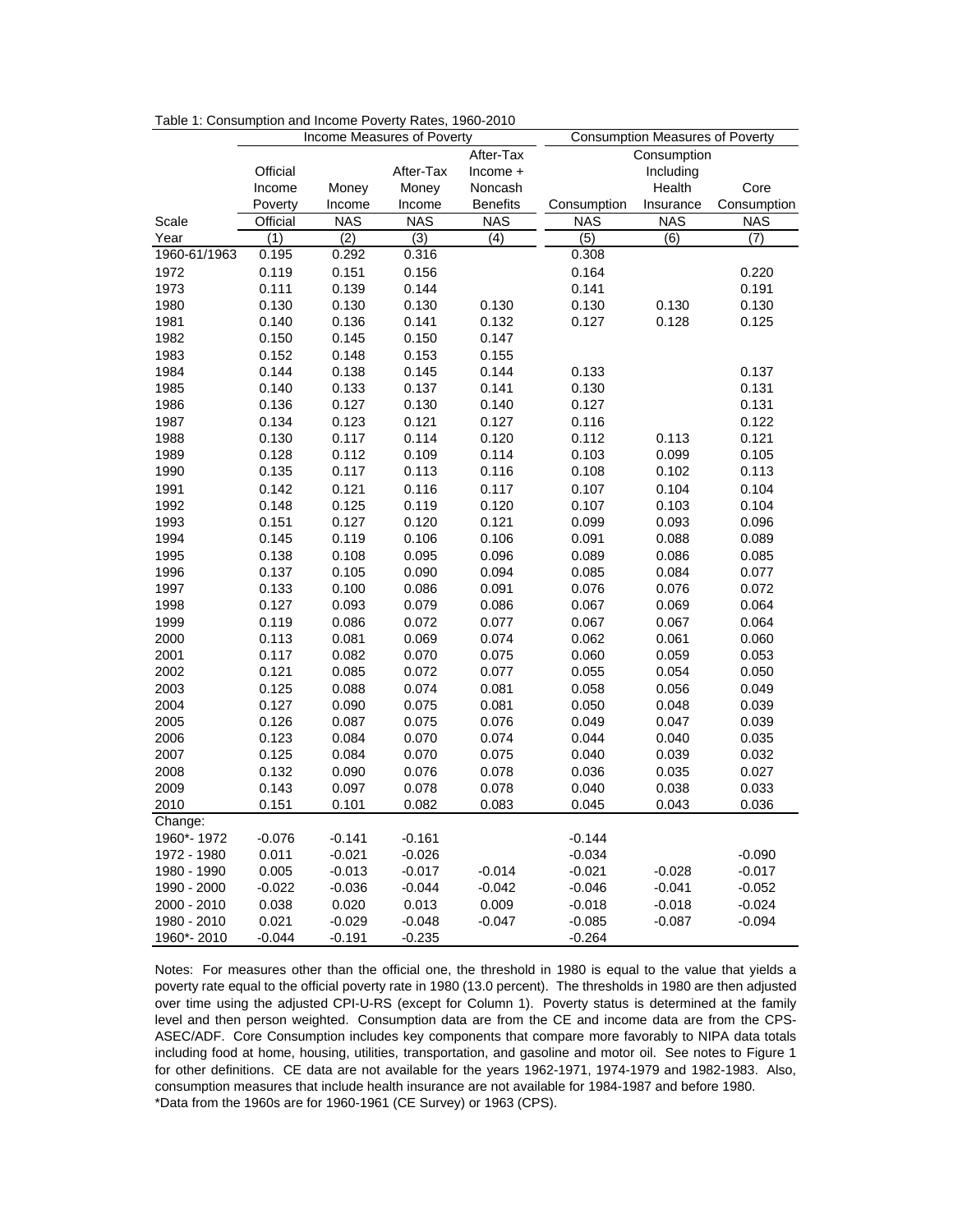| After-Tax<br>After-Tax<br>After-Tax<br>After-Tax<br>Income<br>Consumption<br>Income<br>Consumption<br>Income<br>Consumption<br>Income<br>Consumption<br>(3)<br>(7)<br>(1)<br>(2)<br>(4)<br>(5)<br>(6)<br>(8)<br>Year<br>1960-61/1963<br>0.653<br>0.602<br>0.288<br>0.297<br>0.343<br>0.230<br>0.168<br>0.149<br>0.109<br>0.146<br>0.072<br>1972<br>0.514<br>0.413<br>0.199<br>0.129<br>0.057<br>1973<br>0.490<br>0.415<br>0.097<br>0.112<br>0.183<br>0.124<br>0.053<br>0.048<br>1980<br>0.420<br>0.369<br>0.093<br>0.100<br>0.143<br>0.136<br>0.039<br>0.041<br>0.104<br>0.048<br>0.040<br>1981<br>0.433<br>0.350<br>0.105<br>0.161<br>0.127<br>1982<br>0.473<br>0.159<br>0.053<br>0.119<br>1983<br>0.471<br>0.123<br>0.170<br>0.054<br>1984<br>0.448<br>0.343<br>0.117<br>0.125<br>0.153<br>0.133<br>0.052<br>0.037<br>1985<br>0.316<br>0.106<br>0.117<br>0.146<br>0.126<br>0.051<br>0.045<br>0.438<br>0.093<br>0.110<br>0.040<br>1986<br>0.442<br>0.352<br>0.145<br>0.112<br>0.043<br>1987<br>0.417<br>0.336<br>0.084<br>0.099<br>0.131<br>0.099<br>0.037<br>0.033<br>0.095<br>1988<br>0.408<br>0.348<br>0.074<br>0.131<br>0.080<br>0.038 | Married without Children<br>Head 65 and Over |
|---------------------------------------------------------------------------------------------------------------------------------------------------------------------------------------------------------------------------------------------------------------------------------------------------------------------------------------------------------------------------------------------------------------------------------------------------------------------------------------------------------------------------------------------------------------------------------------------------------------------------------------------------------------------------------------------------------------------------------------------------------------------------------------------------------------------------------------------------------------------------------------------------------------------------------------------------------------------------------------------------------------------------------------------------------------------------------------------------------------------------------------------|----------------------------------------------|
|                                                                                                                                                                                                                                                                                                                                                                                                                                                                                                                                                                                                                                                                                                                                                                                                                                                                                                                                                                                                                                                                                                                                             | After-Tax                                    |
|                                                                                                                                                                                                                                                                                                                                                                                                                                                                                                                                                                                                                                                                                                                                                                                                                                                                                                                                                                                                                                                                                                                                             | Income<br>Consumption                        |
|                                                                                                                                                                                                                                                                                                                                                                                                                                                                                                                                                                                                                                                                                                                                                                                                                                                                                                                                                                                                                                                                                                                                             | (9)<br>(10)                                  |
|                                                                                                                                                                                                                                                                                                                                                                                                                                                                                                                                                                                                                                                                                                                                                                                                                                                                                                                                                                                                                                                                                                                                             | 0.494<br>0.473                               |
|                                                                                                                                                                                                                                                                                                                                                                                                                                                                                                                                                                                                                                                                                                                                                                                                                                                                                                                                                                                                                                                                                                                                             | 0.266<br>0.266                               |
|                                                                                                                                                                                                                                                                                                                                                                                                                                                                                                                                                                                                                                                                                                                                                                                                                                                                                                                                                                                                                                                                                                                                             | 0.239<br>0.251                               |
|                                                                                                                                                                                                                                                                                                                                                                                                                                                                                                                                                                                                                                                                                                                                                                                                                                                                                                                                                                                                                                                                                                                                             | 0.157<br>0.191                               |
|                                                                                                                                                                                                                                                                                                                                                                                                                                                                                                                                                                                                                                                                                                                                                                                                                                                                                                                                                                                                                                                                                                                                             | 0.149<br>0.177                               |
|                                                                                                                                                                                                                                                                                                                                                                                                                                                                                                                                                                                                                                                                                                                                                                                                                                                                                                                                                                                                                                                                                                                                             | 0.139                                        |
|                                                                                                                                                                                                                                                                                                                                                                                                                                                                                                                                                                                                                                                                                                                                                                                                                                                                                                                                                                                                                                                                                                                                             | 0.134                                        |
|                                                                                                                                                                                                                                                                                                                                                                                                                                                                                                                                                                                                                                                                                                                                                                                                                                                                                                                                                                                                                                                                                                                                             | 0.119<br>0.135                               |
|                                                                                                                                                                                                                                                                                                                                                                                                                                                                                                                                                                                                                                                                                                                                                                                                                                                                                                                                                                                                                                                                                                                                             | 0.153<br>0.113                               |
|                                                                                                                                                                                                                                                                                                                                                                                                                                                                                                                                                                                                                                                                                                                                                                                                                                                                                                                                                                                                                                                                                                                                             | 0.111<br>0.131                               |
|                                                                                                                                                                                                                                                                                                                                                                                                                                                                                                                                                                                                                                                                                                                                                                                                                                                                                                                                                                                                                                                                                                                                             | 0.111<br>0.117                               |
| 0.021                                                                                                                                                                                                                                                                                                                                                                                                                                                                                                                                                                                                                                                                                                                                                                                                                                                                                                                                                                                                                                                                                                                                       | 0.096<br>0.115                               |
| 1989<br>0.387<br>0.296<br>0.094<br>0.124<br>0.069<br>0.035<br>0.027<br>0.071                                                                                                                                                                                                                                                                                                                                                                                                                                                                                                                                                                                                                                                                                                                                                                                                                                                                                                                                                                                                                                                                | 0.103<br>0.089                               |
| 0.099<br>0.030<br>1990<br>0.395<br>0.283<br>0.076<br>0.122<br>0.097<br>0.035                                                                                                                                                                                                                                                                                                                                                                                                                                                                                                                                                                                                                                                                                                                                                                                                                                                                                                                                                                                                                                                                | 0.090<br>0.104                               |
| 1991<br>0.402<br>0.296<br>0.077<br>0.102<br>0.129<br>0.091<br>0.034<br>0.030                                                                                                                                                                                                                                                                                                                                                                                                                                                                                                                                                                                                                                                                                                                                                                                                                                                                                                                                                                                                                                                                | 0.085<br>0.087                               |
| 1992<br>0.400<br>0.277<br>0.077<br>0.100<br>0.132<br>0.092<br>0.036<br>0.025                                                                                                                                                                                                                                                                                                                                                                                                                                                                                                                                                                                                                                                                                                                                                                                                                                                                                                                                                                                                                                                                | 0.093<br>0.085                               |
| 0.023<br>1993<br>0.395<br>0.265<br>0.079<br>0.093<br>0.136<br>0.081<br>0.039                                                                                                                                                                                                                                                                                                                                                                                                                                                                                                                                                                                                                                                                                                                                                                                                                                                                                                                                                                                                                                                                | 0.087<br>0.082                               |
| 0.036<br>1994<br>0.352<br>0.234<br>0.066<br>0.081<br>0.129<br>0.077<br>0.035                                                                                                                                                                                                                                                                                                                                                                                                                                                                                                                                                                                                                                                                                                                                                                                                                                                                                                                                                                                                                                                                | 0.076<br>0.073                               |
| 0.019<br>1995<br>0.309<br>0.229<br>0.056<br>0.086<br>0.122<br>0.073<br>0.033                                                                                                                                                                                                                                                                                                                                                                                                                                                                                                                                                                                                                                                                                                                                                                                                                                                                                                                                                                                                                                                                | 0.065<br>0.069                               |
| 0.229<br>0.052<br>0.078<br>0.072<br>0.033<br>0.024<br>1996<br>0.298<br>0.110                                                                                                                                                                                                                                                                                                                                                                                                                                                                                                                                                                                                                                                                                                                                                                                                                                                                                                                                                                                                                                                                | 0.067<br>0.059                               |
| 0.021<br>1997<br>0.283<br>0.204<br>0.047<br>0.069<br>0.113<br>0.072<br>0.029                                                                                                                                                                                                                                                                                                                                                                                                                                                                                                                                                                                                                                                                                                                                                                                                                                                                                                                                                                                                                                                                | 0.066<br>0.048                               |
| 1998<br>0.251<br>0.044<br>0.064<br>0.107<br>0.067<br>0.029<br>0.019<br>0.175                                                                                                                                                                                                                                                                                                                                                                                                                                                                                                                                                                                                                                                                                                                                                                                                                                                                                                                                                                                                                                                                | 0.062<br>0.043                               |
| 1999<br>0.233<br>0.161<br>0.036<br>0.063<br>0.106<br>0.075<br>0.029<br>0.019                                                                                                                                                                                                                                                                                                                                                                                                                                                                                                                                                                                                                                                                                                                                                                                                                                                                                                                                                                                                                                                                | 0.053<br>0.049                               |
| 2000<br>0.102<br>0.066<br>0.031<br>0.018<br>0.211<br>0.151<br>0.037<br>0.059                                                                                                                                                                                                                                                                                                                                                                                                                                                                                                                                                                                                                                                                                                                                                                                                                                                                                                                                                                                                                                                                | 0.052<br>0.045                               |
| 0.056<br>2001<br>0.211<br>0.149<br>0.035<br>0.106<br>0.067<br>0.033<br>0.016                                                                                                                                                                                                                                                                                                                                                                                                                                                                                                                                                                                                                                                                                                                                                                                                                                                                                                                                                                                                                                                                | 0.053<br>0.034                               |
| 2002<br>0.207<br>0.133<br>0.036<br>0.047<br>0.114<br>0.068<br>0.032<br>0.014                                                                                                                                                                                                                                                                                                                                                                                                                                                                                                                                                                                                                                                                                                                                                                                                                                                                                                                                                                                                                                                                | 0.058<br>0.040                               |
| 0.052<br>0.032<br>0.019<br>2003<br>0.226<br>0.143<br>0.036<br>0.116<br>0.064                                                                                                                                                                                                                                                                                                                                                                                                                                                                                                                                                                                                                                                                                                                                                                                                                                                                                                                                                                                                                                                                | 0.054<br>0.039                               |
| 2004<br>0.218<br>0.114<br>0.035<br>0.049<br>0.118<br>0.053<br>0.035<br>0.017                                                                                                                                                                                                                                                                                                                                                                                                                                                                                                                                                                                                                                                                                                                                                                                                                                                                                                                                                                                                                                                                | 0.062<br>0.036                               |
| 2005<br>0.224<br>0.110<br>0.036<br>0.045<br>0.118<br>0.059<br>0.030<br>0.015                                                                                                                                                                                                                                                                                                                                                                                                                                                                                                                                                                                                                                                                                                                                                                                                                                                                                                                                                                                                                                                                | 0.055<br>0.035                               |
| 0.032<br>0.040<br>0.029<br>0.016<br>2006<br>0.211<br>0.099<br>0.111<br>0.048                                                                                                                                                                                                                                                                                                                                                                                                                                                                                                                                                                                                                                                                                                                                                                                                                                                                                                                                                                                                                                                                | 0.038<br>0.053                               |
| 2007<br>0.212<br>0.034<br>0.024<br>0.013<br>0.095<br>0.037<br>0.107<br>0.046                                                                                                                                                                                                                                                                                                                                                                                                                                                                                                                                                                                                                                                                                                                                                                                                                                                                                                                                                                                                                                                                | 0.051<br>0.030                               |
| 2008<br>0.220<br>0.093<br>0.039<br>0.031<br>0.116<br>0.049<br>0.032<br>0.010                                                                                                                                                                                                                                                                                                                                                                                                                                                                                                                                                                                                                                                                                                                                                                                                                                                                                                                                                                                                                                                                | 0.054<br>0.021                               |
| 2009<br>0.219<br>0.041<br>0.038<br>0.029<br>0.013<br>0.093<br>0.128<br>0.055                                                                                                                                                                                                                                                                                                                                                                                                                                                                                                                                                                                                                                                                                                                                                                                                                                                                                                                                                                                                                                                                | 0.046<br>0.020                               |
| 2010<br>0.236<br>0.087<br>0.042<br>0.045<br>0.130<br>0.055<br>0.031<br>0.014                                                                                                                                                                                                                                                                                                                                                                                                                                                                                                                                                                                                                                                                                                                                                                                                                                                                                                                                                                                                                                                                | 0.048<br>0.032                               |
| Change:                                                                                                                                                                                                                                                                                                                                                                                                                                                                                                                                                                                                                                                                                                                                                                                                                                                                                                                                                                                                                                                                                                                                     |                                              |
| 1960*-1972<br>$-0.139$<br>$-0.189$<br>$-0.179$<br>$-0.151$<br>$-0.144$<br>$-0.100$<br>$-0.110$<br>$-0.077$                                                                                                                                                                                                                                                                                                                                                                                                                                                                                                                                                                                                                                                                                                                                                                                                                                                                                                                                                                                                                                  | $-0.228$<br>$-0.207$                         |
| 1972 - 1980<br>$-0.094$<br>$-0.044$<br>$-0.016$<br>$-0.046$<br>$-0.056$<br>0.006<br>$-0.018$<br>$-0.031$                                                                                                                                                                                                                                                                                                                                                                                                                                                                                                                                                                                                                                                                                                                                                                                                                                                                                                                                                                                                                                    | $-0.074$<br>$-0.109$                         |
| $-0.086$<br>$-0.020$<br>$-0.004$<br>$-0.011$<br>1980 - 1990<br>$-0.026$<br>$-0.017$<br>$-0.001$<br>$-0.039$                                                                                                                                                                                                                                                                                                                                                                                                                                                                                                                                                                                                                                                                                                                                                                                                                                                                                                                                                                                                                                 | $-0.087$<br>$-0.068$                         |
| 1990 - 2000<br>$-0.184$<br>$-0.132$<br>$-0.040$<br>$-0.040$<br>$-0.021$<br>$-0.031$<br>$-0.004$<br>$-0.012$                                                                                                                                                                                                                                                                                                                                                                                                                                                                                                                                                                                                                                                                                                                                                                                                                                                                                                                                                                                                                                 | $-0.037$<br>$-0.059$                         |
| $-0.064$<br>0.005<br>0.028<br>$-0.005$<br>2000 - 2010<br>0.024<br>$-0.014$<br>$-0.011$<br>$-0.000$                                                                                                                                                                                                                                                                                                                                                                                                                                                                                                                                                                                                                                                                                                                                                                                                                                                                                                                                                                                                                                          | $-0.005$<br>$-0.013$                         |
| 1980 - 2010<br>$-0.282$<br>$-0.051$<br>$-0.080$<br>$-0.028$<br>$-0.185$<br>$-0.055$<br>$-0.013$<br>$-0.008$                                                                                                                                                                                                                                                                                                                                                                                                                                                                                                                                                                                                                                                                                                                                                                                                                                                                                                                                                                                                                                 | $-0.110$<br>$-0.159$                         |
| 1960*-2010<br>$-0.417$<br>$-0.515$<br>$-0.247$<br>$-0.252$<br>$-0.213$<br>$-0.174$<br>$-0.135$<br>$-0.137$                                                                                                                                                                                                                                                                                                                                                                                                                                                                                                                                                                                                                                                                                                                                                                                                                                                                                                                                                                                                                                  | $-0.447$<br>$-0.441$                         |

Table 2: Consumption and Income Poverty by Family Type, 1960-2010

 Notes: Poverty status is determined at the family level and then person weighted. For each measure, thresholds are the same as those used in Figures 1-3. Thus, thresholds are anchored in 1980 for the full sample, rather than for each demographic group. Thresholds are adjusted over time using the adjusted CPI-U-RS. Consumption data are from the CE and income data are from the CPS-ASEC/ADF. Each series is adjusted using the NAS recommend equivalence scale. See notes to Figures 1-3 for additional details.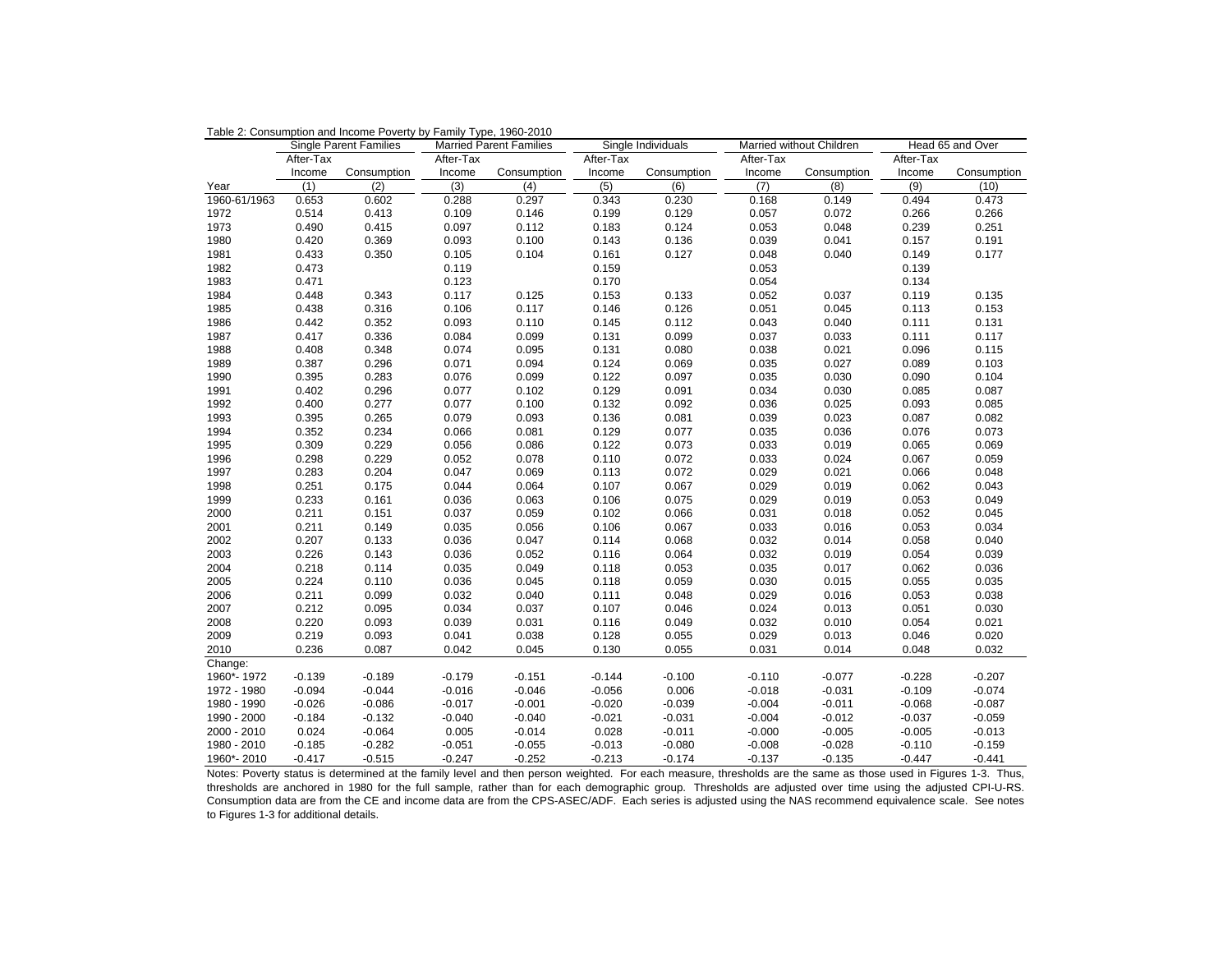|                                                             | 1960-61/ |       |       |       |       |       | Change    | Change    | Change    |
|-------------------------------------------------------------|----------|-------|-------|-------|-------|-------|-----------|-----------|-----------|
|                                                             | 1963     | 1972  | 1980  | 1990  | 2000  | 2010  | 1963-1972 | 1972-1980 | 1980-2010 |
| A. Consumption Poverty                                      |          |       |       |       |       |       |           |           |           |
| <b>Actual Poverty</b>                                       | 0.308    | 0.164 | 0.130 | 0.108 | 0.062 | 0.045 | $-0.144$  | $-0.034$  | $-0.085$  |
| Predicted poverty holding within group poverty at 1980 rate |          |       |       |       |       |       |           |           |           |
| Changes in family type                                      | 0.117    | 0.121 | 0.130 | 0.138 | 0.141 | 0.144 | 0.004     | 0.009     | 0.014     |
| Changes in family type and education                        | 0.159    | 0.142 | 0.130 | 0.121 | 0.109 | 0.108 | $-0.017$  | $-0.013$  | $-0.022$  |
| Changes in family type and race                             |          |       | 0.130 | 0.140 | 0.152 | 0.167 |           |           | 0.037     |
| Changes in family type and region                           | 0.119    | 0.119 | 0.130 | 0.134 | 0.136 | 0.137 | 0.000     | 0.011     | 0.007     |
| Changes in family type, education, and employment           | 0.163    | 0.141 | 0.130 | 0.122 | 0.110 | 0.118 | $-0.022$  | $-0.011$  | $-0.012$  |
| B. After-tax Income Poverty                                 |          |       |       |       |       |       |           |           |           |
| <b>Actual Poverty</b>                                       | 0.316    | 0.156 | 0.130 | 0.113 | 0.069 | 0.082 | $-0.161$  | $-0.026$  | $-0.048$  |
| Predicted poverty holding within group poverty at 1980 rate |          |       |       |       |       |       |           |           |           |
| Changes in family type                                      | 0.112    | 0.120 | 0.130 | 0.136 | 0.140 | 0.145 | 0.008     | 0.010     | 0.015     |
| Changes in family type and education                        | 0.148    | 0.137 | 0.130 | 0.121 | 0.113 | 0.108 | $-0.011$  | $-0.007$  | $-0.022$  |
| Changes in family type and race                             | 0.102    | 0.118 | 0.130 | 0.141 | 0.151 | 0.161 | 0.015     | 0.012     | 0.031     |
| Changes in family type and region                           | 0.110    | 0.118 | 0.130 | 0.137 | 0.140 | 0.146 | 0.008     | 0.012     | 0.016     |
| Changes in family type, education, and employment           | 0.144    | 0.131 | 0.130 | 0.122 | 0.116 | 0.126 | $-0.013$  | $-0.001$  | $-0.004$  |

#### Table 3: The Effect of Changes in Demographic Characteristics on Changes in Poverty, 1960-2010

Notes: Predicted poverty is the weighted average of the poverty rates for each group in the base year using as weights the distribution across groups in the year listed in the column headings. Actual income and consumption poverty rates are from Table 1.